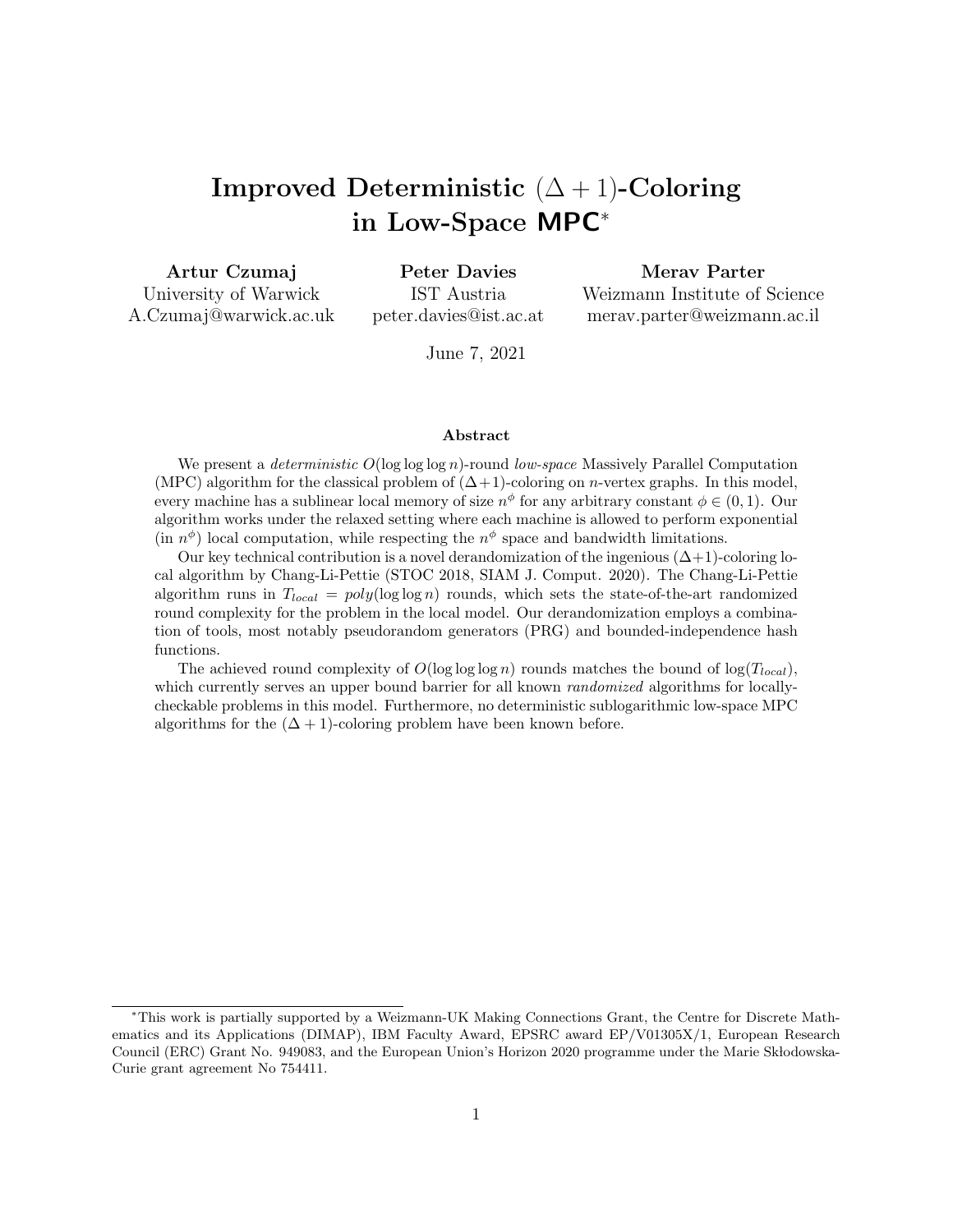### 1 Introduction

In this paper, we study the deterministic complexity of the  $(\Delta + 1)$  (list) coloring problem in the low-space MPC setting. The Massively Parallel Computation (MPC) model, introduced by Karloff. Suri and Vassilvitskii [\[KSV10\]](#page-30-0), is a nowadays standard theoretical model for parallel algorithms. This model shares many similarities to earlier models of parallel computation (e.g., PRAM), and it is also closely related to various distributed models, such as the LOCAL and the CONGESTED CLIQUE models. We focus on the low-space MPC regime in which machines have space  $n^{\phi}$  for some constant  $\phi \in (0,1)$ , where *n* is the number of nodes in the graph. This model has attracted a lot of attention recently [\[BKM20,](#page-28-0) [BBD](#page-28-1)+19, [CFG](#page-28-2)+19, [CDP20a,](#page-28-3) [CDP20b,](#page-28-4) [GGK](#page-29-0)+18, [GGJ20,](#page-29-1) [GJN20,](#page-29-2) [GKU19,](#page-29-3) [GU19,](#page-30-1) [GSZ11,](#page-29-4) KPP20, especially in the context of *local* graph problems. Recent works have provided many *randomized* algorithms with sub-logarithmic round complexities, for fundamental local graph problems such as maximal matching, maximal independent set and  $(\Delta+1)$ coloring. However, much less is known on the corresponding deterministic complexity of these problems. In particular, to this date no sublogarithmic deterministic algorithm is known, in the low-space MPC model, for any of the canonical symmetry breaking problems.

We study deterministic low-space MPC algorithms for the  $(\Delta+1)$  (list) coloring problem, which is arguably among the most fundamental graph problems in parallel and distributed computing with numerous implications. In this problem, we are given an input graph  $G = (V, E)$  with maximum degree  $\Delta$ , for which every vertex has a palette (list) of  $\Delta + 1$  colors. The goal is to compute a legal vertex coloring, namely, where no two neighbors have the same color, in which each node is assigned a color from its own palette. A sequence of recent exciting breakthrough results have led to a dramatic improvement in the randomized and the deterministic complexity of the problem, in the classical distributed models, as we highlight next.

 $(\Delta + 1)$  Coloring in the LOCAL Model: The LOCAL model has been introduced by Linial [\[Lin92\]](#page-30-3) with the purpose of developing symmetry breaking methodologies in decentralized networks. In this model, each node in the communication graph is occupied by a processor. The processors communicate in synchronous message passing rounds where per round each processor can send one message to each of its neighbors in the network. Since its introduction, the model has focused on four canonical problems and their variants: maximal independent sets,  $(\Delta + 1)$  coloring, and their edge analogs, namely, maximal matching and edge coloring. As this model abstracts away congestion issues, it provides the most convenient platform for studying the locality aspects of symmetry breaking.

The study of the  $(\Delta + 1)$  coloring problem in this model has quite a long history with several important milestones. We first focus on randomized algorithms, and then address the deterministic aspects of the problem. Logarithmic solutions for  $(\Delta + 1)$  coloring are known since the 80's, e.g., by the classical Luby-MIS algorithm [\[Lub86\]](#page-30-4). Barenboim et al. [\[BEPS16\]](#page-28-5) presented the shattering technique, which in the context of coloring, reduces the problem, within  $O(\log \Delta)$  randomized rounds, into independent subproblems of poly  $\log n$  size, which can be then solved deterministically. Harris, Schneider and Su [\[HSS16\]](#page-30-5) presented a new graph decomposition technique that provided the first sublogarithmic solution for the problem. Finally, in a subsequent remarkable breakthrough result, Chang, Li and Pettie (CLP) [\[CLP18,](#page-29-5) [CLP20\]](#page-29-6) presented an  $O(Det_d(\text{poly}\log n))$ -round solution for the problem, where  $Det_d(n')$  is the deterministic complexity of the  $(\text{deg}+1)$ -list coloring problem on an n'-vertex graph. In the latter problem, every vertex v has a palette of only  $\deg(v) + 1$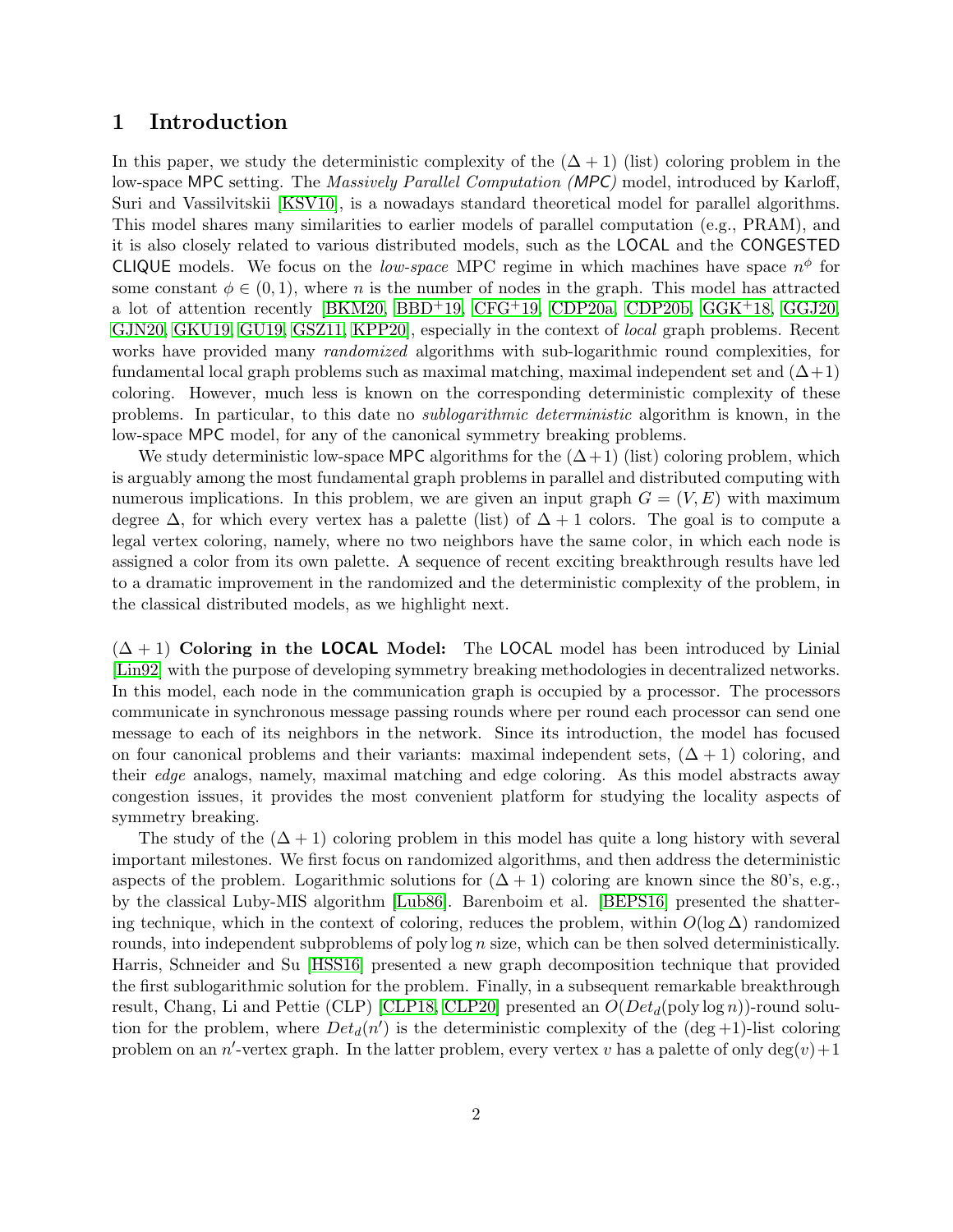colors. Their upper bound morally matches the lower bound of  $\Omega(Det(\text{poly}\log n))$  rounds shown by Chang, Kopelowitz and Pettie [\[CKP19\]](#page-28-6) with the only distinction being that  $Det(n')$  is the deterministic complexity of the  $(\Delta + 1)$ -list coloring problem. Combining the CLP algorithm with the recent deterministic network decomposition result of Rozhoň and Ghaffari [\[RG20\]](#page-31-0), yields an poly(log log n)-round algorithm for the  $(\Delta + 1)$  list coloring problem, which sets the state-ofthe-art bound for the problem. The randomized complexity for the related  $(\text{deg}+1)$  coloring is  $O(\log \Delta) + \text{poly}(\log \log n)$  by [\[BEPS16,](#page-28-5) [RG20\]](#page-31-0).

Obtaining deterministic coloring solutions of polylogarithmic-time has been one of the most major open problems in the area. This was resolved recently by the groundbreaking network decomposition result of Rozhoň and Ghaffari [\[RG20\]](#page-31-0). Even more recently, Ghaffari and Kuhn [\[GK20\]](#page-29-7) improved the time bounds into  $O(\log^2 \Delta \log n)$  rounds, by using the more direct approach of rounding fractional color assignments. Due to the shattering-based structure of the CLP solution, any deterministic algorithm for the problem immediately improves also the (randomized) CLP bound.

 $(\Delta+1)$  Coloring in the CONGESTED CLIQUE Model: In the CONGESTED CLIQUE model. introduced by Lotker, Pavlov and Patt-Shamir [\[LPPP05,](#page-30-6) [LPPP03\]](#page-30-7), the network is represented as a fully connected graph, where each node is occupied by a machine which stores the node' edges. The machines communicate in an all-to-all fashion, where in each round, every pair of machines can exchange  $O(\log n)$  bits of information. The local memory and computation power are assumed to be unlimited. As we will see, this model is considerably more relaxed than the low-space MPC model that we consider in this paper.

There has been a sequence of recent results concerning the randomized complexity of the  $(\Delta+1)$ coloring in this model. Parter [\[Par18\]](#page-31-1) presented an  $O(\log \log \Delta)$ -round algorithm for the problem that is based on combining the CLP algorithm with a recursive degree reduction. By employing a palette sparsification technique, Parter and Su [\[PS18\]](#page-31-2) improved the complexity into  $O(\log^* \Delta)$ rounds. Finally, the randomized complexity of the problem has been settled into  $O(1)$  rounds, by Chang et al.  $[CFG+19]$  $[CFG+19]$ . Their algorithm also supports the list variant of the problem, by employing a new randomized partitioning of both the nodes and their colors. Recently, Czumaj, Davies and Parter  $[CDP20b]$  provided a simplified  $O(1)$ -round deterministic algorithm for the problem. In contrast to prior works, their algorithm is not based on the CLP algorithm. Prior deterministic (logarithmic) bounds were also given by Parter [\[PS18\]](#page-31-2) and Bamberger, Kuhn and Maus [\[BKM20\]](#page-28-0).

 $(\Delta + 1)$  Coloring in the Low-Space MPC Model: In the MPC model, there are M machines and each of them has S words of space. Initially, each machine receives its share of the input. In our case, the input is a collection  $V$  of nodes and  $E$  of edges and each machine receives approximately  $\frac{n+m}{M}$  of them (divided arbitrarily), where  $|V| = n$  and  $|E| = m$ . The computation proceeds in synchronous *rounds* in which each machine processes its local data and performs an arbitrary local computation on its data without communicating with other machines. At the end of each round, machines exchange messages. Each message is sent only to a single machine specified by the machine that is sending the message. All messages sent and received by each machine in each round have to fit into the machine's local space. Hence, their total length is bounded by S. This, in particular, implies that the total communication of the MPC model is bounded by  $M \cdot S$  in each round. The messages are processed by recipients in the next round. At the end of the computation, machines collectively output the solution. The data output by each machine has to fit in its local space of S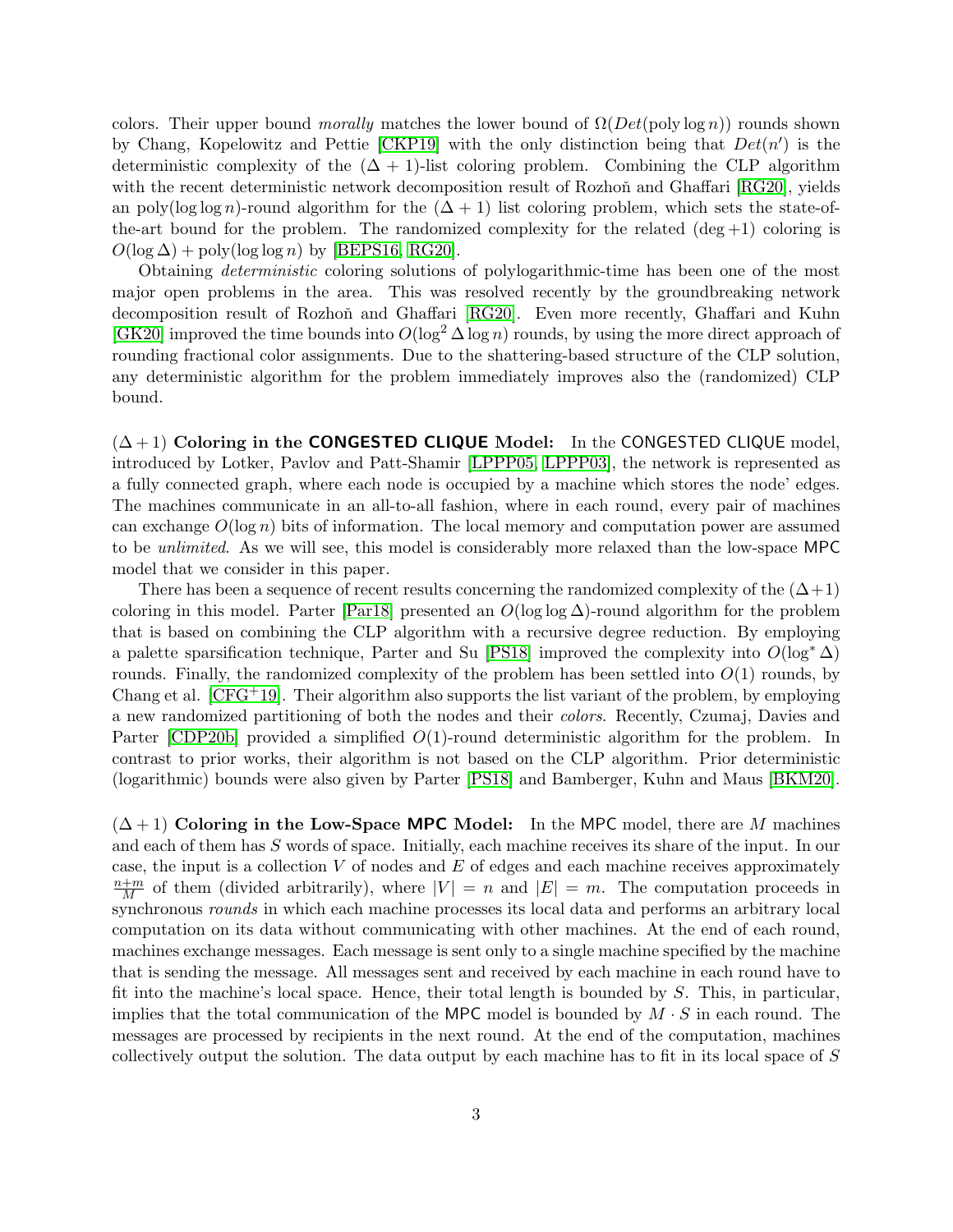words.

We focus on the *low-space* regime where  $S = n^{\phi}$  for any given constant  $\phi \in (0, 1)$ . A major challenge underlying this setting is that the local space of each machine might be too small to store all the edges incident to a single node. This poses a considerable obstacle for simulating LOCAL algorithms compared to the linear space regime. To overcome this barrier, both randomized and deterministic algorithms in this model are based on graph sparsification techniques.

Chang et al. [\[CFG](#page-28-2)<sup>+</sup>19] presented the first randomized algorithm for  $(\Delta + 1)$  coloring in this model, which as described before<sup>[1](#page-3-0)</sup>, employs a random node and palette partitioning which breaks the problem into independent coloring instances. A sparsified variant of the CLP algorithm is then applied on each of the instances, in parallel. This approach when combined with the network decomposition result of [\[RG20\]](#page-31-0) provides an  $O(\log \log \log n)$  round algorithm, which is currently the state-of-the-art bound for the problem.

The deterministic complexity of the  $(\Delta + 1)$  coloring in low-space MPC has been studied independently by Bamberger, Kuhn and Maus [\[BKM20\]](#page-28-0) and by Czumaj, Davies and Parter [\[CDP20b\]](#page-28-4): [\[BKM20\]](#page-28-0) presented an  $O(\log^2 \Delta + \log n)$  round solution for the  $(\deg +1)$  list coloring problem; [\[CDP20b\]](#page-28-4) presented an  $O(\log \Delta + \log \log n)$ -round algorithm for the  $(\Delta + 1)$  list coloring problem. No sublogarithmic bounds are currently known. To the best of our knowledge, the only sublogarithmic deterministic solutions in this model are given for the ruling set problem[2](#page-3-1) by Kothapalli, Pai and Pemmaraju [\[KPP20\]](#page-30-2).

On the connection between low-space MPC and LOCAL models. Many of the existing algorithms for local problems in the low-space MPC model are based on LOCAL algorithms for the corresponding problems, e.g.,  $[BBD^+19, CFG^+19, GGK^+18, Ona18]$  $[BBD^+19, CFG^+19, GGK^+18, Ona18]$  $[BBD^+19, CFG^+19, GGK^+18, Ona18]$  $[BBD^+19, CFG^+19, GGK^+18, Ona18]$  $[BBD^+19, CFG^+19, GGK^+18, Ona18]$  $[BBD^+19, CFG^+19, GGK^+18, Ona18]$  $[BBD^+19, CFG^+19, GGK^+18, Ona18]$ . Specifically, using the graph exponentiation technique, T-round LOCAL algorithms can be simulated within  $O(\log T)$ MPC rounds, provided that the  $T$ -balls of each node fits the space of the machine. Since in many cases the balls are too large, this technique is combined with other round compression approaches, such as graph sparsification, that are aimed at simulating many LOCAL rounds using few MPC rounds. The upper bound limit of all current approaches is  $O(\log T_{\text{LOCAL}})$  MPC rounds, where  $T_{local}$  is the LOCAL complexity of the problem.

In a recent inspiring paper, Ghaffari, Kuhn and Uitto [\[GKU19\]](#page-29-3) established a connection between these two models in the reverse direction (see also a revised framework in [\[CDP21\]](#page-28-7)). They presented a general technique that allows one to lift *lower bound* results in the **LOCAL** model into lower bounds in the low-space MPC model, conditioned on the connectivity conjecture. Using this approach they provided conditional lower bounds of  $\Omega(\log(T_{\text{LOCAL}}))$  MPC rounds given an  $\Omega(T_{\text{LOCAL}})$ -round LO-CAL lower bound for the corresponding problem. While the original framework from [\[GKU19\]](#page-29-3) holds only for randomized algorithms, the revised framework in [\[CDP21\]](#page-28-7) applies also to deterministic algorithms. One caveat of these results is that they hold only for the class of component-stable MPC algorithms. Roughly speaking, in this class of algorithms the output of a node depends only on its connected component. We note that the deterministic algorithms presented in this paper are not component stable. Our algorithm matches the logarithm of the randomized LOCAL complexity of the  $(\Delta + 1)$  list coloring problem, which is currently an upper bound limit even for randomized algorithms, for most of the canonical local graph problems.

<span id="page-3-1"></span><span id="page-3-0"></span><sup>&</sup>lt;sup>1</sup>Their MPC algorithm is similar to their CONGESTED CLIQUE algorithm.

<sup>&</sup>lt;sup>2</sup>In the β ruling set problem, it is required to compute an independent set S such that every vertex as a β-hop neighbor in S.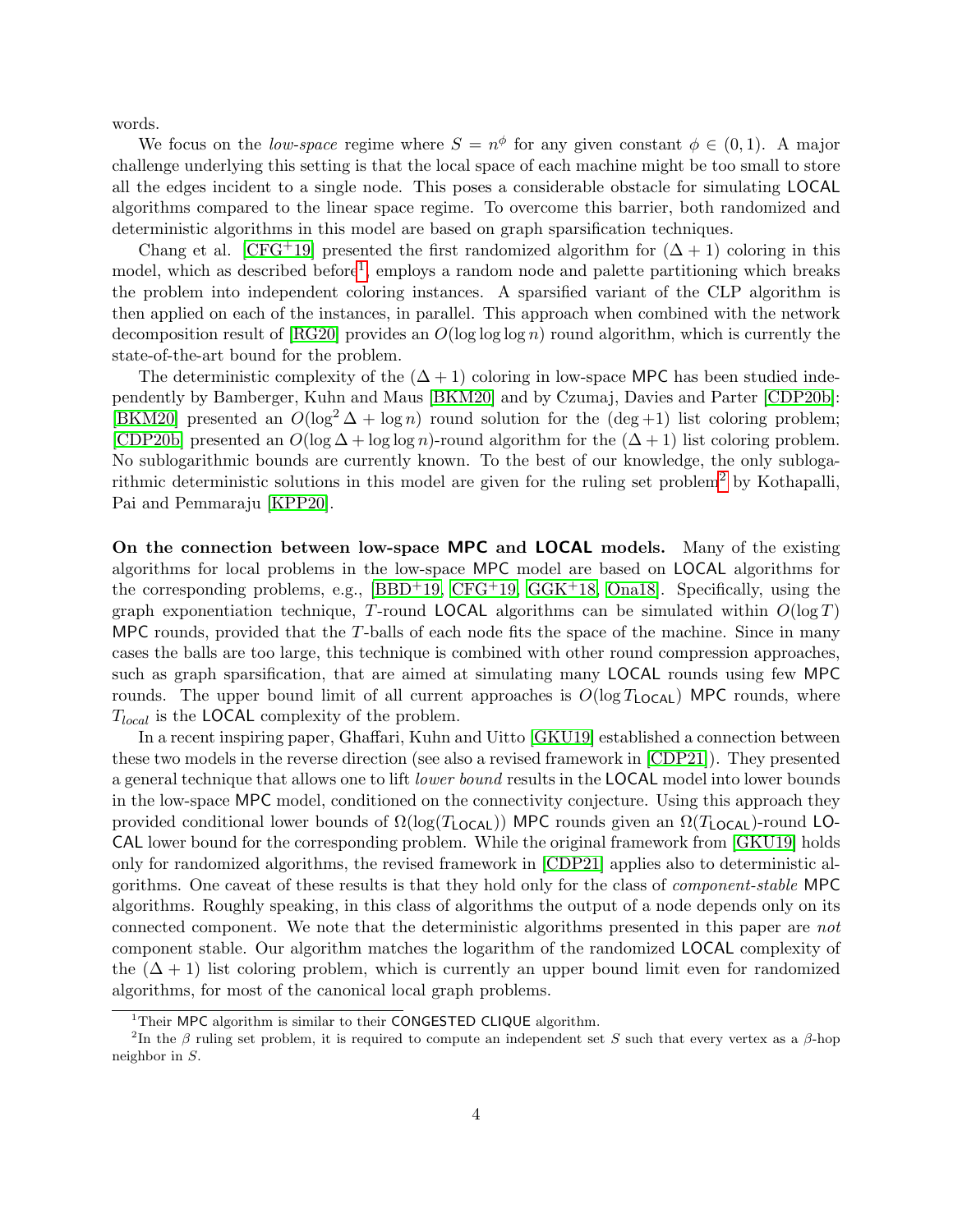#### 1.1 Our Results

Our key result is an  $O(\log \log \log n)$ -time deterministic algorithm for the  $(\Delta + 1)$  (list) coloring problem in the low-space MPC model. Our algorithm employs exponential local computation at each machine, while respecting its (sublinear) space requirement.

<span id="page-4-0"></span>**Theorem 1.** There exists a deterministic algorithm that, for every n-vertex graph  $G = (V, E)$ with maximum degree  $\Delta$ , computes a  $(\Delta+1)$  (list) coloring for G using  $O(\log \log \log n)$  rounds, in the low-space MPC model with global space  $\widetilde{O}(|E| + n^{1+\phi})$ . The algorithm employs heavy local computation at each machine while respecting the space and bandwidth limitations.

Alternatively, we can also state the result as a non-explicit, non-uniform, polynomial-computation deterministic low-space MPC algorithm, if one is allowed to hardcode  $n^{\phi}$  bits of information to each machine (which do not depend on the input graph  $G$ ). Our result improves over the state-of-the-art deterministic  $O(\log \Delta + \log \log n)$ -round algorithm for this problem by [\[CDP20b\]](#page-28-4) which works in standard low-space MPC model (i.e., with polynomial local computation). This also matches the randomized complexity of the problem as given by Chang et al.  $[CFG^+19]$  $[CFG^+19]$ .

Low-Space MPC with heavy local computation. As noted in previous works, e.g., Andoni et al. [\[ANOY14\]](#page-27-0), the main focus of the low-space MPC model is on the information-theoretic question of understanding the round complexity within sublinear space restrictions  $(i.e., even with$ unbounded computation per machine). This point of view might provide an explanation for the inconsistency and ambiguity concerning the explicit restrictions on local computation in the lowspace MPC model. Many of the prior work explicitly allow for an unlimited local computation, e.g., [\[ANOY14,](#page-27-0) [ASW19,](#page-27-1) [BBD](#page-28-1)<sup>+</sup>19, [BDE](#page-28-8)<sup>+</sup>19, [GNT20\]](#page-29-8). Other works only recommend having a polynomial time computation [\[GKU19,](#page-29-3) [GU19\]](#page-30-1), and some explicitly restrict the local computation to be polynomial  $[\text{CFG}^+19, \text{GJN20}]$ . In this work we take the distributed perspective on the MPC model by adopting the standard assumption in which local computation comes for free, as assumed in all the classical distributed models, **LOCAL, CONGEST** and **CONGESTED CLIQUE**. The main motivation for such an assumption is that it decouples *communication* from *computation*. Our results may indicate that allowing heavy local computation might provide an advantage in the context of distributed and parallel derandomization.

### 1.2 Key Techniques

Our approach is based on a derandomization of the CLP algorithm using pseudorandom gen-erator [\[Vad12\]](#page-31-3). As a starting point, we assume that the maximum degree  $\Delta$  is in the range  $\Delta \in [\text{poly}\log n, n^{\phi/c}]$  for a sufficiently large constant c. The upper bound degree assumption is made possible by employing first a recursive graph partitioning, inspired by [\[CDP20b\]](#page-28-4), that uses bounded independence hash functions to break the problem into several independent instances with lower degree of at most  $n^{\phi/c}$ . This allows us to allocate a machine  $M_v$  for every node v in the graph, and store on that machine the  $O(1)$ -radius ball of v in G. Since most of the CLP procedures are based inspecting the  $O(1)$ -radius balls, that would be very useful. To handle small (polylogarithmic) degrees, we employ a derandomization of the state-of-the-art  $(\text{deg} + 1)$ -coloring algorithm of Barenboim et al. [\[BEPS16\]](#page-28-5). Assuming that  $\Delta = \Omega(\text{poly}\log n)$  provides us a more convenient start point for the CLP derandomization, since in this degree regime, all the local randomized CLP procedures succeed with high probability, of  $1 - 1/n^{c'}$ , for any desired constant c'.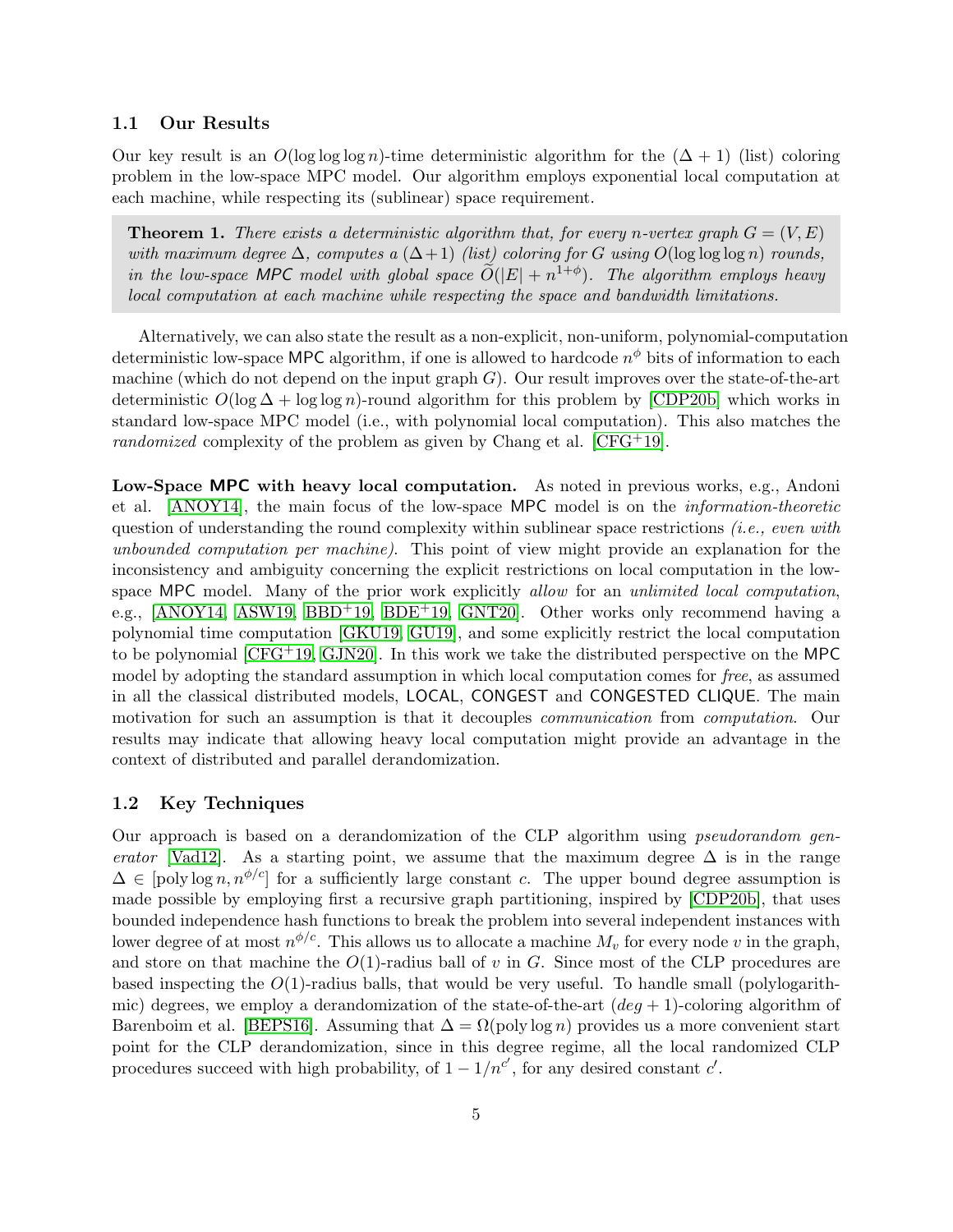The common derandomization approach in all-to-all communication models is based on a combination of obtaining a small search space (i.e., using short random seed) and the method of conditional expectations [\[CPS17,](#page-29-9) [Lub93\]](#page-30-9). The main obstacle in derandomizing the CLP algorithm is that it applies  $local<sup>3</sup>$  $local<sup>3</sup>$  $local<sup>3</sup>$  randomized procedures that seem to require almost full independence. It is thus unclear how derandomize them using the standard bounded independence tools of e.g., hash functions. For example, one of the key procedures for coloring dense regions in the graph (denoted as almost-cliques) is based on a randomized permutation of the clique' nodes. It is unclear how simulate such a permutation using a small seed and in polynomial time computation. We therefore sacrifice the latter requirement, by allowing heavy local computation.

A pseudorandom generator [\[NW88,](#page-30-10) [Vad12\]](#page-31-3) is a function that gets a short random seed and expands it to into a long one which is *indistinguishable* from a random seed of the same length for a given class of algorithms. Informally, a PRG function  $G: \{0,1\}^a \to \{0,1\}^b$ , where  $a \ll b$ , is said to  $\epsilon$ -fool a given class of randomized algorithms C that uses b random coins as part of their input, if the following holds for every algorithm  $C \in \mathcal{C}$ : the success probability of C under b pseudorandom coins  $\mathcal{G}(X)$ , where X is a vector of a random coins, is within  $\pm \epsilon$  of the success probability of  $C$  when using  $b$  truly random coins. Explicit PRG constructions with small seed length have been provided for a collection of Boolean formulas [\[GMR](#page-29-10)+12], branching program with bounded widths [\[BRRY14,](#page-28-9) [MRT19\]](#page-30-11), and small depth circuits [\[DETT10,](#page-29-11) [NW88\]](#page-30-10). Unfortunately none of these computational settings fits the local randomized computation of the CLP procedures that we wish to derandomize. A useful property, however, of the CLP procedures is that they run in polynomial time.

Our derandomization is based on a brute-force construction of PRG functions that can  $\epsilon$ -fool the family of all polynomial time computation using a seed length of  $O(\log n)$  bits, for  $\epsilon = 1/n^c$ . The drawback of these PRGs is that they are non-explicit (though can be found by an expensive brute-force computation), and require space which is exponential in the seed length to specify. This, in particular, implies that even if we relax the local computation constraint, in order to fit the space limitations of the low-space MPC model, we must introduce an additive *sublinear* error of  $1/n^{\alpha}$  for some small constant  $\alpha$  that depends on the low-space exponent  $\phi$ . In other words, one can simulate the CLP procedures using a PRG which fits in machines' local space, but this PRG requires (i) local computation which is exponential in the local space bound, and (ii) a weakened success guarantee to  $1 - 1/n^{\alpha}$  for a small constant  $\alpha \in (0,1)$ . We next explain how to handle this larger probability of errors.

Handing sublinear errors. The increase in the error using small seeds creates complications in several CLP procedures, for the following reason. The CLP procedures are highly sensitive to the order in which the nodes get colored. In particular for certain classes of nodes, the analysis is based on showing the each coloring step did not color too many neighbors of a given node, while at the same time, colored a sufficiently many neighbors of that node. In other words, a given node (or a cluster of nodes) is happy at the end of a given randomized procedure if its coloring status satisfies a given (in many cases delicate and non-monotone) invariant that also depends on the coloring status of its neighbors.

It is non-trivial to derandomize such procedures when suffering from a sublinear error. To see this, assume that the machines can compute a PRG that  $\epsilon$ -fools the CLP local procedures with  $\epsilon = 1/\sqrt{n}$  with a random seed of  $\ell = o(\log n)$  bits. Using standard voting on the  $2^{\ell}$  possible seeds, the machines can compute the seed  $Z^*$  which maximizes the number of happy nodes. Due to the

<span id="page-5-0"></span> ${}^{3}$ By local we mean that these procedures are part of the local computation of the nodes.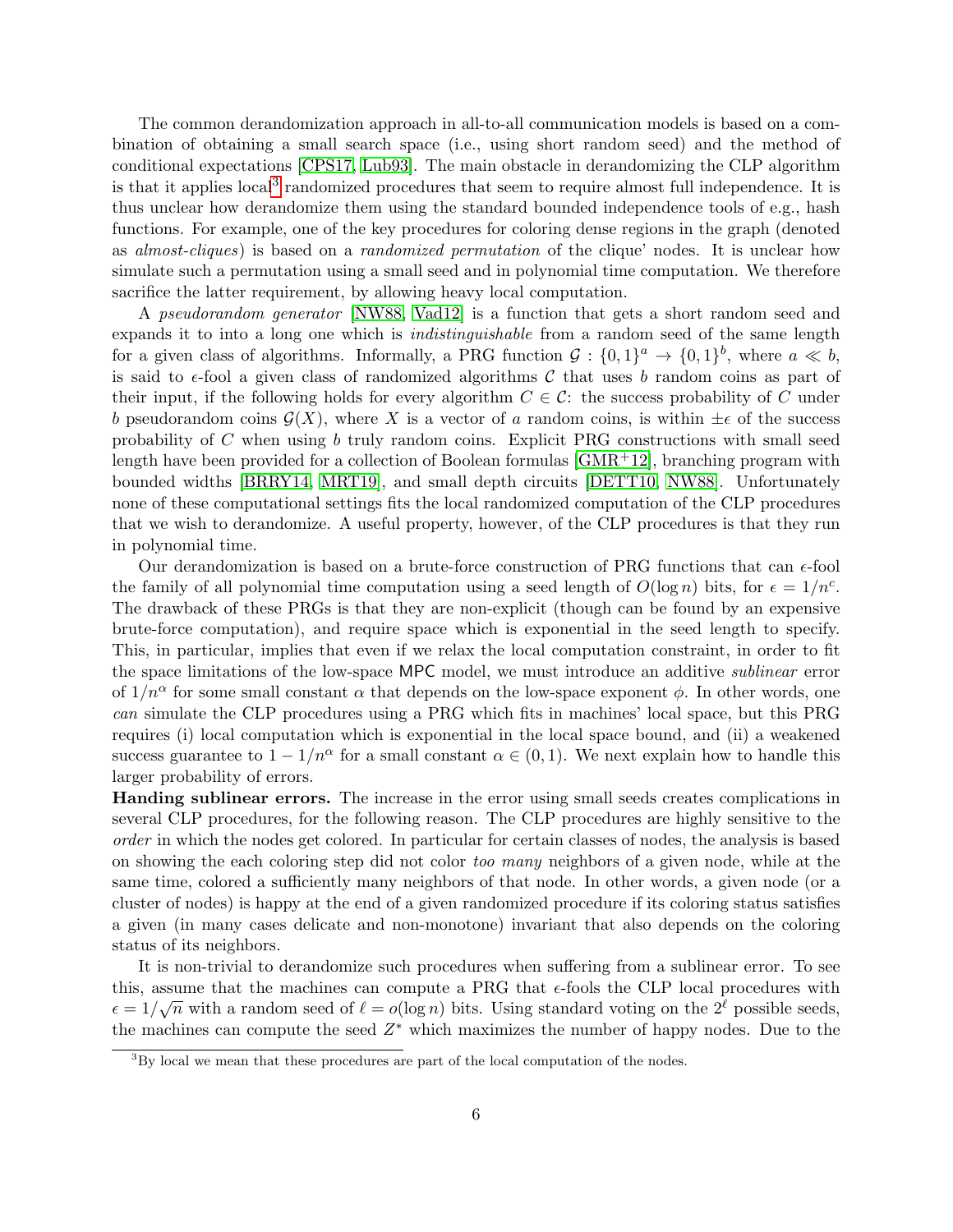error of  $\epsilon$ , this implies that all but  $\sqrt{n}$  of the nodes are happy. This appears to be quite a large amount of progress. Indeed, at first glance it may seem that one can complete the computation amount of progress. Indeed, at mst grande it may seem that one can complete the complication with only one more recursive step over the remaining  $\sqrt{n}$  unhappy nodes. The key complication of this approach is that it might now be impossible to make the remaining  $\sqrt{n}$  nodes happy under the current color selection to their happy neighbors, since this may have destroyed some necessary properties for the coloring algorithm. Furthermore, if one now starts canceling the colors already assigned to happy neighbors, it might create long cancellation chains, ending up with uncoloring all the nodes.

We overcome this impasse using several different approaches, depending on the precise properties of the CLP procedure and of the node class on which it is applied. For example, for one derandomization procedure (Section [4.2\)](#page-14-0), we combine PRGs with bounded independence hash functions. Informally, the latter are used to partition nodes into groups, to which we apply our PRG in turn, in such a way that error from the PRG can only cause damage within each group, and any of the remaining groups still have the necessary properties to make all nodes happy. In another procedure (Section [4.4\)](#page-18-0), where we apply the PRG to clusters of nodes, we extend the happiness property of a cluster S to also include conditions on neighboring clusters as well as well as  $S$  itself. By carefully choosing these conditions, we will then see that we can safely uncolor clusters that do not satisfy their self-related conditions, without violating the necessary conditions of their neighbors. In this way we avoid causing chains of cancellations.

In Sec. [2.3,](#page-8-0) we provide the formal PRG definitions, and describe the general (partial) derandomization in more details.

### 2 Algorithm Descriptions

#### 2.1 Terminology and a Quick Exposition of the CLP Algorithm

In the description below, we focus on the main randomized part (a.k.a the *pre-shattering* part) of the CLP algorithm [\[CLP20\]](#page-29-6), that runs in  $O(\log^* \Delta)$  rounds. We start by providing useful definitions, originally introduced by Harris, Schneider and Su [\[HSS16\]](#page-30-5).

**Definition 2.** For an  $\epsilon \in (0,1)$ , an edge  $e = (u, v)$  is called an  $\epsilon$ -friend if  $|N(u) \cap N(v)| \geq (1-\epsilon)\Delta$ . The endpoints of an  $\epsilon$ -friend edge are called  $\epsilon$ -friends. A node v is denoted as  $\epsilon$ -dense if v has at least  $(1-\epsilon)\Delta$  many  $\epsilon$ -friends, otherwise it is  $\epsilon$ -sparse. An  $\epsilon$ -almost clique is a connected component of the subgraph induced by the  $\epsilon$ -dense nodes and their incident  $\epsilon$ -friend edges.

The next lemma summarizes the key properties of the almost-cliques. Throughout, assume that  $\epsilon < 1/5$  and let  $V_{\epsilon}^{d}$ ,  $V_{\epsilon}^{s}$  be the subsets of  $\epsilon$ -dense ( $\epsilon$ -sparse) nodes.

<span id="page-6-0"></span>**Lemma 3** (Lemma 3.1 of [\[CLP20\]](#page-29-6)). For every  $\epsilon$ -almost clique C and every  $v \in C$  it holds:

- $|(N(v) \cap V_{\epsilon}^d) \setminus C|$  ≤  $\epsilon \Delta$  (i.e., small external degree w.r.t  $\epsilon$ -dense nodes).
- $|C \setminus (N(v) \cup \{v\})| < 3\epsilon\Delta$  (small antidegree).
- $|C| \leq (1+3\epsilon)\Delta$  (small size).
- dist<sub>G</sub> $(u, v) \leq 2$  for each  $u, v \in C$ .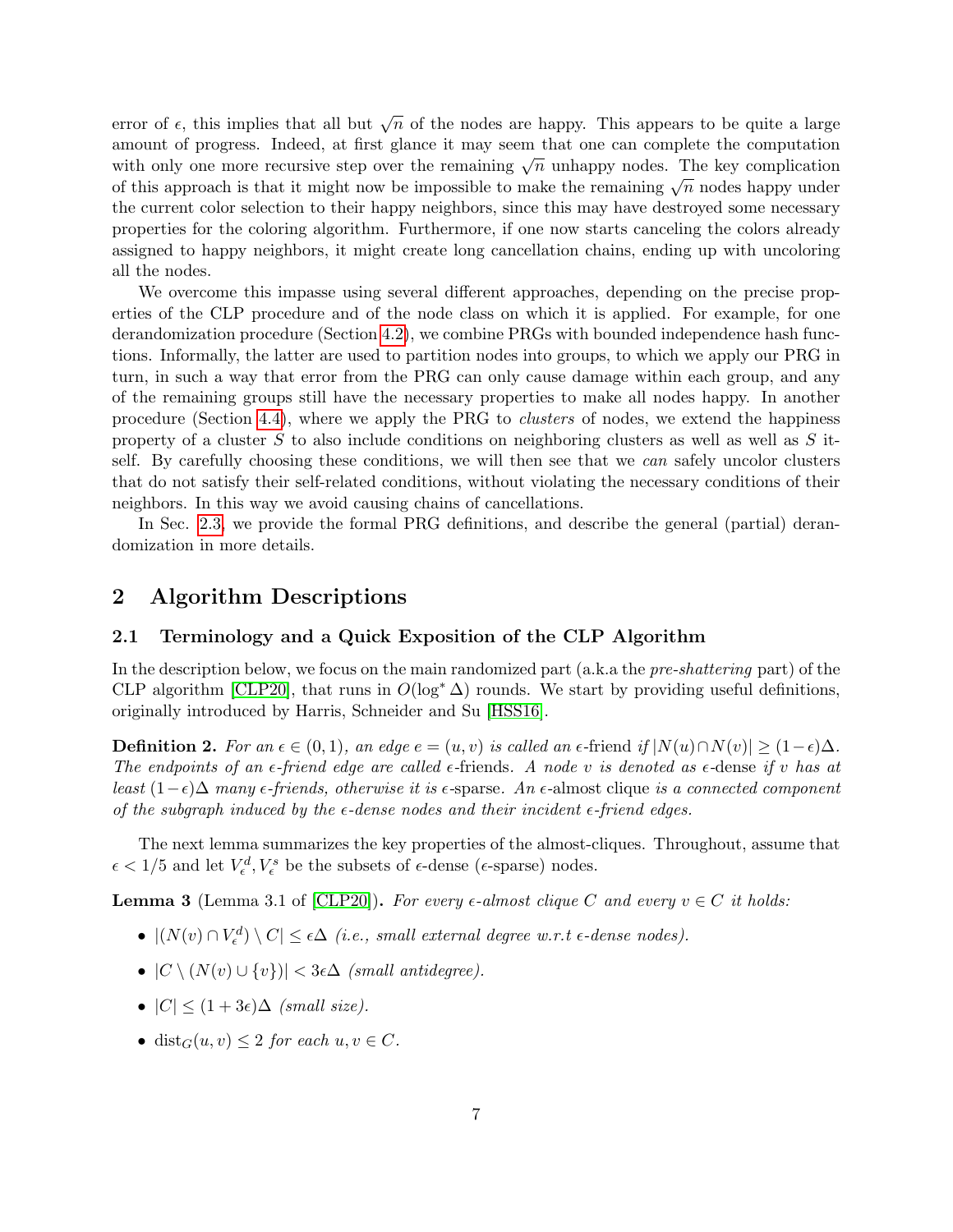The CLP algorithm starts by applying a  $O(1)$ -round randomized procedure that colors a subset of the nodes in a way that generates for the remaining uncolored nodes a *slack* in their number colors. Formally the slack of a node is measured by the difference between the number of colors available in its palette and its uncolored degree. Our focus will be coloring on the uncolored nodes, denoted by  $V^*$ . The procedure is based on computing a hierarchy of  $\epsilon$ -almost cliques for a sequence of increasing  $\epsilon$  values  $\epsilon_1 < \ldots < \epsilon_{\ell}$ . The hierarchy partitions  $V^*$  into  $\ell = O(\log \log \Delta)$  layers as follows. Layer 1 is defined by  $V_1 = V^* \cap V_{\epsilon_1}^d$  and  $V_i = V^* \cap (V_{\epsilon_i}^d \setminus V_{\epsilon_{i-1}}^d)$  for every  $i \in \{2, ..., \ell\}$ . Letting  $V_{sp} = V^* \cap V_{\ell}^s$ , we have that  $(V_1, \ldots, V_{\ell}, V_{sp})$  is a partition of  $V^*$ . The nodes of  $V_i$  are denoted as layer-i nodes, these nodes are  $\epsilon_i$ -dense on the one hand, and also  $\epsilon_{i-1}$ -sparse on the other hand. The nodes of  $V_{sp}$  are denoted as *sparse* nodes.

**Blocks:** The layer-i nodes  $V_i$  are further partitioned into blocks, which refer to a set of layer-i nodes in a given almost-clique. Letting  $(C_1, \ldots, C_k)$  be the list of  $\epsilon_i$ -almost cliques, define the block  $B_j = C_j \cap V_i$ . The block-list  $(B_1, \ldots, B_k)$  is a partition of  $V_i$ . A block  $B_j \subseteq V_i$  is called a layer -i block. The blocks are classified into three types based on their size: small, medium and large. A layer-i block B is large-eligible if  $|B| \geq \Delta/\log(1/\epsilon_i)$ . The division into the three types depend on the relations between the blocks which can be captured by a rooted tree  $\mathcal{T}$ . For  $i < i'$ , a layer-i block B is a descendant of a layer-i' block B' if both are subsets of the same  $\epsilon_{i'}$ -almost clique. The root of the tree  $\mathcal T$  is the set  $V_{sp}$  of the sparse nodes. The set of *large* blocks is a maximal set of large-eligible and independent blocks (i.e., which are not ancestors or descendants of each other) which prioritizes by size and breaking ties by layer. Medium blocks are large-eligible blocks which are not large, and the remaining blocks are *small*. Let  $V_i^S$ ,  $V_i^M$  and  $V_i^L$  be the set of layer-i nodes in a layer-i small (medium and large, resp.) blocks. For each  $X \in \{S, M, L\}$ , let  $V_{2+}^X = \bigcup_{i=2}^{\ell} V_i^X$ . The nodes  $V^* \setminus V_{sp}$  are colored in six stages according to the order

$$
(V_{2+}^S, V_1^S, V_{2+}^M, V_1^M, V_{2+}^L, V_1^L) .
$$

This ordering ensures that when a given node is considered to be colored, it has sufficiently many remaining colors in its palette. At the end of these six stages, there will be a small subset  $U \subset$  $V^* \setminus V_{sp}$  of uncolored nodes. The sets  $V_{sp} \cup U$  will be colored later on efficiently within  $O(\log^* \Delta)$ rounds. The main benefit of defining the six classes is in providing a sufficient amount of slack when considering a given node for coloring.

**Lemma 4.** [Lemma 3.3 of [\[CLP20\]](#page-29-6)] For each layer  $i \in [1, \ell]$ , the following are true:

- $\forall v \in V_i^S$  with  $|N(v) \cap V^*| \geq \Delta/3$ , we have  $|N(v) \cap (V_{2+}^M \cup V_1^M \cup V_{2+}^L \cup V_1^L \cup V_{sp})| \geq \Delta/4$ .
- For each  $v \in V_i^M$ , we have  $|N(v) \cap (V_{2+}^L \cup V_L^1 \cup V_{sp})| \geq \Delta/(2 \log(1/\epsilon_i)).$

Since the nodes in small and medium blocks have many neighbors in the other sets, when coloring these nodes we enjoy their excess in the number of colors (restricted to their neighbors in the given class). In what follows, we provide a derandomization scheme for each of the randomized procedures applied in the CLP algorithm. For convenience, the pseudocodes of the CLP procedures are provided in Sec. [A.](#page-32-0) We also stick, in general, to the same notation used by the CLP algorithms.

#### 2.2 High-Level Description of our MPC Algorithm

Throughout, a degree bound  $\Delta'$  is said to be *medium* if  $\Delta' = O(n^{\beta})$  for some constant  $\beta$  sufficiently smaller than  $\phi$ . In addition,  $\Delta'$  is low if it is polylogarithmic.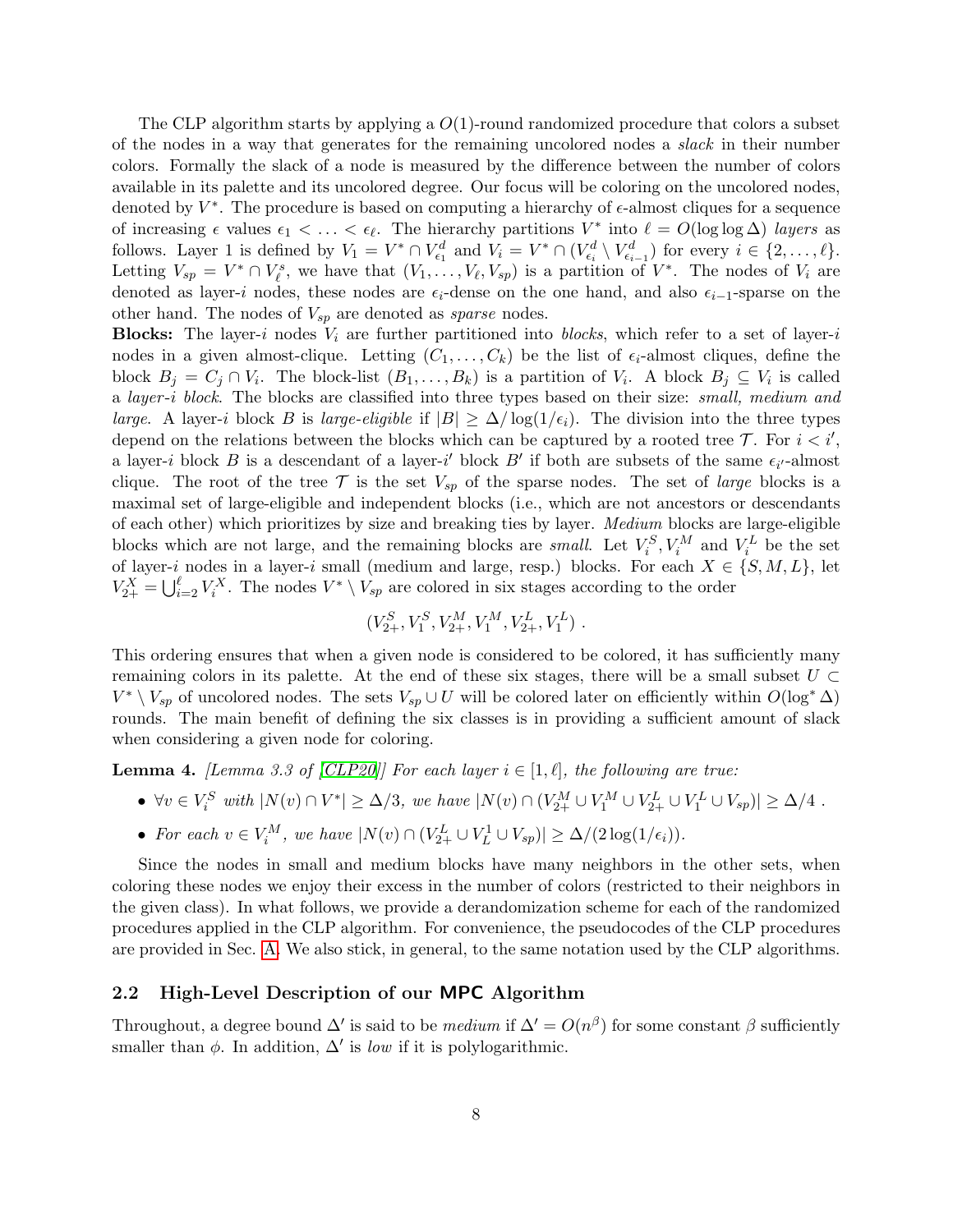- Step (S1): Degree Reduction via Recursive Partitioning
	- Partition the nodes and their palettes into medium-degree instances using bounded independent hash functions.

#### • Step (S2): CLP Derandomization

– Apply a derandomization of the CLP algorithm on each of the medium-degree instances, where all instances of the same recursive level are handled simultaneously in parallel. This reduces the uncolored degree to polylogarithmic.

**Step 1:** In the first step, we reduce the problem to graphs with maximum degree  $n^{\beta}$  for any desired constant  $\beta \in (0,1)$ . This step takes  $O(1)$  number of rounds, using bounded independent hash functions. Our deterministic graph partitioning has the same properties as the randomized partitioning of Chang et al. [\[CFG](#page-28-2)+19].

Step 2: The second step of the algorithm assumes that  $\Delta = O(n^{\beta})$ . This allows one to store a constant-radius ball of a node on a given machine. Similarly to the CLP algorithm, the derandomization has three main parts: (i) initial coloring (which generates the initial excess in colors) (ii) dense coloring (e.g., coloring nodes with almost-clique neighborhoods) and (iii) coloring bidding which colors nodes with excess colors. Parts (i) and (ii) are derandomized within  $O(1)$  number of rounds, and part (iii) is derandomized in  $O(\log^* \Delta)$  rounds. In our algorithm, we apply only a partial implementation of procedure (ii), as our goal is to reduce the uncolored degree to a polylogarithmic bound. The coloring of the dense nodes is completed within  $O(\log \log \log n)$  rounds by derandomizing the  $(\text{deg} + 1)$  list coloring algorithm by Barenboim et al. [\[BEPS16\]](#page-28-5).

Road-map. In Sec. [2.3](#page-8-0) and [2.4](#page-11-0) we present our derandomization tools of PRG and boundedindependence hash functions. Note that Sec. [2.3](#page-8-0) introduces notations that will be used throughout our algorithms. In Sec. [4.1,](#page-14-1) we first provide a deterministic  $deg+1$  coloring algorithm for graphs with polylogarithmic degrees. We therefore assume from now on that  $\Delta \geq \log^c n$  for a sufficiently large constant c. In Sec. [3](#page-12-0) we describe the first step of our coloring algorithm, where we apply a recursive partitioning which results in medium degree coloring instances. The derandomization of CLP of Step 2 spans over Sec. [4.2,](#page-14-0)[4.3](#page-15-0) and [4.4.](#page-18-0) In Sec. [4.2](#page-14-0) we provide a derandomization of the OneShotColoring procedure for generating the initial color excess for every node as a function its neighborhood sparsity. Then we turn to consider the coloring of the dense vertices  $V \setminus V_{sp}$ . Recall that these nodes are partitioned into the classes  $(V_{2+}^S, V_1^S, V_{2+}^M, V_1^M, V_{2+}^L, V_1^L)$ . In Sec. [4.3,](#page-15-0) we provide a derandomization of the CLP procedures for coloring the dense nodes in small and medium blocks  $V_{2+}^S, V_1^S, V_{2+}^M, V_1^M$ . Sec. [4.4](#page-18-0) considers the remaining dense nodes in the large blocks  $V_{2+}^L, V_1^L$ . Our derandomization reduces the uncolored degrees of the nodes in  $V_{2+}^L$  as a function of their sparsity. In addition, it reduces the degrees of the uncolored nodes in  $V_1^L$  to polylogarithmic. The coloring of the remaining  $V_1^L$  can be then completed in  $O(\log \log \log n)$  rounds. Sec. [4.5](#page-24-0) handles the remaining uncolored vertices in layer  $\geq 2$ , as well as the sparse vertices  $V_{sp}$ .

#### <span id="page-8-0"></span>2.3 Pseudorandom Generators and Derandomization

We will now formally define pseudorandom generators (PRGs). A PRG is a function that gets a short random seed and expands it to a long one which is indistinguishable from a random seed of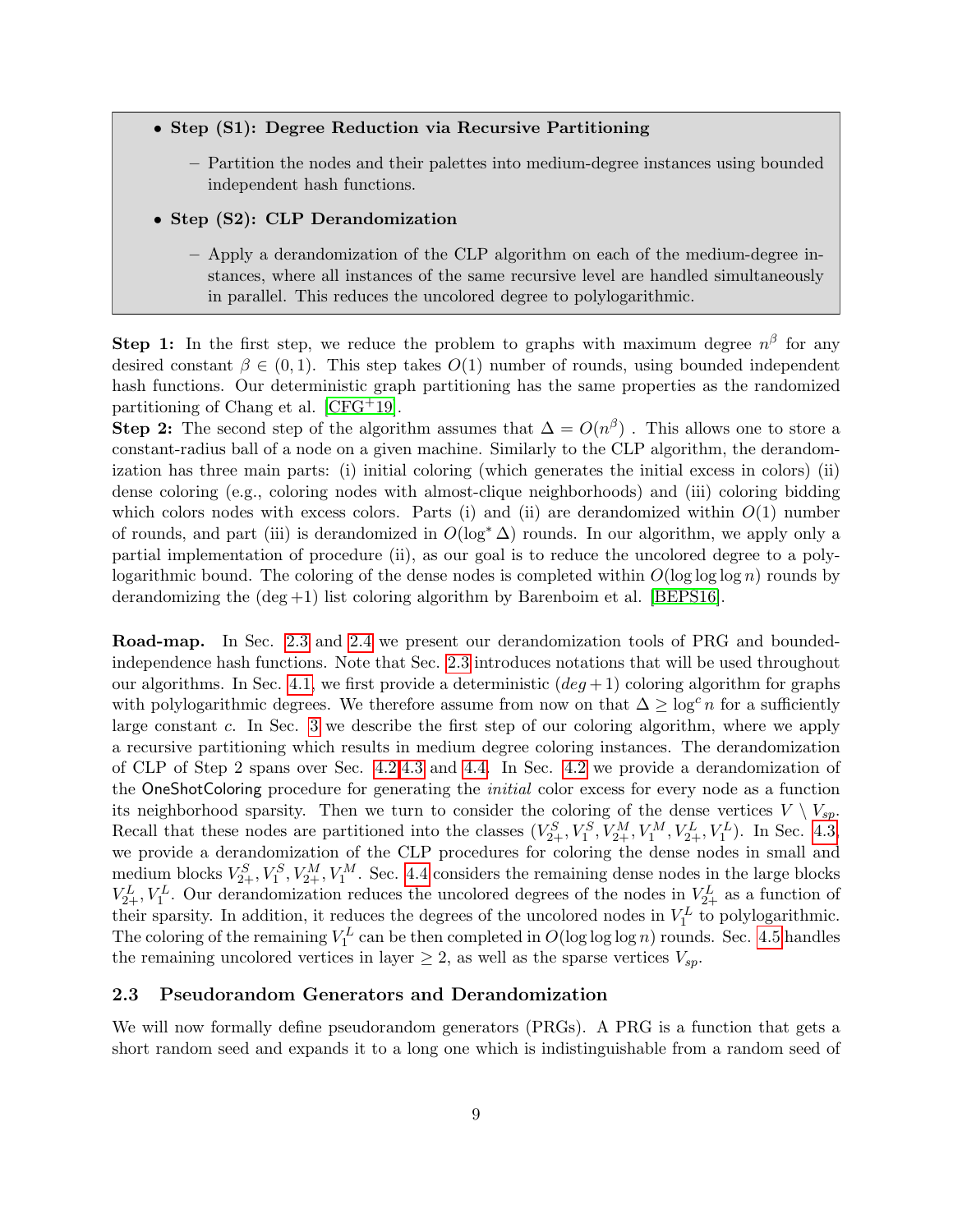the same length for a given class of algorithms. We will use the following definitions from [\[Vad12\]](#page-31-3): in the latter,  $U_k$  denotes the uniform distribution on  $\{0,1\}^k$ .

Definition 5 (Computational Indistinguishability, Definition 7.1 in [\[Vad12\]](#page-31-3)). Random variables X and Y taking values in  $\{0,1\}^m$  are  $(t,\epsilon)$  indistinguishable if for every nonuniform algorithm T running in time at most t, we have  $|\Pr[T(X) = 1] - \Pr[T(Y) = 1]| \le \epsilon$ .

**Definition 6** (PRG, Definition 7.3 in [\[Vad12\]](#page-31-3)). A deterministic function  $\mathcal{G}: \{0,1\}^d \to \{0,1\}^m$  is an  $(t, \epsilon)$  pseudorandom generator (PRG) if: (1)  $d \leq m$  and (2)  $\mathcal{G}(U_d)$  and  $U_m$  are  $(t, \epsilon)$  indistinguishable.

A simple counting argument (given in, e.g., [\[Vad12\]](#page-31-3)) shows that there must exist PRGs with short seeds:

<span id="page-9-0"></span>**Proposition 7** (Proposition 7.8 in [\[Vad12\]](#page-31-3)). For all  $m \in \mathbb{N}$  and  $\epsilon > 0$ , there exists a (non-explicit)  $(m, \epsilon)$  PRG  $\mathcal{G}: \{0,1\}^d \to \{0,1\}^m$  with seed length  $d = O(\log m + \log 1/\epsilon)$ .

The next lemma follows by a brute-force PRG construction from [\[CDP21\]](#page-28-7).

<span id="page-9-1"></span>**Lemma 8.** For all  $m \in \mathbb{N}$  and  $\epsilon > 0$ , there exists an algorithm for computing the  $(m, \epsilon)$  PRG of Proposition [7](#page-9-0) with seed length  $d = O(\log m + \log 1/\epsilon)$ , in time  $\exp(\text{poly}(m/\epsilon))$  and space  $\text{poly}(m/\epsilon)$ .

**Derandomization with PRG** A randomized LOCAL algorithm  $A$  is said to be nice if the local computation, per round, performed at each node is polynomial in ∆. All the randomized LOCAL procedures that we derandomize with the PRG framework in this paper, will indeed be nice. We will also have the property that  $poly(\Delta)$  bits fit the local space of each machine. To illustrate the technique, assume that  $A$  is a two round randomized algorithm such that after applying  $A$ , each node satisfies a given desired property that depends only on its 1-radius ball, with high probability of  $1 - 1/n^c$ . It is convenient to view this two-round LOCAL algorithm in a way that decouples the randomness from the computation. Specifically, we assume that each node a priori generates its own pool of random coins, and we simulate  $A$  in the **LOCAL** model by letting each node v first collects its two-hop ball  $v \cup N_{G^2}(v)$ , as well as, the initial states and the private coins of each of its 2-hop neighbors. Then, each node v locally applies an algorithm  $A_v$  on this information. In this view, every algorithm A consists of n sub-algorithms  $\{\mathcal{A}_v, v \in V\}$  where each  $\mathcal{A}_v$  is a randomized  $poly(\Delta)$ -time algorithm, the randomized decisions made by each node u are consistent with all the algorithms run by its 2-hop neighbors. We then say that a node  $v$  is happy if a certain property holds for  $\{v\}$ . Our goal is to show that using the PRG framework, there is a low-space MPC deterministic algorithm that derandomizes A in a way that makes at least  $1 - 1/n^{\alpha}$  fraction of the nodes happy, for some constant  $\alpha \in (0,1)$ .

The first preprocessing step for the derandomization computes  $O(\log \Delta)$ -bit identifiers for the nodes such that the identifiers are distinct in each 2-radius ball. This can be done in  $O(\log^* n)$ deterministic MPC rounds [\[Kuh09,](#page-30-12) [Lin92\]](#page-30-3).

<span id="page-9-2"></span>Claim 9. Given that all the nodes have  $O(\log \Delta)$ -bit identifiers (unique in each 2-radius ball), there exists a low-space MPC deterministic algorithm that causes a collection of at least  $(1 - 1/n^{\alpha})|V|$ nodes to be happy, for some constant  $\alpha$  sufficiently smaller than  $\phi$ . The round complexity of the algorithm is  $O(1)$ , and it requires.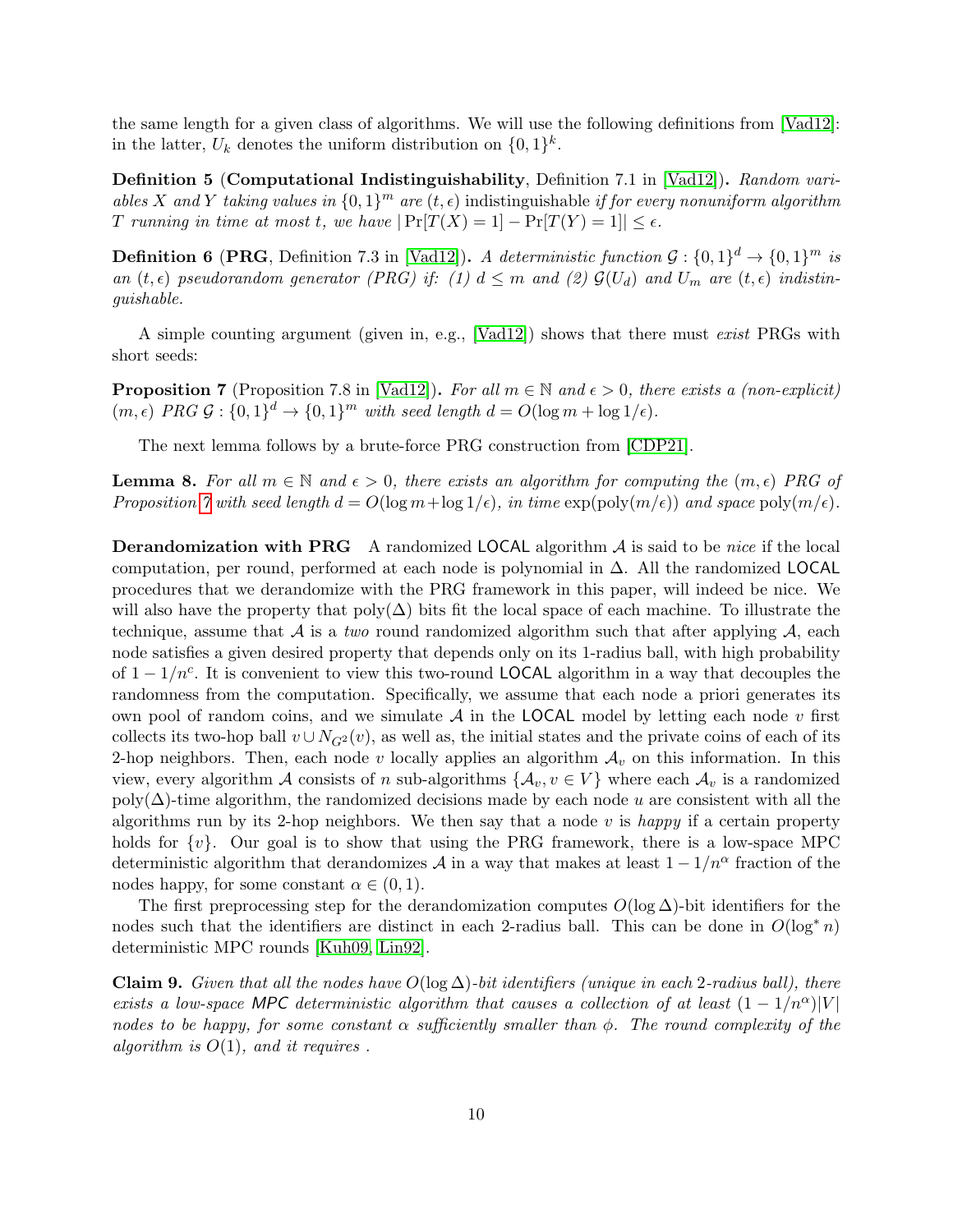The derandomization is based on two parts. First, we show that there is a weaker variant of algorithm A that uses only a shared random seed of  $c \cdot \phi \cdot \log n$  bits for a sufficiently small constant  $c \in (0,1]$ . This weaker variant suffers an additive error of  $\pm 2/n^{\alpha}$  (for some constant  $\alpha$  sufficiently smaller than  $\phi$ ), compared to the fully-randomized algorithm. Then, we derandomize this weaker variant in  $O(1)$  MPC rounds in such a way that at least  $(1 - 1/n^{\alpha})|V|$  nodes are happy.

We start with the first step, which is the part that exploits the PRG machinery. Let  $t = poly(\Delta)$ be an upper bound on the local time complexity of all  $\{\mathcal{A}_v, v \in V\}$  algorithms, and let  $N = \Delta^c$  be an upper bound on the largest node identifier. The local randomized algorithm  $A<sub>v</sub>$  applied locally at each node v can be represented as a *deterministic* algorithm that gets as input a vector of  $N \cdot t$ random coins interpreted as follows: the  $i<sup>th</sup>$  chunk of t coins specifies the random coins for a node with ID i for every  $i \in \{1, \ldots, N\}$ . Since the algorithm  $\mathcal{A}_v$  runs in time t, it is sufficient to specify at most t random bits for each node in  $\{v\} \cup N_{G^2}(v)$ . The weaker randomized algorithm, denoted by  $\mathcal{A}'_v$ , will be given a collection of  $N \cdot t$  pseudorandom coins obtained by applying a PRG function  $\mathcal{G}^*$ on a shared random seed of only  $c\phi \log n$  random coins, for a sufficiently small constant  $c \in (0,1]$ .

Specifically, by Prop. [7,](#page-9-0) there is an  $(N \cdot t, \epsilon)$  pseudorandom generator  $\mathcal{G}^* : \{0,1\}^d \to \{0,1\}^{Nt}$ with a seed length  $d = O(\log(Nt) + \log 1/\epsilon)$ . This  $\mathcal{G}^*$  function  $\epsilon$ -fools the collection of all t-time randomized algorithms up to an additive error of  $\epsilon$ . In particular, it fools the collection of all  ${A_v \mid v \in V}$  algorithms. We choose the constant in the seed length to be small enough so that the machines will be able to locally compute  $\mathcal{G}^*$  within their space limitations. Since the PRG computation consumes  $2^d$  poly $(\Delta)$  space, we can support an additive error of  $\epsilon = 1/(2n^{\alpha})$  for some small constant  $\alpha$ . This provides a seed of length  $d = c\phi \log n$  for a small constant  $c \in (0,1]$ . Let  $Z \in \{0,1\}^d$  be a random seed of length d. We then have that when each node v simulates  $\mathcal{A}_v$  using  $\mathcal{G}^*(Z)$  as the source of Nt pseudorandom coins, the node v is happy with probability of  $1 - 1/n^c - 1/(2n^{\alpha}) \leq 1 - 1/n^{\alpha}$ . It is important to note that since all nodes use the shared random seed Z, and since the pseudorandom coins assigned by each local algorithm  $\mathcal{A}'_v$  to node  $u \in \{v\} \cup N(v)$  are determined by the  $O(\log \Delta)$ -bit identifier of u, the output of u is consistent by all the algorithms  $\mathcal{A}_w$  for every  $w \in \{u\} \cup N_{G^2}(u)$ .

It remains to show that these weaker algorithms  $\{\mathcal{A}'_v\}$  can be derandomized within  $O(1)$  rounds. This is done by allocating a machine  $M_v$  for every node v that stores also the 2-radius ball of v in G. Every machine  $M_v$  simulates algorithm  $\mathcal{A}'_v$  under each  $Z \in \{0,1\}^d$ . Specifically, for each  $Z \in \{0,1\}^d$ , it simulates  $\mathcal{A}_v$  using  $\mathcal{G}^*(Z)$  as the input of random coins. This allows each machine  $M_v$  to determine if v is happy under each possible seed Z. As there are  $o(n^{\phi})$  seeds, this fits the local space. Using standard sorting procedures, in constant rounds the machines can compute the seed  $Z^*$  that maximizes the number of happy nodes. Finally, all machines simulate  $\mathcal{A}'_v$  using the seed  $Z^*$ , which defines the output of the algorithm. Since the expected number of happy nodes with a random seed  $Z \in \{0,1\}$  is at least  $(1 - 1/n^{\alpha})|V|$ , the number of happy nodes under the best seed  $Z^*$  is at least  $(1 - 1/n^{\alpha})|V|$  as well.

In Section [4.4,](#page-18-0) the procedure is slightly more complicated: there, the definition of a happy *cluster* S will contain both *self-invariants* (properties about S) and *neighbor-invariants* (properties about neighboring clusters to  $S$ ). We use the PRG to show that the number of happy clusters is at least a  $(1 - 1/n^{\alpha})$ -proportion of the total number of clusters, as above. However, unhappy clusters are then uncolored. By the choice of the happiness properties, we show that clusters that were happy still satisfy their self-invariants, which will be sufficient to allow unhappy uncolored neighbors the chance to become happy even when running the coloring algorithm on the remaining unhappy nodes. The analysis will show that within  $O(1/\alpha)$  iterations, all clusters become happy. These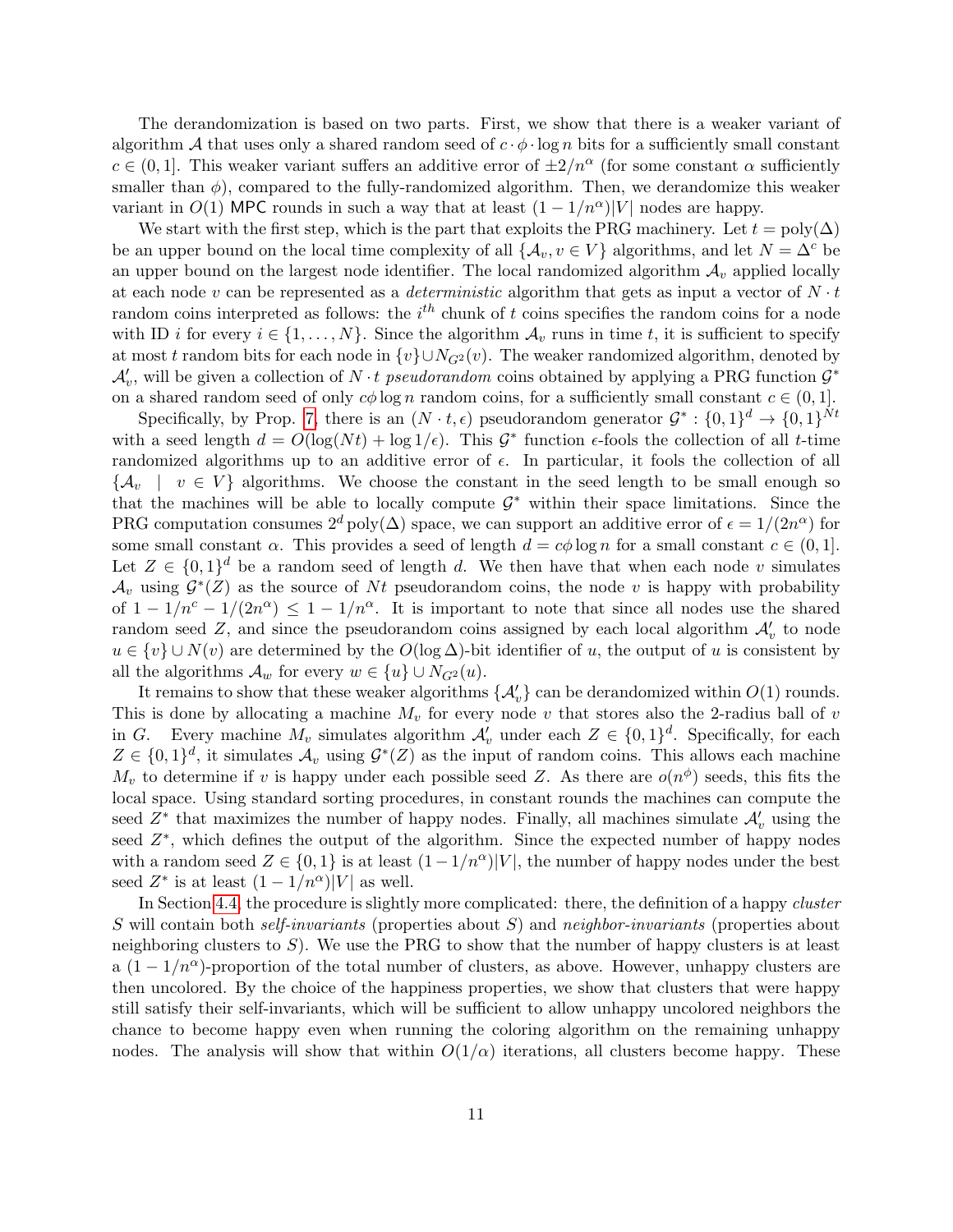arguments involve introducing some extra slack to the bounds of CLP: specifically, our bounds (e.g., on the desired uncolored degrees) at the end of this derandomization will be larger by a factor of  $(1/\alpha) = O(1)$  than those obtained by the randomized CLP procedures.

Throughout the paper we use the parameter  $\alpha$  to determine the exponent of the additive error of the pseudorandom algorithms. That is, we will only be considering LOCAL randomized algorithms that succeeds at each node with high probability, and using the space limitation of the machines, we will a get a pseudorandom LOCAL algorithm that succeeds with probability of  $1-1/n^{\alpha}$  for some sufficiently small  $\alpha$ . Consequently, the derandomization will cause at least a  $(1 - 1/n^{\alpha})$  fraction of the nodes to be happy.

Useful Observations for the CLP Algorithm. The above mentioned general derandomization scheme fits well into our setting of derandomizing the CLP algorithm. Specifically, we observe the following useful property for the CLP algorithm. This allows us to work, throughout, with  $O(\log \Delta)$ -bit identifiers, which is crucial for the derandomization procedure. We show:

Observation 10. All the randomized procedures of the CLP algorithm are nice, and in addition, these algorithms can be simulated in an analogous manner in the following setting: all nodes are given  $O(\log \Delta)$ -bit identifiers that are unique within each  $O(1)$ -radius ball (for any desired constant), and all nodes of the same identifier are given the same set of  $\text{poly}(\Delta)$  random coins to simulate their random decisions.

Proof. The claim holds immediately for the initial coloring procedure and for the dense coloring procedures as they have a round complexity of  $O(1)$  rounds. The coloring bidding procedure of Lemma 2.2 in [\[CLP20\]](#page-29-6) runs in  $O(\log^* \Delta)$  rounds, by Lemma 2.2. the guarantee for each node v holds even if the random bits generated outside a  $O(1)$ -radius ball of v are determined adversarially. Since nodes in a given  $O(1)$ -radius ball have unique IDs, they are given an independent collection of random coins, which is sufficient for the color bidding procedure.  $\Box$ 

**Observation 11.** All the randomized procedures of the CLP algorithm are nice, run in  $O(1)$ rounds<sup>[4](#page-11-1)</sup>, and satisfy desired properties at each node with high probability (provided that  $\Delta$  is at least polylogarithmic).

#### <span id="page-11-0"></span>2.4 Bounded-Independence Hash Functions

Some of the local randomized procedures considered in this paper requires a more light-weight derandomization scheme which based on bounded-independence hash functions. Like PRGs, these functions can approximate the effect of random choices using only a small seed (which, additionally, can be computed efficiently in polynomial time, rather than in exponential time as in the PRG setting). The major benefit of bounded-independence hash functions over PRGs is that they do not incur error, as the PRGs we use do. That is, they provide exactly the same bounds as true randomness for analyses that only require independence between a bounded number of random choices.

<span id="page-11-1"></span>The families of hash functions we require are specified as follows:

<sup>&</sup>lt;sup>4</sup>The sparse coloring procedure runs in  $\ell = O(\log^* \Delta)$  rounds but it is based on  $\ell$  applications of a  $O(1)$ -round procedure, which we will derandomize with PRGs.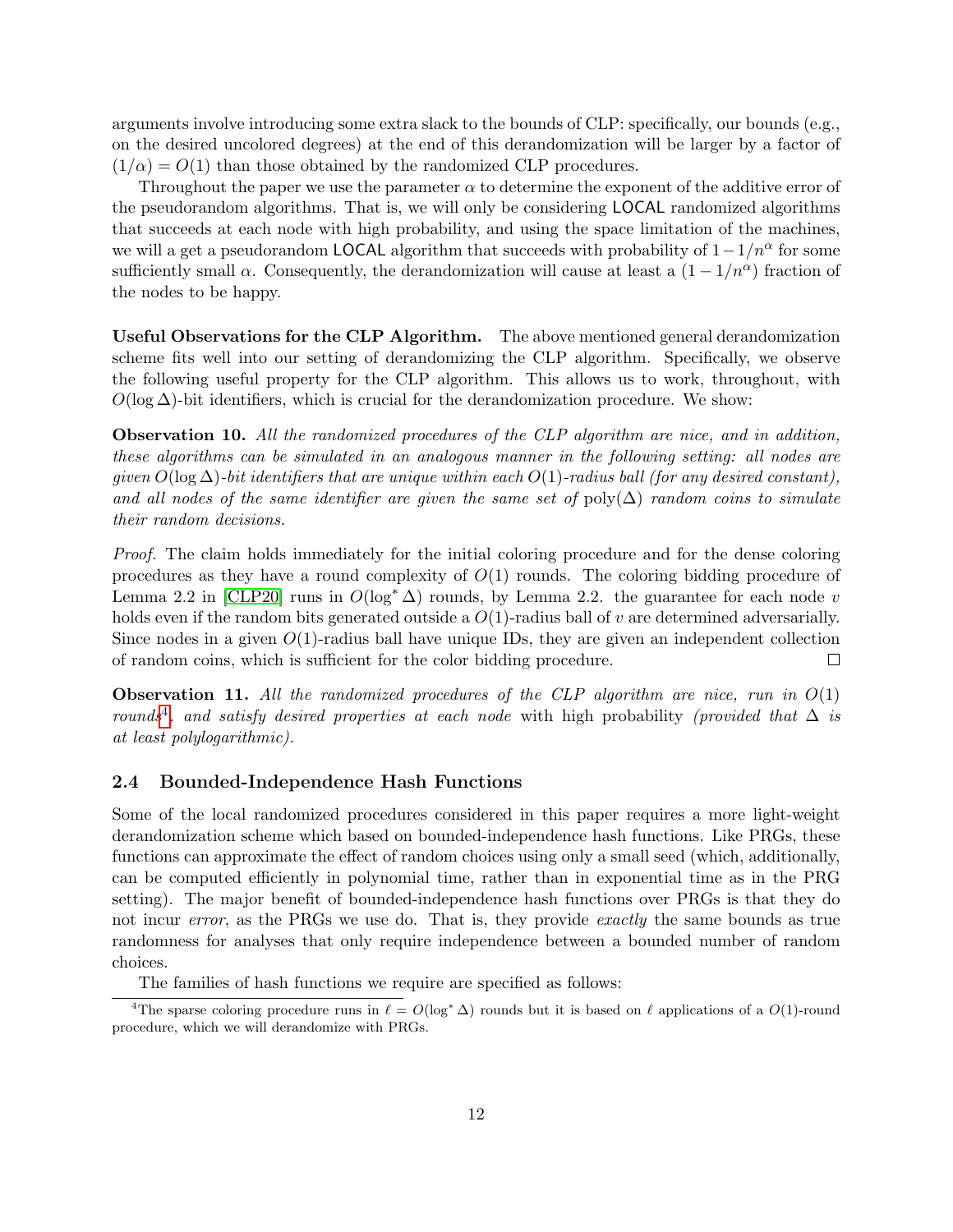**Definition 12.** For  $N, L, k \in \mathbb{N}$  such that  $k \leq N$ , a family of functions  $\mathcal{H} = \{h : [N] \to [L]\}$  is k-wise independent if for all distinct  $x_1, \ldots, x_k \in [N]$ , the random variables  $h(x_1), \ldots, h(x_k)$  are independent and uniformly distributed in  $[L]$  when h is chosen uniformly at random from  $H$ .

We will use the following well-known lemma (cf. [\[Vad12,](#page-31-3) Corollary 3.34]).

<span id="page-12-2"></span>**Lemma 13.** For every a, b, k, there is a family of k-wise independent hash functions  $\mathcal{H} = \{h :$  $\{0,1\}^a \rightarrow \{0,1\}^b$  such that choosing a random function from H takes  $k \cdot \max\{a,b\}$  random bits, and evaluating a function from  $H$  takes time  $poly(a, b, k)$ .

#### 2.5 The Method of Conditional Expectations

To agree on seeds specifying a particular hash function, we make use of a distributed implementation of the classical method of conditional expectations, as employed in [\[CDP20a,](#page-28-3) [CDP20b\]](#page-28-4). The properties of this method can be stated as follows:

Assume that, over the choice of a random hash function  $h \in \mathcal{H}$ , the expectation of some objective function (which is a sum of functions  $q_x$  calculable by individual machines) is at least some value Q. That is,

$$
\mathbf{E}_{h \in \mathcal{H}}[q(h) := \sum_{\text{machines } x} q_x(h)] \ge Q .
$$

Then, if  $|\mathcal{H}| = poly(n)$ , i.e., hash functions from H can be specified using  $O(\log n)$  bits, there is an  $O(1)$ -round deterministic low-space MPC algorithm allowing all machines to agree on some specific  $h^* \in \mathcal{H}$  with  $q(h^*) \geq Q$ .

The method with which we fix seeds for our PRGs can also be thought of as a special case of this implementation of the method of conditional expectations; the difference is that the seeds for our PRGs are short enough that the entire seed space fits in a machine's memory and can be searched at once, whereas our hash function seeds are a constant-factor longer and the seed space must be searched in  $O(1)$  iterations.

### <span id="page-12-0"></span>3 Reducing to Medium-Degree Instances

In this section, we provide a deterministic (recursive) degree reduction procedure, and show the following:

<span id="page-12-1"></span>**Lemma 14.** Assume that for every n, there is an  $O(\log \log n)$ -round low-space MPC algorithm A for computing  $(\Delta + 1)$  list coloring in a graph G provided that  $(i)$   $\Delta = n^{O(\zeta)}$  for a constant  $\zeta$ sufficiently smaller than  $\phi$ , and (ii) each vertex has a palette of size min{deg<sub>G</sub>(v),  $\Delta - \Delta^{3/5}$ . Then there is an  $O(\log \log \log n)$ -round  $(\Delta + 1)$  list coloring algorithm for any n-vertex graph G.

We do so by using an extension of a method introduced in [\[CDP20b\]](#page-28-4), which deterministically reduces an instance of coloring with high degree to a collection of instances of lower degree, of which many can be solved in parallel. We run the following algorithm up to a recursion depth of  $\frac{\log_n \Delta}{\zeta} - 23$  (note that we have control of  $\zeta$ , and set it so that this is an integer) - upon reaching that recursion depth we apply algorithm  $A$  in place of the recursive call to LOWSPACECOLORREDUCE. Throughout we use families of  $O(1)$ -wise independent hash functions. See Sec. [2.4](#page-11-0) for definitions.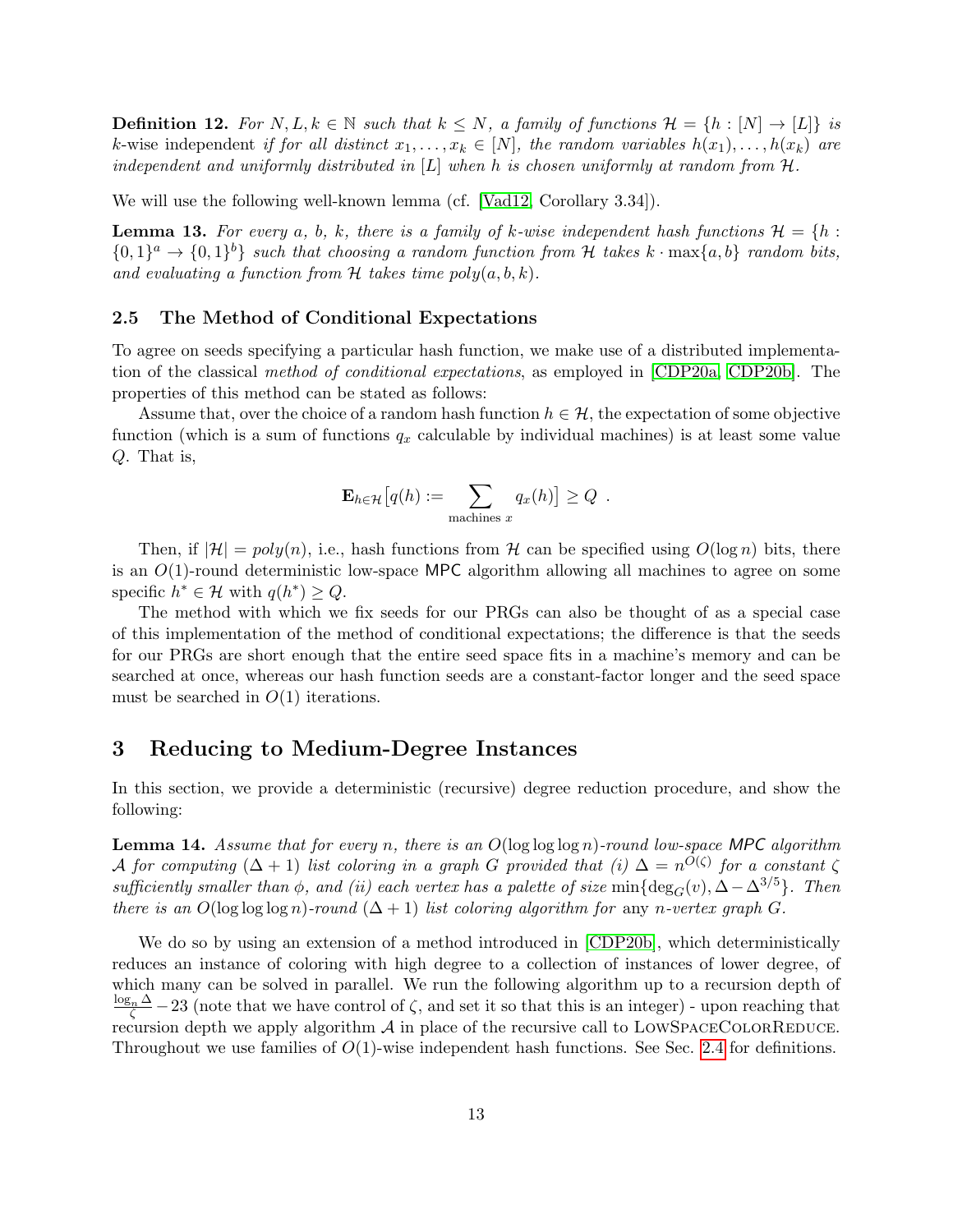#### Algorithm 1 LOWSPACECOLORREDUCE $(G)$

 $G_1, \ldots, G_n$ <sub> $\zeta$ </sub>  $\leftarrow$  LOWSPACEPARTITION(*G*). For each  $i = 1, ..., n^{\zeta} - 1$ , perform LOWSPACECOLORREDUCE $(G_i)$  in parallel. Update color palettes of  $G_{n\zeta}$ , perform LOWSPACECOLORREDUCE $(G_{n\zeta})$ .

This algorithm employs a partitioning procedure to divide the input instance into bins, which are then solved recursively:

| Algorithm 2 LOWSPACEPARTITION( $G$ ) |  |
|--------------------------------------|--|
|--------------------------------------|--|

Let hash function  $h_1 : [poly(n)] \to [n^{\zeta}]$  map each node  $v \notin V_0$  to a bin  $h_1(v) \in [n^{\zeta}]$ . Let hash function  $h_2: [poly(n)] \to [n^{\zeta} - 1]$  map colors  $\gamma$  to a bin  $h_2(\gamma) \in [n^{\zeta} - 1]$ . Let  $G_1, \ldots, G_{n^{\zeta}}$  be the graphs induced by bins  $1, \ldots, n^{\zeta}$  respectively. Restrict palettes of nodes in  $G_1, \ldots, G_{n\zeta-1}$  to colors assigned by  $h_2$  to corresponding bins. Return  $G_1, \ldots, G_n$ .

(If the ranges of the hash functions are not powers of 2, we can instead map to a sufficiently large (but  $poly(n)$ ) power of 2, and then map intervals of this range to  $[n^{\zeta}]$  or  $[n^{\zeta}-1]$  as equally as possible. As in [\[CDP20a,](#page-28-3) [CDP20b\]](#page-28-4), we incur some error in the distributions of random hash function outputs, but can easily ensure that it is negligibly small, e.g.  $n^{-3}$ .)

The analysis of this procedure is similar to [\[CDP20b\]](#page-28-4), and deferred to Appendix [A.1.](#page-32-1)

### 4 Improved Coloring via Derandomization of CLP

In this section, we show a deterministic coloring algorithm that runs in  $O(\log \log \log n)$  rounds, by derandomizing the  $(\Delta + 1)$ -list coloring algorithm of [\[CLP20\]](#page-29-6). Throughout, we assume that  $\Delta \in [\log^c n, n^{\phi/c}]$  for a sufficiently large constant c. Due to Lemma [14,](#page-12-1) this can be assumed, almost without loss of generality. Specifically, the guarantee of Lemma [14](#page-12-1) is that each  $v$  has a palette of min{deg<sub>G</sub>(v),  $\Delta - \Delta^{3/5}$ } colors, instead of  $\Delta + 1$  colors. This was obtained also for the randomized procedures of [\[CFG](#page-28-2)+19] and [\[Par18\]](#page-31-1). As observed in [\[Par18\]](#page-31-1) (see Lemma [54\)](#page-41-0), the CLP algorithm works exactly the same for that setting, up to minor modifications in the constants of the lemma statements. For simplicity of that section, we assume the standard  $(\Delta + 1)$  list coloring setting, and then in App. [C.1](#page-41-1) explain the minor adaptations to handle the palettes of Lemma [14.](#page-12-1)

**Smaller IDs.** Our approach is based on derandomizing t-round local algorithms for some constant t. The first preliminary step for this derandomization is to assign the nodes unique identifiers of  $O(\log \Delta)$  bits, that are unique in each t-radius ball. To do that, the algorithm applies the well-known algorithm of Linial [\[Lin92\]](#page-30-3) to compute  $\Delta^{2t}$  coloring in G. This can be done in  $O(\log^* n)$ rounds. This part is important for the PRG based simulations as explained in Sec. [2.3.](#page-8-0) We next iterate over the key CLP procedures and derandomize them using PRGs.

The key challenging part is in derandomizing the dense nodes in the large blocks of Sec. [4.4.](#page-18-0) These nodes have excess of colors due to neighbors in different classes, and thus the randomized coloring procedure is highly sensitive to the order in which the nodes get colored.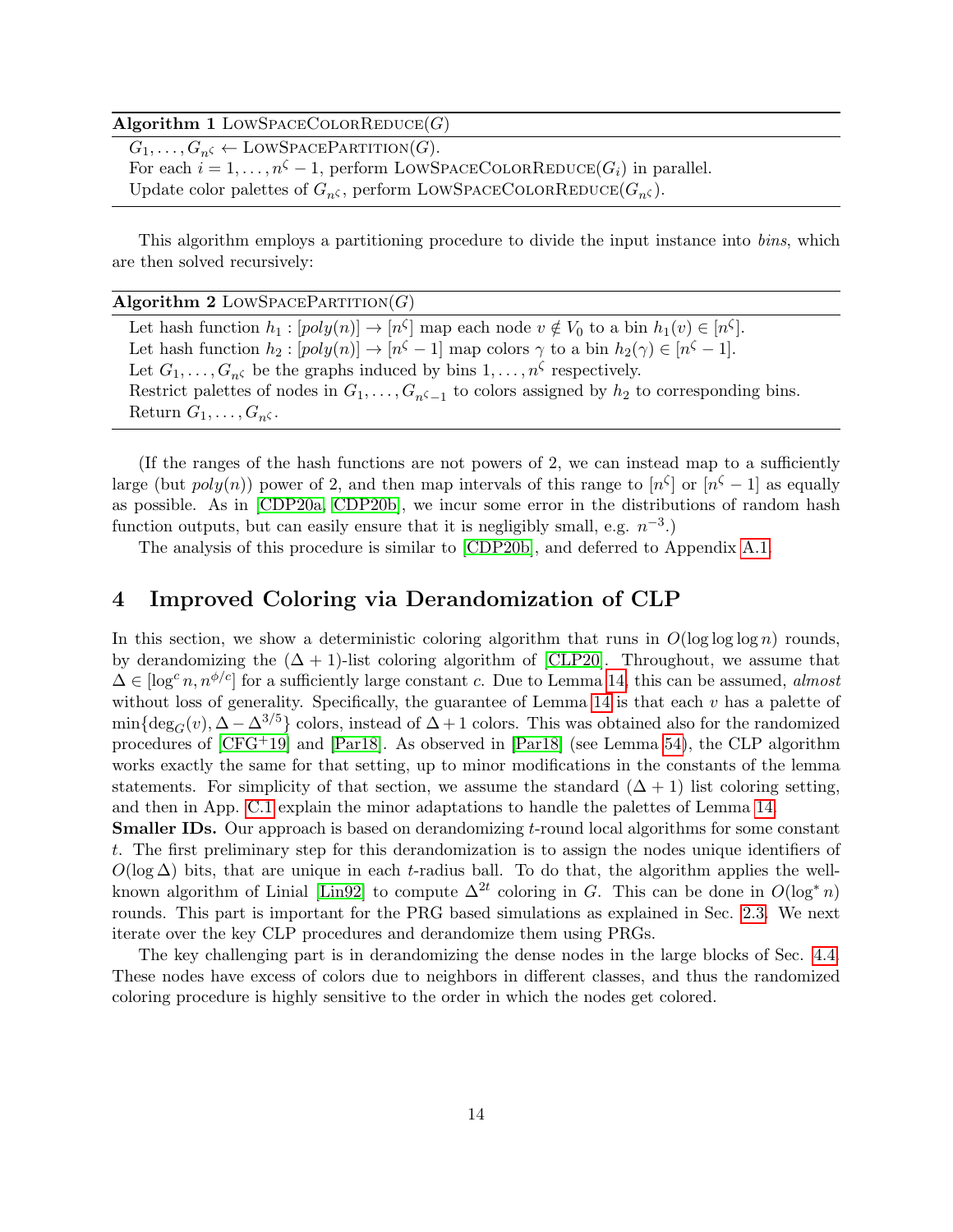#### <span id="page-14-1"></span>4.1 Low-Deg Coloring

We start by providing a  $O(\log \log \log n)$ -round algorithm for computing  $(deq+1)$ -coloring in graphs with maximum degree at most  $\log^c n$  for any constant c. This allows us later on to focus on graphs with maximum degree  $\Delta \geq \log^c n$  for which we provide a derandomization of the CLP algorithm.

<span id="page-14-2"></span>**Lemma 15.** For any n-node graph G with maximum degree  $d \leq \log^c n$ , there exists an  $O(\log \log \log n)$ deterministic algorithm for computing  $(\text{deg} + 1)$  list coloring.

*Proof.* The algorithm derandomizes the state-of-the-art local algorithm for the  $(\text{deg} + 1)$  list coloring problem of [\[BEPS16\]](#page-28-5) that runs in  $T = O(\log d) + \text{poly}(\log \log n)$  rounds (when combined with the network decomposition result of [\[RG20\]](#page-31-0)). First, the MPC algorithm allocates a machine  $M_v$  for every node v which collects the 3T-radius ball of v in G. Since  $d^T = n^{o(1)}$  this fits the local space of each machine. Via the standard graph exponentiation technique, these balls can be collected in  $log T$  rounds.

Since the T-round randomized algorithm of [\[BEPS16\]](#page-28-5) and [\[RG20\]](#page-31-0) employs a polynomial(in d) time computation at each node, we can again use the PRG machinery as follows. In what follows we provide an  $O(\log \log \log n)$ -round MPC procedure to color  $(1 - 1/n^{\alpha})$  of the nodes. Repeating this procedure on the remaining uncolored graph guarantees that within  $O(1/\alpha)$  repetitions, all nodes are colored.

The algorithm of [\[BEPS16\]](#page-28-5) has two steps. The first is a randomized pre-shattering procedure that in  $O(\log d)$  rounds guarantees that the every going component has size at most poly(d) log n. w.h.p. This holds even if the random decisions of nodes at distance  $c$  for some constant  $c$  are adversarially correlated. That is, it sufficient to have independence in each  $O(1)$ -radius ball. This implies that we can continue using our  $O(\log \Delta)$ -bit identifiers that are unique in each c-radius ball for the purposes of derandomization via PRG.

The second step completes the coloring by applying the poly( $log N$ ) deterministic algorithm for coloring for  $N = \text{poly}(\log n)$ . Since we have already collected the T-radius ball around each node v onto a machine  $M_v$ , each machine  $M_v$  can now simulate this second step immediately.

It remains to focus on the derandomization of the pre-shattering step. Recall that each machine  $M_v$  stores the 2T-radius ball of v, collected in  $O(\log T)$  rounds. The machine  $M_v$  computes the PRG function G that  $\epsilon$ -fools every poly(d) time computation for  $\epsilon = 1/(2n^{\alpha})$  for some small constant  $\alpha \in (0,1)$ . Specifically, the parameter  $\alpha$  is chosen using Lemma [8](#page-9-1) in a way that guarantees that the computation of the function G can be done in space of  $n^{\phi}$ . This yields a seed of length  $d < \log n/\phi$ . Simulating the T-round randomized algorithm with a random d-length seed guarantees that each node remains uncolored with probability of at most  $1/n^{\alpha}$ . The machines can then compute a seed Z<sup>\*</sup> that matches this expected value, and all machines simulate the T-round randomized algorithm using  $Z^*$ .  $\Box$ 

#### <span id="page-14-0"></span>4.2 Initial Slack Generation

The CLP algorithm starts by applying a  $O(1)$ -round randomized procedure, called OneShotColoring, which translates the sparsity in nodes' neighborhoods into a slack (excess) in the number of colors. In this procedure, each uncolored node participates with probability  $p$ , and each participating node v randomly selects a color  $c(v)$  from its palette  $\Phi(v)$ . This color is selected for v only if none of its neighbors picked that color.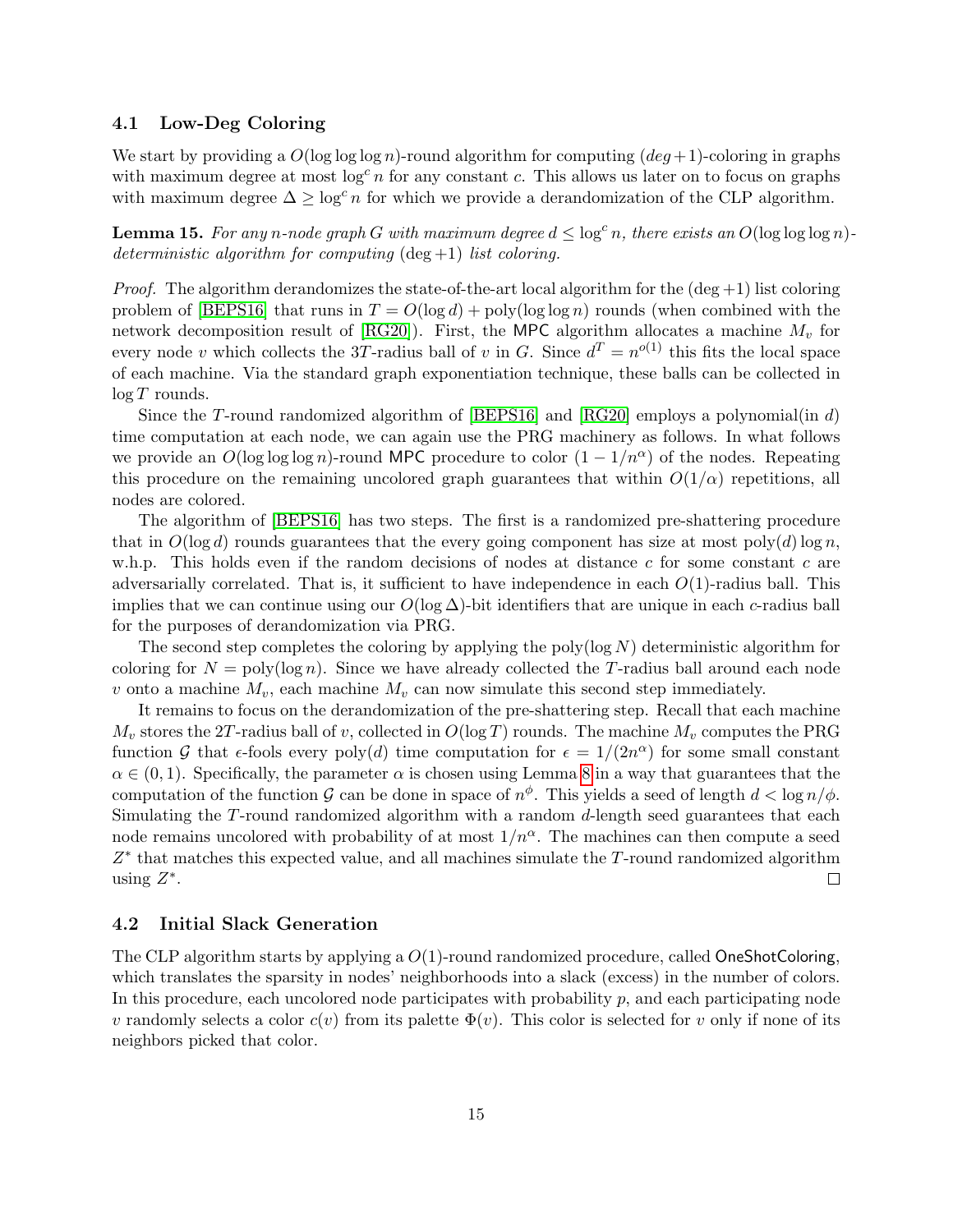<span id="page-15-1"></span>**Lemma 16.** Lemma 2.5 from  $|CLP20|$  There is a  $O(1)$ -round randomized LOCAL algorithm that colors a subset of the nodes V, such that the following are true for every node v with  $deg(v) \geq$  $(5/6)\Delta$ :

- (P1) With probability  $1 1/n^c$ , the number of uncolored neighbors of v is at least  $\Delta/2$ .
- (P2) With probability  $1-1/n^c$ , v has at least  $\Omega(\epsilon^2\Delta)$  excess colors, where  $\epsilon$  is the highest value such that v is  $\epsilon$ -sparse for  $\epsilon \geq 1/\Delta^{1/10}$ .

We wish to derandomize this procedure. We sketch our method here; full proofs are deferred to Appendix [B.](#page-37-0)

We will partition nodes into  $\Theta(1)$  groups using bounded-independence hash functions, in such a way that we ensure that the local sparsity property is maintained within each group. We will then apply the PRG to directly derandomize Lemma [16](#page-15-1) within each group. The reason for the partitioning is that the error of the PRG will cause some nodes to fail to meet the criteria. However, since we have multiple groups, and any one group can provide a node with sufficient slack, we will be able to show that the PRG will succeed in at least one group for each node. For this reason our PRG derandomization here is simpler than its applications to other parts of the CLP algorithm: we need only ensure that, when coloring each group, the number of nodes which have not yet received sufficient slack decreases by an  $n^{\alpha}$ -factor. After coloring  $1/\alpha = O(1)$  groups, we ensure that all nodes have sufficient slack, reaching Theorem [17.](#page-15-2)

<span id="page-15-2"></span>**Theorem 17.** [Derandomization of Lemma 2.5 from [\[CLP20\]](#page-29-6)] There is a  $O(1)$ -round deterministic low-space MPC algorithm that colors a subset of the nodes  $V$ , such that the following are true for every node v with  $deg(v) \geq (5/6)\Delta$ :

- (P1) The number of uncolored neighbors of v is at least  $\Delta/2$ .
- (P2) v has at least  $\Omega(\epsilon^2 \Delta)$  excess colors, where  $\epsilon$  is the highest value such that v is  $\epsilon$ -sparse for  $\epsilon \geq 1/\Delta^{1/10}$ .

#### <span id="page-15-0"></span>4.3 Dense Coloring with Slack

This section handles the collection of the dense nodes in the small and medium size clusters, namely, a set  $S \in \{V_1^S, V_1^M, V_{2+}^S, V_{2+}^M\}$ . Each of these nodes has sufficiently many neighbors not in the current node set S, which provides a slack in the number of available colors (regardless of how we color  $S$ ).

The set S is a collection of clusters  $S_1, \ldots, S_q$  of weak diameter 2. It is assumed that the edges within  $S$  are oriented from the sparser to the denser endpoint, breaking ties by comparing IDs. For  $v \in \bigcup_j S_j$ , let  $N_{out}(v)$  be the outgoing<sup>[5](#page-15-3)</sup> neighbors of v in S. The dense coloring CLP procedures for these sets are based on applying procedure DenseColoringStep (version 1) which works as follows. For each cluster  $S_i$ , a leader node  $u \in S_j$  collects its cluster nodes and their current palettes, and colors the nodes in  $S_i$  sequentially according to some random permutation. For each node v (in that ordering), the leader picks a free color uniformly at random from the list of available colors of v. This color is set as permanent, if it does not conflict with the colors of  $N_{out}(v)$ . While it is not so clear how to derandomize this procedure efficiently (i.e., in polynomial time) using the common derandomization techniques (such as bounded-independence hash functions), we show in

<span id="page-15-3"></span><sup>&</sup>lt;sup>5</sup>An edge  $e = \{u, u'\}$  is oriented as  $(u, u')$  if u is at layer i, u' at layer i' and  $i > i'$ , or if  $i = i'$  and  $ID(u) > ID(v)$ .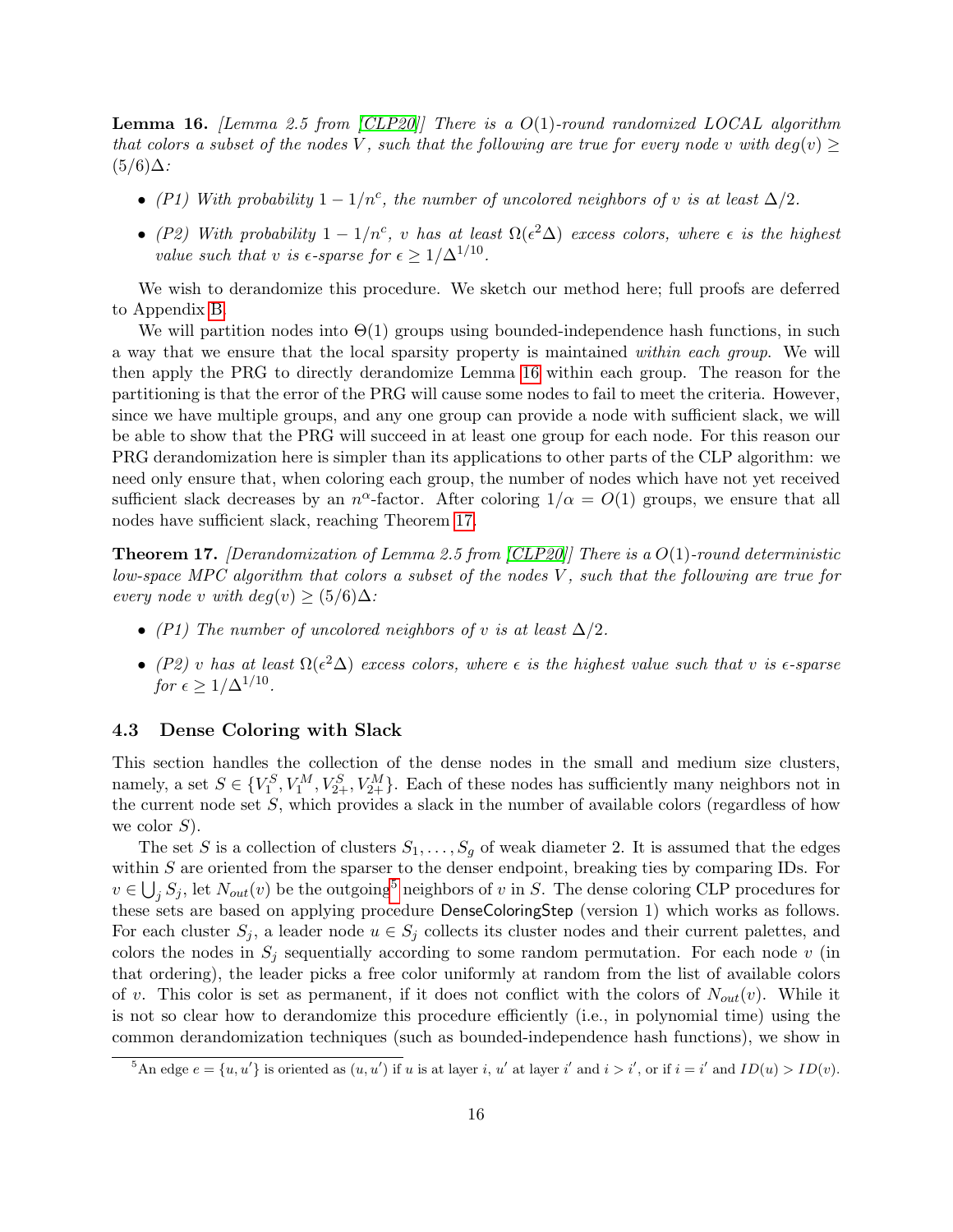this section that using PRGs a derandomization is possible, but at the cost of exponential local computation.

We start by describing the dynamics of the coloring procedure for dense nodes under the ran-domized procedure DenseColoringStep of [\[CLP20\]](#page-29-6), and then explain how to derandomize it within  $O(1)$  number of rounds. Every dense node is associated with two parameters which governs its coloring probability in the DenseColoringStep procedure when applied simultaneously by a given set  $S = S_1 \cup \ldots \cup S_q$ :

- A parameter  $Z_v$  which provides a lower bound on the number of excess colors of v w.r.t the nodes in S. I.e., the palette size of v minus  $|N_{out}(v) \cap S|$  is at least  $Z_v$ .
- A parameter  $D_v$  which provides an upper bound on the external degree of v, i.e.,  $|N_{out}(v) \setminus$  $|S_i| \leq D_v$  where  $S_i$  is the cluster of v.

The ratio between these bounds, denoted by  $\delta_v = D_v/Z_v$ , determines the probability that a node  $v \in S_j$  remains uncolored after a single application of the DenseColoringStep procedure. Two clusters  $S_i$  and  $S_j$  are neighbors if there exist  $u \in S_i$  and  $v \in S_j$  such that  $(u, v) \in E(G)$ . For any positive integer  $r \geq 1$ , let  $N^r(S_j)$  be the r-hop neighboring clusters of  $S_j$  in S. For  $r = 1$ , we may omit the index and simply write  $N(S_j)$  to denote the immediate cluster neighbors of  $S_j$  in S.

<span id="page-16-1"></span>**Theorem 18.** [Derandomization of Lemma 4.2 of [\[CLP20\]](#page-29-6)] Let  $S \in \{V_{2+}^S, V_{2+}^M\}$ . Suppose that each layer-i node  $v \in S$  has at least  $\Delta/(2 \log(1/\epsilon_i))$  excess colors w.r.t S. Then, there exists a  $O(1)$ -round deterministic algorithm that colors a subset of S meeting the following condition. For each node  $v \in V^*$ , and for each  $i \in [2, \ell]$ , the number of uncolored *i*-layer neighbors of v in S is at most  $\epsilon_i^5 \Delta$ .

*Proof.* The randomized algorithm of Lemma 4.2 of [\[CLP20\]](#page-29-6) is based on having  $K = 6$  applications of the DenseColoringStep procedure where each node  $v \in S$  uses the same initial values of  $Z_v, D_v, \delta_v$ . After each application  $k \in \{1, \ldots, 6\}$ , it is shown that for every  $i \in [2, \ell]$ , w.h.p., every node v has at most  $t(k, i) = \min\{(2\delta_i)^{k-1}\Delta, \epsilon_i^5\Delta\}$  uncolored layer-*i* neighbors where  $\delta_i = 2\epsilon_i \log(1/\epsilon_i)$  (i.e., the  $\delta$  bound for *i*-layer nodes in S).

The derandomization has K phases, each phase employs  $Q = O(1)$  applications of a partial derandomization of the DenseColoringStep procedure. At the end of each phase  $k \in \{1, \ldots, K\}$ , the algorithm extends the coloring of the nodes in S such that each node  $v \in S$  has at most  $t(k, i)$ uncolored layer-i neighbors. We say that a node v satisfies the  $k^{th}$  invariant if it has at most  $t(k, i)$ uncolored layer-i neighbors where  $t(1, i) = \Delta$  for every  $i \in [2, \ell]$ .

At the beginning of phase  $k$ , it is assumed that all the nodes satisfy the  $k^{th}$  invariant, this clearly holds for  $k = 1$ . The algorithm then applies Q steps to partially color the nodes in S, such that after each step q, at least  $1 - 1/n^{\alpha q}$  fraction of the nodes satisfy the  $(k + 1)$ -invariant, where  $\alpha$  is a small constant (as explained in Sec. [2.3\)](#page-8-0). A node  $v \in S$  is said to be happy if either it is colored, or else satisfies the  $(k + 1)$ -invariant. In step q, the algorithm is given a subset  $V_q$  of unhappy nodes, and outputs a subset  $V'_q \subseteq V_q$  of happy nodes, such that  $|V'_q| \geq (1 - 1/n^{\alpha})|V_q|$  as described next. Initially,  $V_1 = S$ .

A single application of the LOCAL randomized (and nice) DenseColoringStep procedure<sup>[6](#page-16-0)</sup> on the remaining uncolored nodes, using the same initial bounds of  $Z_v, D_v, \delta_v$ , makes a node  $v \in V_q$  happy with high probability. Note that we can indeed use the same  $Z_v, D_v, \delta_v$  bounds as the external

<span id="page-16-0"></span> ${}^{6}$ That local algorithm is applied by the remaining *uncolored* part of each cluster.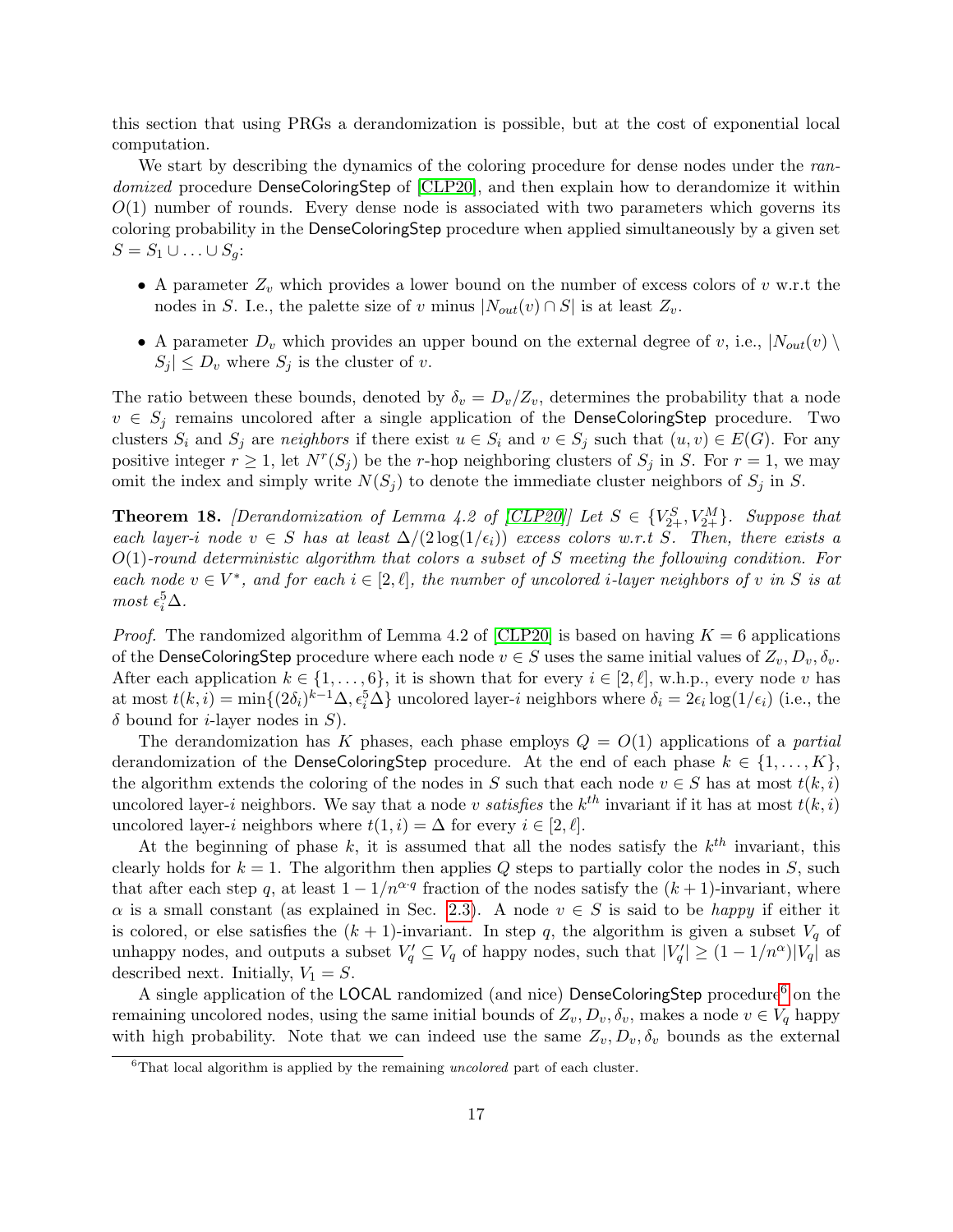uncolored degree is non-increasing and the number of excess colors is non-decreasing. Therefore, using the PRG machinery, one can then simulate the DenseColoringStep procedure with a random seed of length  $d = o(\log n)$  up to an additional additive error of  $1/(2n^{\alpha})$  for some small constant  $\alpha$ , which makes at least  $(1 - 1/n^{\alpha})$  fraction of the nodes in  $V_q$  happy. The machines can then compute a seed  $Z^* \in \{0,1\}^d$  that match this expected value. This is done as follows. We allocate a machine  $M_j$  for every cluster  $S_j$ , that machine also stores the 2-hop neighboring clusters of  $S_j$  in  $S$ , denoted by  $N^2(S_j)$ . The machine  $M_j$  simulates the DenseColoringStep procedure on the currently uncolored nodes in  $S_j \cup N^1(S_j)$  with each possible seed  $Z \in \{0,1\}^d$ , and evaluates the number of happy nodes in  $V_q \cap S_j$  under each such seed. Letting  $Z^*$  be the seed that maximizes the number of happy nodes, then all machines  $M_j$  adopt the colors obtained by simulating the DenseColoringStep procedure on  $S_j$  with  $Z^*$ . Denote by  $V'_q \subseteq V_q$  the set of happy nodes under  $Z^*$ , then the output of the phase is the set  $V_{q+1} = V'_q \setminus V_q$  consisting of the remaining unhappy nodes. This completes the description of step q.

Since for every step  $q \in \{1, ..., Q\}$ , at least  $(1 - 1/n^{\alpha})$  fraction of the nodes become happy, after  $Q = O(1/\alpha)$  steps, all nodes are happy and satisfy the  $(k+1)$ <sup>th</sup> invariant. Therefore after  $K = 6$  phases, each node has at most  $t(K, i) \leq \epsilon_i^5 \Delta$  uncolored layer-*i* neighbors, for every  $i \in [2, \ell],$ the claim follows.  $\Box$ 

To handle the layer-1 nodes in small and medium clusters, we derandomize Lemma 4.3 of [\[CLP20\]](#page-29-6). The randomized procedure of that lemma colors all the nodes in these clusters with high probability. We next show that we can color all these nodes deterministically. The argument applies the PRG machinery in a similar manner to Theorem [18.](#page-16-1) Missing proofs are deferred to Appendix [C.](#page-40-0)

<span id="page-17-0"></span>**Theorem 19.** [Derandomization of Lemma 4.3 of [\[CLP20\]](#page-29-6)] Let  $S \in \{V_1^S, V_1^M\}$ . Suppose that each node  $v \in S$  has at least  $\Delta/(2 \log(1/\epsilon_i))$  excess colors w.r.t S. There exists a  $O(1)$ -round deterministic algorithm that colors all the nodes of S.

Proof. The algorithm has two phases. In the first phase, it derandomizes a single application of the DenseColoringStep procedure. This will reduce the uncolored degree of each node in  $S$  to  $O(\Delta^{9/10})$ . Since every node in S has  $\Omega(\Delta/\log \Delta)$  excess colors, the second phase exploits this large gap between the excess colors and the current degree, and employs (a derandomization of) the sparse-coloring algorithm to complete the coloring within  $O(1)$  number rounds. We start with the first phase. Since  $\epsilon_1 = \Delta^{-1/10}$ , for each  $v \in S$  it holds that

$$
Z_v = \Delta/(2 \log(1/\epsilon_1))
$$
,  $D_v = \epsilon_1 \cdot \Delta$ , and  $\delta_v = 2\epsilon_1 \log(1/\epsilon_1)$ .

By the proof of Lemma 4.3 in [\[CLP20\]](#page-29-6), after a single application of the DenseColoringStep procedure, w.h.p., the uncolored degree of each node in S is at most  $O(\Delta^{9/10} \log \Delta)$ . Our derandomization is based on the observation that the  $\delta_v$  bound of each node is non-increasing. To see this observe that the number of excess colors is non-decreasing regardless of how we extend the given coloring. In addition, the (uncolored) external degree cannot increase as well, and consequently, the ratio between these two terms  $\delta_v$  is non-increasing. This would be important for our arguments, as in our context, we derandomize  $O(1)$  applications of a weak randomized simulation of the DenseColoringStep procedure in which each node satisfies the desired degree bound with probability of  $1 - 1/n^{\alpha}$  for a small constant  $\alpha$ . We now explain the algorithm in more details. Throughout, a node  $v$  is *happy* if either it is colored, or else its uncolored degree is at most  $O(\Delta^{9/10} \log \Delta)$ .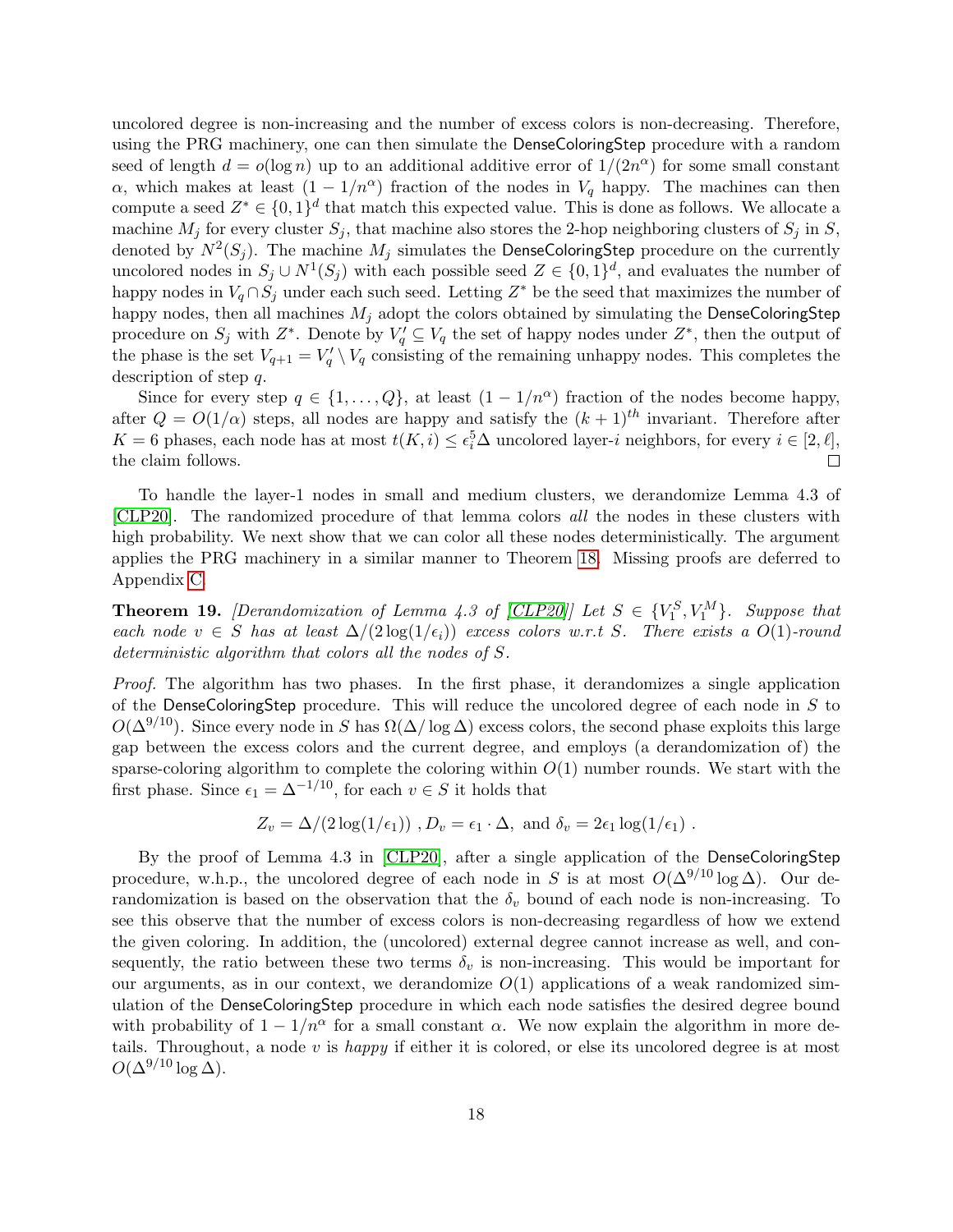The algorithm has  $Q = O(1)$  phases where in each phase we deterministically extend the coloring to the nodes in S, making a  $(1 - 1/n^{\alpha})$ -fraction, of the yet uncolored nodes, happy. Let  $V_q$  be the current set of unhappy nodes at the beginning of the  $q^{th}$  phase, for  $q \in \{1, ..., Q\}$ , where initially  $V_1 = S$ . Since the bounds on  $Z_v, D_v, \delta_v$  still hold for every node  $v \in V_q$ , a single application of the DenseColoringStep procedure makes each node  $v \in V_q$  happy w.h.p.

Since the local computation of the DenseColoringStep procedure is polynomial, using the PRG machinery, one can simulate the DenseColoringStep procedure with a seed of length  $d = o(\log n)$ up to an additive error of  $1/(2n^{\alpha})$ . Therefore, simulating the DenseColoringStep procedure with random seed of length d provides at least  $(1 - 1/n^{\alpha})|V_q|$  happy nodes. We next explain how to compute in  $O(1)$  rounds a seed  $Z^* \in \{0,1\}^d$  that match this expected value of happy nodes.

For every cluster  $S_i \subseteq S$ , we allocate a machine  $M_i$  which stores the cluster  $S_i$  and its two*hop* cluster neighbors  $N^2(S_j)$  in S. This allows  $M_j$  to simulate the DenseColoringStep procedure on the clusters  $S_j \cup N^1(S_j)$  under each possible seed  $Z \in \{0,1\}^d$  and to evaluate the number of happy nodes in  $S_j \cap V_q$  under each such seed. We then allocate a machine  $M_Z$  for every seed  $Z \in \{0,1\}^d$ , and pick the seed that achieves the largest number of happy nodes. This can be computed in  $O(1)$  number of rounds by sorting. Letting  $Z^*$  be the elected seed, all machines of all uncolored nodes simulate the DenseColoringStep procedure with the seed  $Z^*$ . Let  $V'_q \subseteq V_q$  be the happy nodes under  $Z^*$ . Since  $Z^*$  achieves at least the expected number of happy nodes, we have that  $|V'_q| \ge (1 - 1/n^{\alpha})|V_q|$ . The input to the next phase  $q + 1$  is given by  $V_{q+1} = V'_q \setminus V_q$ . By having  $Q = O(1/\alpha)$  phases, we have that  $V_Q = \emptyset$  and thus all nodes are happy. At this point, the maximum degree in the remaining uncolored subgraph is  $O(\Delta^{9/10} \log \Delta)$ . The second step of the algorithm employs the algorithm of Cor. [37](#page-26-0) which deterministically colors the remaining nodes in  $O(1)$  number of rounds. This completes the proof.  $\Box$ 

#### <span id="page-18-0"></span>4.4 Dense Coloring without Slack

In this section we consider the more challenging subset of dense nodes, in the large blocks  $V_1^L$ and  $V_{2+}^L$ , that have no slack in their colors due to neighbors in other subsets. The randomized CLP procedure colors these nodes by employing a modified variant of the dense coloring procedure, denoted as DenseColoringStep (version 2).

Let  $S \in \{V_1^L, V_{2+}^L\}$ . For every node  $v \in S$ , let  $N^*(v)$  be the neighbors of v in S of layer number smaller than or equal to the layer number of v. Let the clusters of  $S = S_1 \cup ... \cup S_q$  be ordered based on nondecreasing order their layer number. Each cluster, and each node in a cluster have an ID that is consistent with this ordering. We use the term *antidegree* of  $v \in S_j$  to the number of uncolored nodes in  $S_j \setminus (N(v) \cup \{v\})$ . The term external degree of  $v \in S_j$  refers to the number of uncolored nodes in  $N^*(v) \setminus S_j$ . The rate by which a dense cluster  $S_j \in S$  gets colored is determined by the following parameters:

- A parameter  $D_i$  that provides an upper bound on the uncolored external degree and an-tidegree<sup>[7](#page-18-1)</sup> of each node  $v \in S_j$ . That is,  $|N^*(v) \setminus S_j| \le D_j$  and  $|S_j \setminus (N^*(v) \cap \{v\})| \le D_j$ , respectively.
- A lower bound  $L_i$  on the size of the uncolored part of  $S_i$ .
- An upper bound  $U_i$  on the size of the uncolored part of  $S_i$ .

<span id="page-18-1"></span><sup>&</sup>lt;sup>7</sup>In contrast to Sec. [4.3,](#page-15-0) here the bounds depend on  $N^*(v)$  rather than on  $N_{out}(v)$ .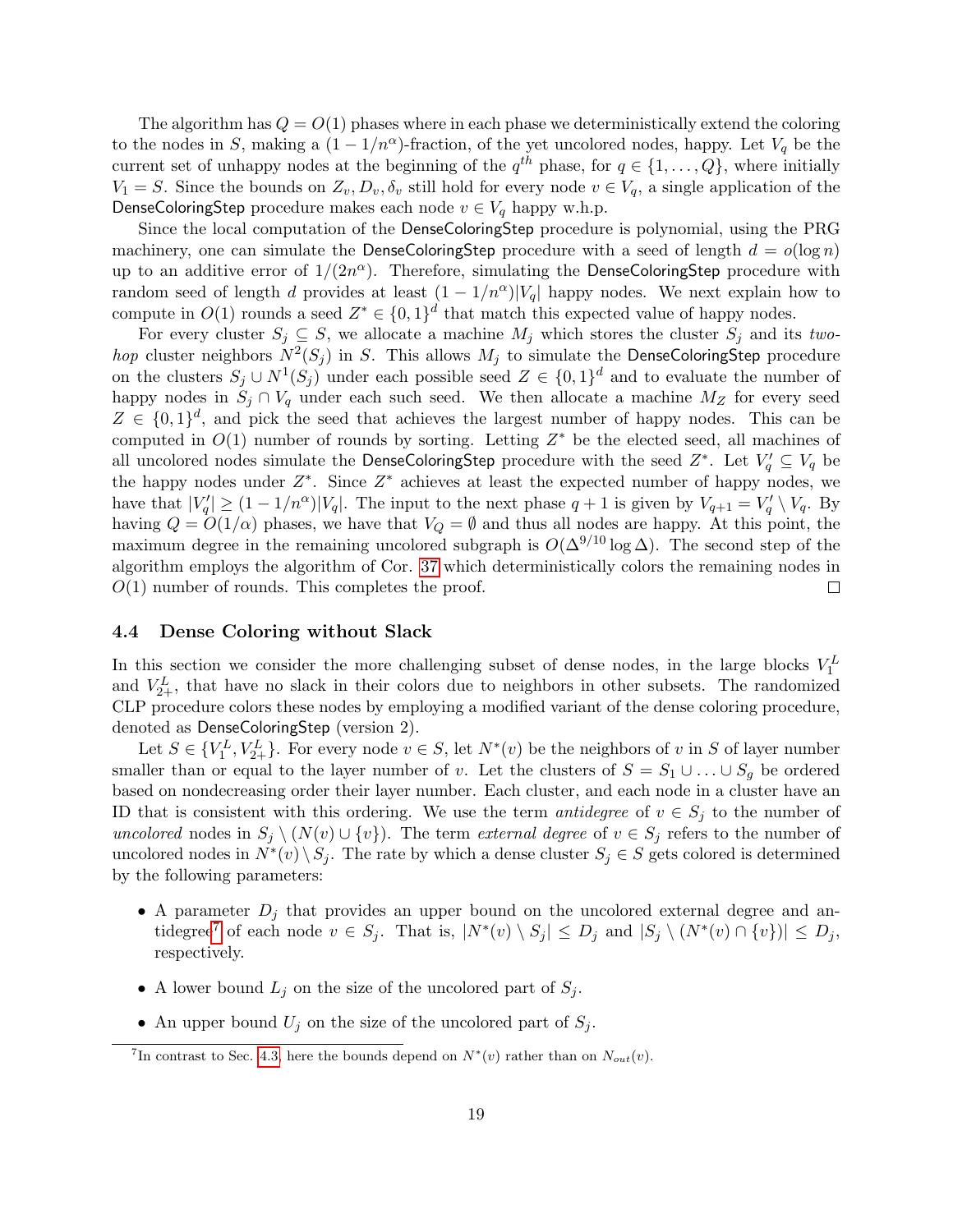• A shrinking rate  $\delta_j \ge D_j \log(|U_j|/D_j)/|L_j|$  that determines the speed at which the cluster  $S_j$ shrinks (due to the coloring of its nodes).

Version 2 of the DenseColoringStep procedure is again run by each cluster leader and works as follows. First, the leader of cluster  $S_j$  picks a  $1-\delta_j$  fraction of the nodes in  $S_j$  uniformly at random, and computes a permutation on the elected nodes. It then iterates over these nodes according to the permutation order, picking a free color uniformly at random for each such node. These colors are fixed as the permanent colors, only if there are no collisions with their outgoing external neighbors. The dense coloring CLP procedure is based on having multiple applications of this DenseColoringStep procedure. The key property that underlies the correctness of the DenseColoringStep procedure is summarized in the next lemma.

<span id="page-19-0"></span>Lemma 20. [Lemma 6.2 of [\[CLP20\]](#page-29-6)] Consider an execution of DenseColoringStep (version 2). Let T be any subset of S and let  $\delta = \max_{j: S_j \cap T \neq \emptyset} \delta_j$ . For any number t, the probability that the number of uncolored nodes in T is at least t is at most  $\binom{|T|}{t}$  $_t^{\Gamma|}$   $\big) \cdot (O(\delta))^t$ .

**The invariants.** We will have  $O(1)$  iterations of applying the DenseColoringStep procedure. At the beginning of each iteration  $i$ , each cluster is required to satisfy certain desired properties concerning the uncolored external and antidegrees of its nodes, and the size of the uncolored cluster. Specifically, at the beginning of iteration i, each cluster  $S_j$  is required to satisfy that the antidegree of  $S_j$  is at most  $D_j^{(i)}$  $j^{(i)}$ , and that the number of uncolored nodes in  $S_j$  is in the range  $[L_j^{(i)}]$  $_j^{(i)}, U_j^{(i)}$ ]. Both in the procedures of coloring  $V_1^L$  and  $V_{2+}^L$ , the invariants regarding the bounds  $L_j^{(i)}$  $j^{(i)}, U_j^{(i)}, D_j^{(i)}$  hold with high probability (since  $\Delta \geq \log^c n$ ). Specifically, for  $\Delta > \log^c n$ , the CLP analysis shows that after the  $k^{th}$  application of Procedure DenseColoringStep all blocks satisfy the  $(k+1)^{th}$  invariant with probability of  $1 - 1/n^c$ . Due to the sublinear space limitation of our machines, we will satisfy these properties with probability of  $1 - 1/n^{\alpha}$  using a seed of length  $o(\log n)$ , for some constant  $\alpha$ . To handle this error, we provide a more careful derandomization, which is based on the following terminology.

We classify the invariants of the CLP algorithm into two types: *self-invariant* and neighbor*invariant.* Roughly speaking, the self-invariant property of a cluster  $S_i$  depends only on the coloring status of the nodes of the cluster (e.g., all nodes in  $S_j$  should have an antidegree at most x). In contrast, the neighbor-invariant of S depends only on the coloring status of the neighboring clusters  $N(S_j)$  of  $S_j$  (e.g., all nodes in  $S_j$  should have an external degree at most x), where  $N(S_j)$  are all the clusters that have at least one neighbor of  $S_j$  in the current collection of clusters considered. The algorithm defines  $K = O(1)$  invariants where the  $k^{th}$  phase of the algorithm assumes that all nodes satisfy the  $k^{th}$  invariant. The  $k^{th}$  invariant provides lower bound value  $L_i^{(k)}$  $j^{(k)}$  and an upper bound  $L_i^{(k)}$  $j^{(k)}$  on the current uncolored size of the cluster  $S_j$ . In addition, it provides an upper bound on the (i) external uncolored degree of a node in a cluster, (ii) uncolored antidegree of a node in a cluster, and possibly also on (iii) number of layer-i uncolored neighbors of each node in a cluster.

**Definition 21.** A cluster  $S_j$   $\gamma$ -satisfies the  $k^{th}$  invariant if it satisfies the neighbor-invariant up to a factor of  $\gamma$  (e.g., the number of uncolored neighbors in different clusters is increased by a factor of  $\gamma$  than the required invariant bounds).

In our derandomization scheme, we assume that there exists a randomized algorithm with the following properties. Later on, we show that such an algorithm exists for coloring  $V_1^L$  and  $V_{2+}^L$ .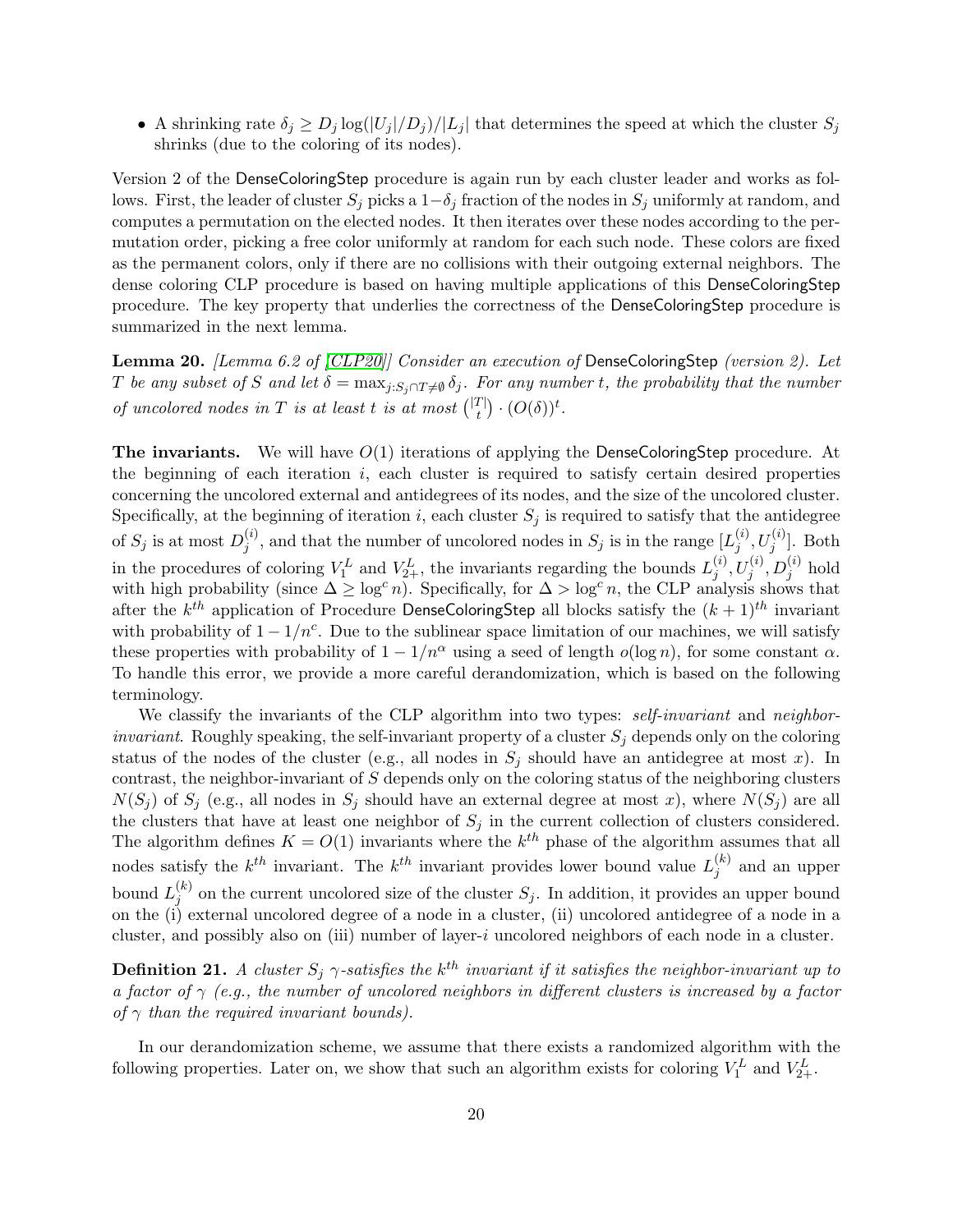<span id="page-20-0"></span>**Lemma 22.** Let  $\mathcal{S}' \subseteq \mathcal{S}$  be a subset of clusters such that all clusters in  $\mathcal{S} \setminus \mathcal{S}'$  r-satisfies the  $(k+1)^{th}$ invariant, and in addition, each cluster  $S_j \in \mathcal{S}'$  satisfies:

- (P1) the  $(k+1)^{th}$  neighbor-invariant, up to a multiplicative factor of r, w.r.t its neighbors in  $S \setminus S'$  (if such exist).
- (P2) the  $k^{th}$  neighbor-invariant w.r.t its neighbors in  $\mathcal{S}'$ , and
- (P3) the  $k^{th}$  self-invariant.

By applying procedure DenseColoringStep only to the nodes in  $S'$ , w.h.p. it holds that:

- (P4) every  $S_j \in \mathcal{S}'$   $(r+1)$ -satisfies the  $(k+1)$ <sup>th</sup> invariant; and
- (P5) every neighboring cluster  $S_{j'} \in \bigcup_{S_j \in \mathcal{S}'} N(S_j)$  (where  $S_{j'}$  is possibly in  $\mathcal{S} \setminus \mathcal{S}'$ )  $(r+1)$ satisfies the  $(k+1)^{th}$  (neighbor) invariant.

<span id="page-20-1"></span>**Lemma 23.** Let  $S' \subseteq S$  be a collection of clusters that satisfy the properties of Lemma [22.](#page-20-0) Then, given the randomized LOCAL algorithm of Lemma [22,](#page-20-0) one can provide a  $O(1)$ -round deterministic MPC procedure that extends the coloring (of nodes in S'), resulting in a subset  $S'' \subseteq S'$  such that (i)  $|S''| \ge (1 - 1/n^{\alpha}) |S'|$  and in addition (ii) the clusters of  $S''$  satisfy (P4,P5).

Proof. The deterministic algorithm is applied only by the machines that store the nodes in the clusters of  $\mathcal{S}'$ . The remaining machines are idle. Since the clusters in  $\mathcal{S}'$  already r-satisfy the  $(k+1)$ <sup>th</sup> neighbor-invariant w.r.t their neighbors in  $S \setminus S'$ , there is no need to further color the nodes in the  $S \setminus S'$  clusters.

Our goal is to extend the coloring of the nodes in the  $\mathcal{S}'$  clusters in order to demonstrate a large collection of clusters  $\mathcal{S}'' \subseteq \mathcal{S}'$  that  $(r + 1)$ -satisfies the  $(k + 1)^{th}$  invariant, and also their cluster neighbors (possibly in  $S \ S'$ )  $(r+1)$ -satisfy the  $(k+1)^{th}$  invariant. From now on, we call a cluster in S' happy if the cluster and all its neighboring clusters  $(r + 1)$ -satisfy the  $(k + 1)$ <sup>th</sup> invariant. By applying the randomized LOCAL algorithm of Lemma [22](#page-20-0) only on the nodes of  $\mathcal{S}'$ , we get that w.h.p., every cluster in  $\mathcal{S}'$  is happy.

In our derandomization scheme, using the PRG, we first provide a weaker randomized algorithm that uses a random seed of length  $d = o(\log n)$  and errs with probability of  $\epsilon = 1/(2n^{\alpha})$  for some constant  $\alpha \in (0,1)$ . Using this pseudorandom procedure, each cluster becomes happy with probability of at least  $p = 1 - 1/n^c - \epsilon \geq 1 - 1/n^{\alpha}$ . The goal is then to compute a d-length seed that attains (at least) the expected value of  $(1 - 1/n^{\alpha}) \cdot |\mathcal{S}'|$  of happy clusters.

The algorithm allocates a machine  $M_j$  for every cluster  $S_j \in \mathcal{S}'$  that stores the cluster  $S_j$  and the 3-hop neighboring clusters of  $S_j$  in S. The machine of  $M_j$  evaluates the happiness of  $S_j$  under every seed  $Z \in \{0,1\}^d$ . This is done by first computing the PRG function  $\mathcal{G}^*$  that  $(poly(\Delta), 1/(2n^{\alpha}))$ fools the family of all the poly $(\Delta)$ -time algorithms. Then for every  $Z \in \{0,1\}^d$  it simulates the randomized LOCAL algorithm of Lemma [22](#page-20-0) on the 3-hop neighboring clusters of  $S_i$  using  $\mathcal{G}(Z)$ as the source of random coins. This allows  $M_j$  to determine the coloring of all nodes in  $S_j$  and in the 2-hop neighboring clusters of  $S_j$ , and thus to determine the happiness of  $S_j$  and its 1-hop neighboring clusters. The machines then elects the seed  $Z^*$  that maximizes the number of happy clusters, and simulate the algorithm of Lemma [22](#page-20-0) using  $\mathcal{G}^*(Z^*)$ . The number of happy clusters is at least  $(1 - 1/n^{\alpha})$  fraction of the clusters in  $\mathcal{S}'$  as desired.  $\Box$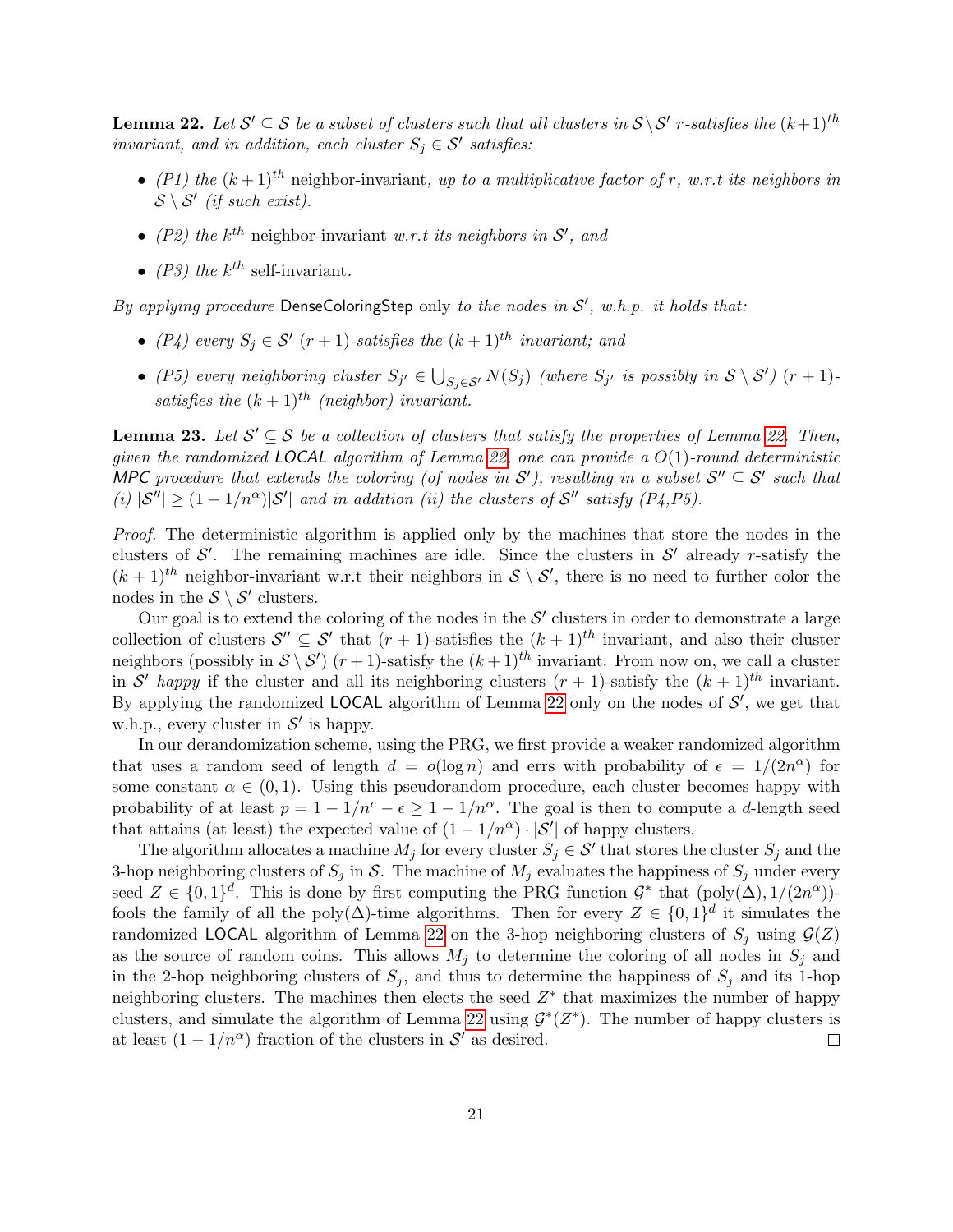<span id="page-21-0"></span>**Theorem 24.** Given the randomized algorithm of Lemma [22](#page-20-0) and assuming that the given collection of clusters S satisfies the  $k^{th}$  invariant, there exists a  $O(1)$ -round deterministic algorithm that extends the current coloring such that all S clusters ( $(1/\alpha)$ )-satisfy the  $(k + 1)$ <sup>th</sup> invariant.

*Proof.* We make  $Q = \lfloor 1/\alpha \rfloor$  applications of the algorithm of Lemma [23](#page-20-1) as follows. For every  $q \in \{1, \ldots, Q\}$ , in the  $q^{th}$  application of Lemma [23,](#page-20-1) let  $\mathcal{S}' = \mathcal{S}_q$  where initially  $\mathcal{S}_1 = \mathcal{S}$ , and denote the output subset by  $\mathcal{S}'_q \subseteq \mathcal{S}_q$  (referred to as  $\mathcal{S}''$  in Lemma [23\)](#page-20-1). The algorithm then maintains the colors assigned in that application to the nodes in the clusters of  $\mathcal{S}'_q$ , but *omit* all the colors computed in that application to the nodes in the clusters of  $S_q \setminus S'_q$ . The subset  $S_{q+1} = S'_q \setminus S_q$  is provided as the input the  $(q + 1)^{th}$  application. This completes the description of the algorithm, we turn to analyze its correctness.

We first prove by induction on q that (i) the input to the  $q^{th}$  application of Lemma [23,](#page-20-1) namely  $\mathcal{S}_q$ , satisfies the properties (P1-P3) required by the lemma with  $r = q - 1$ , and that (ii) at the end of the  $q^{th}$  application (before omitting the colors assigned to nodes in  $\mathcal{S}_q \setminus \mathcal{S}'_q$  in that application), all the clusters in  $\bigcup_{a=1}^{q} S'_a$  and their neighboring clusters q-satisfy the  $(k+1)$ -invariant.

Initially,  $S' = S_1 = S$ , and the properties hold vacuously, as all clusters in S satisfy the  $k^{th}$ invariant. By the output of Lemma [23,](#page-20-1) the clusters in  $S'_1$  and their neighbors satisfy the  $(k+1)$ <sup>th</sup> invariant. Assume that both claims hold for every  $a \in \{1, \ldots, q\}$  and consider the  $(q + 1)^{th}$ application.

(i) By the induction hypothesis for q, the collection of clusters  $\bigcup_{a=1}^{q} S'_{a}$  and their neighbors q-satisfy the  $(k + 1)^{th}$  invariant. Then, before applying the  $(q + 1)^{th}$  application, the algorithm omits the colors assigned in the  $q^{th}$  application to nodes in  $\mathcal{S}_q \setminus \mathcal{S}'_q$ . Since the colors of nodes in  $\bigcup_{a=1}^q S'_a$  are kept, every cluster in  $S_{q+1}$  still q-satisfies the  $(k+1)^{th}$  neighbor-invariant w.r.t its neighbors in  $S \setminus S_{q+1} = \bigcup_{a=1}^q S'_a$ . This holds as this invariant only depends on the colors of nodes in  $S \setminus S_{q+1}$ . Thus (P1) holds. In addition, since the colors of all nodes in  $S_{q+1}$  are the same as in the beginning of the algorithm, these clusters still maintain the  $k^{th}$  invariant so (P2,P3) hold.

(ii) By the output of the  $(q+1)^{th}$  application, the clusters in  $\mathcal{S}'_{q+1}$  and their neighboring clusters  $(q + 1)$ -satisfy the  $(k + 1)$ <sup>th</sup> invariant. Note that the only clusters in  $S \setminus S_{q+1}$  that have neighbors in  $S_{q+1}$  are the clusters in  $S'_{q+1}$ . Thus by combining with the induction assumption, we have that all clusters in  $S \setminus S_{q+1}$  and their neighbors  $(q + 1)$ -satisfy the  $(k + 1)$ <sup>th</sup> invariant. The induction step holds.

Next, we show that after Q applications  $S_Q = \emptyset$ , and thus all clusters in S Q-satisfy the  $(k+1)^{th}$ invariant. We prove by induction on q that  $|\mathcal{S}_q| \leq 1/n^{(q-1)\alpha} \cdot |\mathcal{S}|$ . The base of the induction holds as  $|\mathcal{S}_1| \leq |\mathcal{S}|$ . Assume that it holds up to  $a \leq q$ . The output of the  $q^{th}$  application satisfies that  $|S'_q| \geq (1-1/n^{\alpha}) \cdot |\mathcal{S}_q|$ . Since  $\mathcal{S}_{q+1} = \mathcal{S}'_q \setminus \mathcal{S}_q$ , we have that  $|\mathcal{S}_{q+1}| \leq |\mathcal{S}_q|/n^{\alpha}$ . By plugging in the induction assumption for  $S_q$ , we get that  $|S_{q+1}| \leq |S_q|/n^{q \alpha}$  as desired. Finally, since the algorithm makes  $O(1)$  applications to the algorithm of Lemma [23,](#page-20-1) the over all round complexity is bounded by  $O(1)$ . The lemma follows.  $\Box$ 

#### 4.4.1 Coloring Large Blocks of Layers  $i \geq 2$

We next show how to use the general algorithm of Theorem [24](#page-21-0) in order to color the large blocks in layers  $[2, \ell]$ . Let  $S = S_1 \cup \ldots \cup S_g$  be the union of clusters of  $V_{2+}^L$ . We define the self and neighbor  $k^{th}$ -invariant for every  $k \in \{1, ..., O(1)\}$ . The ultimate goal of these invariants is to gradually reduce the number of uncolored *i*-layer neighbors for each node to at most  $\epsilon_i^5 \Delta$  for every  $i \in [2, \ell]$ .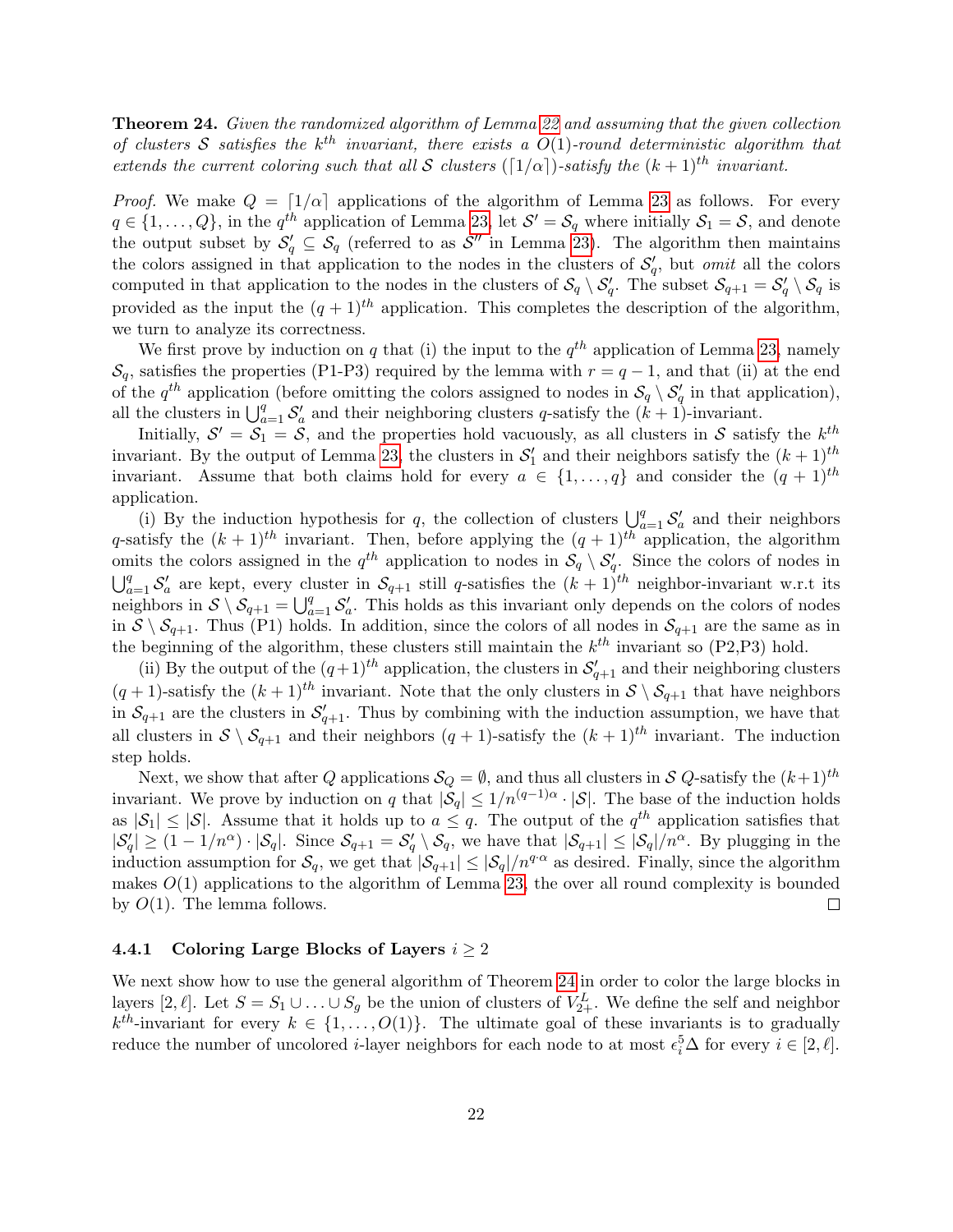For every<sup>[8](#page-22-0)</sup> layer-i cluster  $S_j$ , we define the bounds on the degrees and the cluster size as follows. Set  $D_j^{(1)} = 3\epsilon_i \Delta$ ,  $U_j^{(1)} = (1 + 3\epsilon_i)\Delta$  and  $L_j^{(1)} = \Delta/(\log(1/\epsilon_i))$ . Note that initially it holds that  $|S_j| \in [U_i^{(1)}]$  $[j^{(1)}, L_j^{(1)}]$  and the bound on the external and antidegree is at most  $D_j^{(1)} = 3\epsilon_i\Delta$ . Also, define  $\delta_j^{(1)} = \frac{D_j^{(1)} \log(L_j^{(1)}/D_j^{(1)})}{L_j^{(1)}}$  $L^{(1)}_j$ . For every  $i \in [2, \ell],$  let  $t(1, i) = \Delta$  be the initial bound on the number of uncolored layer-i neighbors of every node. Let  $\beta > 0$  be a sufficiently large constant, then for every integer  $q \geq 1$ , define:

<span id="page-22-4"></span>
$$
D_j^{(2q)} = \beta \delta_j^{(2q-1)} \cdot D_j^{(2q-1)}, \quad L_j^{(2q)} = \delta_j^{(2q-1)} \cdot L_j^{(2q-1)} \text{ and } U_j^{(2q)} = \beta \delta_j^{(2q-1)} \cdot U_j^{(2q-1)}.
$$
 (1)

Let  $\delta_{*,i}^{(2q-1)}$  be the minimum  $\delta_j^{(2q-1)}$  $j_j^{(2q-1)}$  value over all layer-*i* clusters  $S_j$ . Then define the upper bound on the number of uncolored layer-i neighbors:

<span id="page-22-7"></span>
$$
t(2q, i) = \max\{\delta_{*,i}^{(2q-1)} \cdot t(2q-1, i), \epsilon_i^6 \cdot \Delta\}.
$$
 (2)

In addition, letting  $\gamma = (2/\alpha)$ , then for every integer  $q \ge 1$ , define the bounds:

<span id="page-22-5"></span>
$$
D_j^{(2q+1)} = \gamma \cdot D_j^{(2q)}, \quad L_j^{(2q+1)} = L_j^{(2q)} \text{ and } U_j^{(2q+1)} = U_j^{(2q)}, \tag{3}
$$

and for every  $i \in [2, \ell]$ , define  $t(2q + 1, i) = \gamma \cdot t(2q, i)$ .

**Definition 25** (The  $k^{th}$  invariant). A cluster  $S_j$  satisfies the  $k^{th}$  self-invariant if  $|S_j| \in [L_j^{(k)}]$  $\left. \begin{array}{c} (k)\, , \, U_j^{(k)} \end{array} \right]$ and each node in  $S_j$  has (uncolored) antidegree at most  $D_j^{(k)}$  $j^{(k)}$ . In addition, it satisfies the  $k^{th}$ neighbor-invariant if each node in  $S_j$  has at most:

- $\bullet$   $D_i^{(k)}$  $j_j^{(k)}$  uncolored neighbors not in  $S_j$  (i.e., bound on external degree),
- $t(k, i)$  uncolored layer-i neighbors, for every  $i \in [2, \ell]$ .

<span id="page-22-3"></span>**Observation 26.** For every  $q \geq 1$ , every cluster  $S_j$  that  $\gamma$ -satisfies the  $(2q)^{th}$ -invariant also satisfies the  $(2q + 1)^{th}$  invariant.

We proceed by showing that there is a randomized algorithm that satisfies the properties of Lemma [22](#page-20-0) given by applying DenseColoringStep procedure (version 2) to the nodes in  $\mathcal{S}'$ .

<span id="page-22-2"></span>**Lemma 27.** Let  $k = 2q - 1$  for some integer  $q \in [1, 5]$ . Then, there exists a randomized LOCAL algorithm for coloring  $V_{2+}^L$  that satisfies the properties of Lemma [22.](#page-20-0) Moreover, the algorithm has only two LOCAL rounds of communication in the cluster-graph<sup>[9](#page-22-1)</sup>.

<span id="page-22-6"></span>**Theorem 28.** There exists a  $O(1)$ -round deterministic algorithm that partially colors the nodes in  $V_{2+}^L$  such that each node has at most  $\epsilon_i^5 \cdot \Delta$  uncolored layer-i neighbors for every  $i \in [2, \ell]$ .

*Proof.* The proof follows simply by having  $Q = 7$  applications of the algorithm of Theorem [24](#page-21-0) which is based on the existence of the randomized algorithm of Lemma [27](#page-22-2) for coloring  $V_{2+}^L$ .

We prove by the induction on  $q \in \{1, \ldots, Q\}$  that at the beginning of the  $q^{th}$  application all nodes clusters S satisfy the  $(2q - 1)^{th}$  invariant. The base case holds trivially as all clusters in

<span id="page-22-0"></span><sup>&</sup>lt;sup>8</sup>Since the large blocks corresponds to distinct almost-cliques, all the nodes in a cluster  $S_j$  belong to the same layer.

<span id="page-22-1"></span> $9$ The graph obtained by contracting each cluster into a super-node.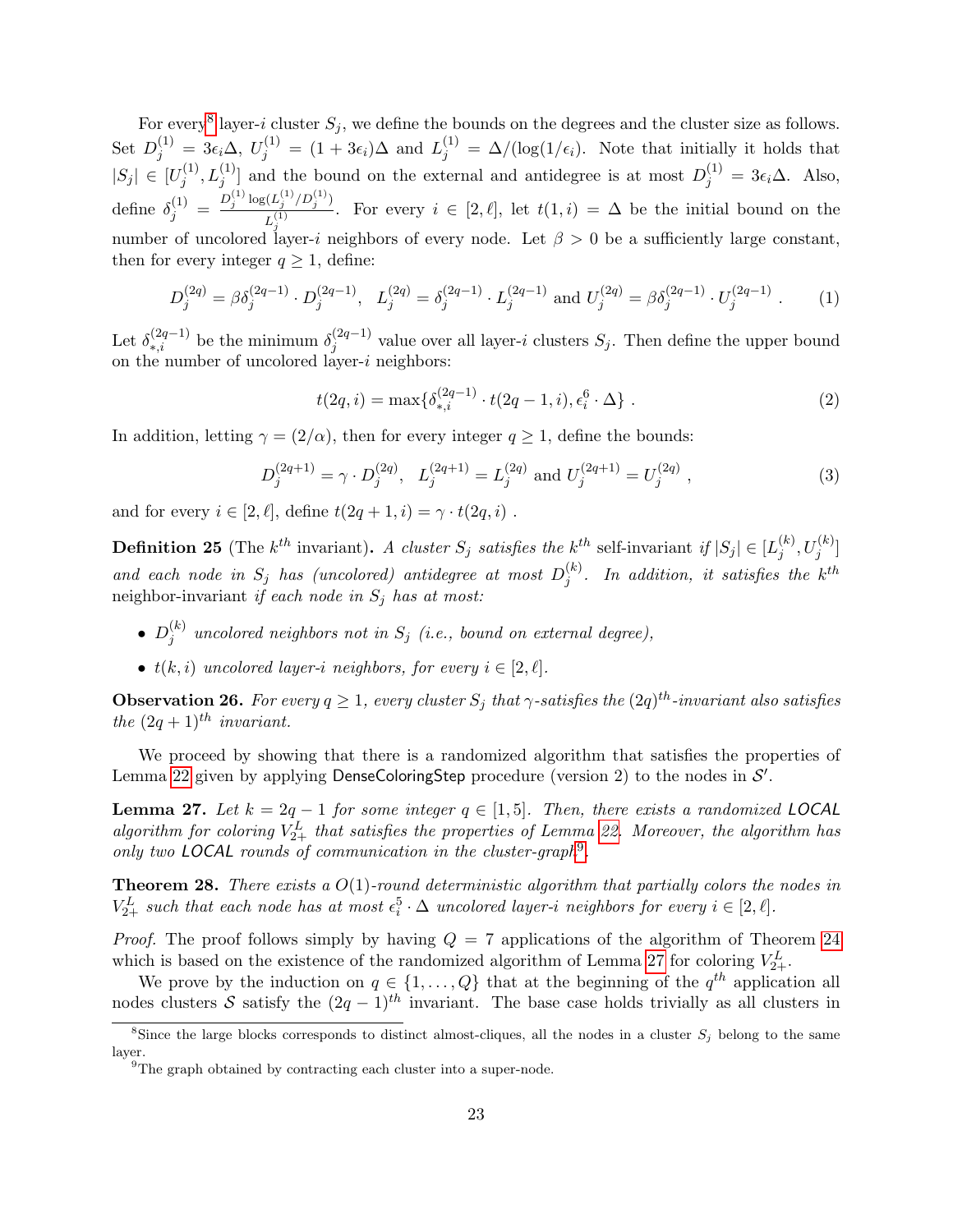S are large blocks. Assume that it holds up to  $q \ge 1$  and consider the  $(q + 1)^{th}$  application. By the induction assumption, at the beginning of the  $q^{th}$  application, all clusters satisfy the  $(2q-1)^{th}$ invariant. By applying the algorithm of Theorem [24,](#page-21-0) all clusters  $\gamma$ -satisfy the  $(2q)^{th}$  invariant. Thus by Obs. [26,](#page-22-3) all clusters satisfy the  $(2q + 1)^{th}$  invariant at the beginning of the  $(q + 1)^{th}$ application. Assuming that<sup>[10](#page-23-0)</sup>  $\epsilon \leq 1/(2\alpha)$ , after 7 applications, we get that  $t(Q, i) \leq \epsilon_i^5 \cdot \Delta$  for every  $i \in [2, \ell].$  $\Box$ 

#### 4.4.2 Coloring Large Blocks of Layer 1

Next, we consider the most challenging coloring step concerning the large blocks in layer-1. This subset  $V_1^L$  has no guaranteed slack in their palettes, and the ordering in which the algorithm colors these nodes plays a critical role. We present a  $O(1)$ -time algorithm that colors a subset of the nodes in these large blocks such that the degree of the remaining uncolored subgraph of  $V_1^L$  is poly-logarithmic. This subgraph will be then colored within  $O(\log \log \log n)$  rounds.

<span id="page-23-1"></span>**Theorem 29.** There exists a deterministic procedure that colors the  $V_1^L$  nodes within  $O(\log \log \log n)$ rounds.

Due to Lemma [15,](#page-14-2) it will be sufficient to show the following.

<span id="page-23-2"></span>**Lemma 30.** There exists a deterministic procedure that colors a subset of nodes in  $V_1^L$  such that the maximum degree of the remaining uncolored subgraph induced on  $V_1^L$  is poly-logarithmic.

Let  $S = V_1^L$  where  $S = S_1 \cup \ldots \cup S_g$  is a union of clusters. Since all the blocks belong to layer-1, the bounds  $D_i^{(k)}$  $j^{(k)}, L_j^{(k)}, U_j^{(k)}$  are the same for all the  $S_j$  clusters in this class. We can therefore omit the subscript, and simply write  $D^{(k)}, L^{(k)}, U^{(k)}$ . At the high level, the proof of this part is very similar to the previous section. We will be using the same bounds for the invariants as in Lemma 4.5 of [\[CLP20\]](#page-29-6), up to a constant factor increase, of roughly  $\gamma^{O(1)}$ , in the upper bounds on the cluster size and on the anti and external degrees. Within  $O(1)$  number of iterations (of derandomizing the DenseColoringStep procedure, all these bounds become poly-logarithmic which establishes the proof of Theorem [29.](#page-23-1) For  $q \in [1,9]$ , define the bounds  $D^{(k)}$ ,  $L^{(k)}$  and  $U^{(k)}$  as in Eq. [\(1\)](#page-22-4) and [\(3\)](#page-22-5). For  $q = 10$ , define

$$
D^{(2q-1)} = \Theta(\max\{\log^{18} \Delta, \log n\}), \quad L^{(2q-1)} = \Theta(\Delta^{1/10} \log^{17} \Delta) \text{ and } U_j^{(2q-1)} = \Theta(\Delta^{1/10} \log^{18} \Delta) ,
$$

and  $D^{(2q)} = \Theta(\log n)$ ,  $L^{(2q)} = \Theta(\Delta^{1/20} \log \Delta)$  and  $U^{(2q)} = \Theta(\Delta^{-1/20} \log^{5c} \Delta)$ . Thus  $\delta^{(2q-1)} =$  $\Theta(\Delta^{-1/10} \log^2 \Delta)$  and  $\delta^{(2q)} = \Theta(\Delta^{-1/20} \log^{-18} \Delta)$ . For  $q = 11$ , define

$$
D^{(2q-1)} = \gamma \cdot D^{(2q-2)} \text{ and } U^{(2q-1)} = U^{(2q-2)} ,
$$

thus,  $\delta^{(2q-1)} = \gamma \cdot \delta^{(2q-2)}$ . In addition,

$$
D^{(2q)} = \Theta(\log n), \quad L^{(2q)} = \Theta(\log^{5c} n / \log \Delta), \quad U^{(2q)} = \Theta(\log^{5c} n) \text{ and } \delta^{(2q)} = \Theta(\log^{-3c} n).
$$

Finally, for  $q = 12$ , define

$$
D^{(2q-1)} = \gamma \cdot D^{(2q-2)}, \quad L^{(2q-1)} = L^{(2q-2)} \text{ and } U^{(2q-1)} = U^{(2q-2)}.
$$

<span id="page-23-0"></span><sup>&</sup>lt;sup>10</sup>Indeed in [\[CLP20\]](#page-29-6), it is assumed that  $\epsilon < 1/K$  for a sufficiently large constant K.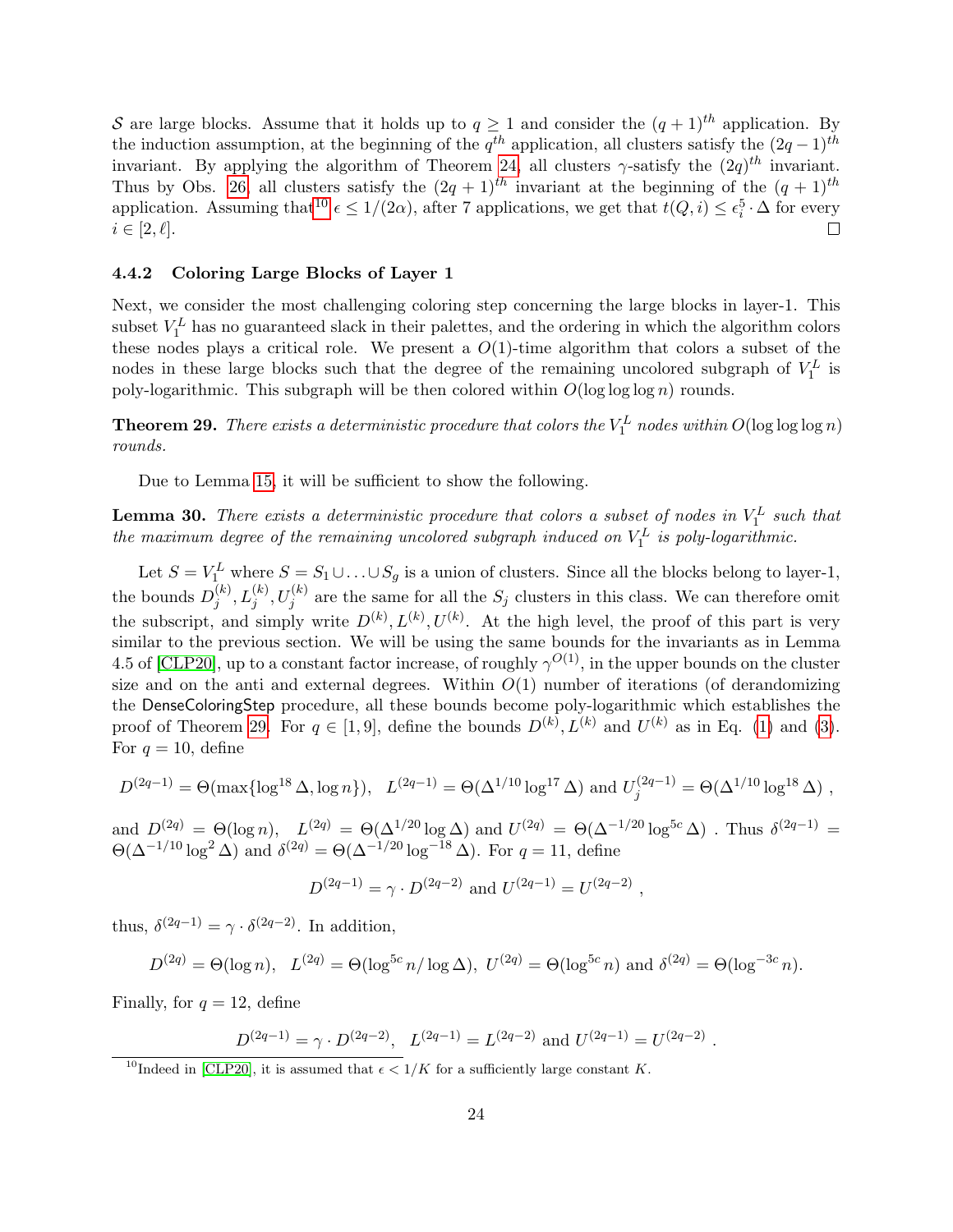<span id="page-24-2"></span>**Definition 31** (The  $k^{th}$  invariant). A cluster  $S_j$  satisfies the  $k^{th}$  self-invariant if  $|S_j| \in [L_j^{(k)}]$  $\left. \begin{array}{c} (k)\, , \, U_j^{(k)} \end{array} \right]$ and each node in  $S_j$  has uncolored antidegree at most  $D_j^{(k)}$  $j^{(k)}$ . In addition, it satisfies the  $k^{th}$  neighborinvariant *if each node in*  $S_j$  *has at most*  $D_j^{(k)}$  $j_j^{(k)}$  uncolored neighbors not in  $S_j$  (i.e., bound on external degree).

We start by showing that there is a randomized algorithm that satisfies the properties of Lemma [22.](#page-20-0) The randomized algorithm is given again by the DenseColoringStep procedure (version two).

<span id="page-24-1"></span>**Lemma 32.** Let  $k = 2q - 1$  for some integer  $q \in [1, 11]$ . Then, there there exists a randomized LO-**CAL** algorithm for coloring  $V_{2+}^L$  that satisfies the properties of Lemma [22.](#page-20-0) Moreover, the algorithm has only 2 rounds of communication in the cluster-graph.

We are now ready to complete the proof of Lemma [30.](#page-23-2)

*Proof of Theorem [30.](#page-23-2)* The proof follows simply by having  $Q = 12$  applications of the algorithm of Theorem [24](#page-21-0) which is based on the existence of the randomized algorithm of Lemma [32](#page-24-1) for coloring  $V_1^L$ . First observe that Observation [26](#page-22-3) also holds for under Def. [31.](#page-24-2) We prove by the induction on  $q \in \{1, \ldots, Q\}$  that at the beginning of the  $q^{th}$  application all nodes clusters S satisfy the  $(2q-1)^{th}$ invariant. The base case holds trivially as all clusters in  $S$  are large blocks. Assume that it holds up to  $q \ge 1$  and consider the  $(q + 1)^{th}$  application. By the induction assumption, at the beginning of the  $q^{th}$  application, all clusters satisfy the  $(2q-1)^{th}$  invariant. By applying the algorithm of Theorem [24,](#page-21-0) all clusters  $\gamma$ -satisfy the  $(2q)^{th}$  invariant. Thus by Obs. [26,](#page-22-3) all clusters satisfy the  $(2q+1)^{th}$  invariant at the beginning of the  $(q+1)^{th}$  application. The theorem then follows as for  $Q = 11$ , we have that  $L^{2Q}$ ,  $U^{2Q}$ ,  $D^{2Q} = \Theta(\log n)$ . Note that since all nodes are in layer 1,  $N^*(v)$ correspond to the number of uncolored neighbors in  $V_1^L$ . Therefore, the maximum degree of the remaining uncolored graph is polylogarithmic.  $\Box$ 

*Proof of Theorem [29.](#page-23-1)* The coloring of the remaining uncolored nodes in  $V_1^L$  is completed by ap-plying the algorithm of Lemma [15.](#page-14-2) This algorithm runs in  $O(\log \log n)$  rounds as desired. The Theorem follows.  $\Box$ 

#### <span id="page-24-0"></span>4.5 Sparse Coloring

Let U be the remaining uncolored dense nodes, and recall that  $V_{sp}$  is the collection of sparse nodes. The sets U and  $V_{sp}$  are colored in [\[CLP20\]](#page-29-6) by applying an  $O(\log^* \Delta)$ -round randomized algorithm that w.h.p. colors all nodes in  $V_{sp}$  and U.

The main goal of this section is to derandomize this algorithm, within the same order of the number of rounds.

<span id="page-24-3"></span>**Theorem 33** (Derandomization of Lemma 2.1 of [\[CLP20\]](#page-29-6)). Consider a directed acyclic graph  $G'$ , where each node v is associated with a parameter  $p_v \leq |\Phi(v)| - \deg(v)$ . Let  $d^*$  be the maximum out-degree of the graph, let  $p^* = \min_{v \in V} p_v$ . Suppose that  $d^*, p^* \geq \log^c n$ , and that there is a number  $C = \Omega(1)$  such that every node v satisfies  $\sum_{u \in N_{out}(v)} 1/p_u \leq 1/C$ . Then, there is a deterministic algorithm for coloring G' within  $O(\log^*(p^*) - \log^* C + 1)$  rounds.

As in the CLP algorithm, the coloring of the sets U and  $V_{sp}$  follow by a direct application of Theorem [33,](#page-24-3) and therefore we focus on proving Theorem [33.](#page-24-3) The randomized algorithm of Lemma 2.1 from [\[CLP20\]](#page-29-6) is based on the following simple ColorBidding procedure: Each node selects C/2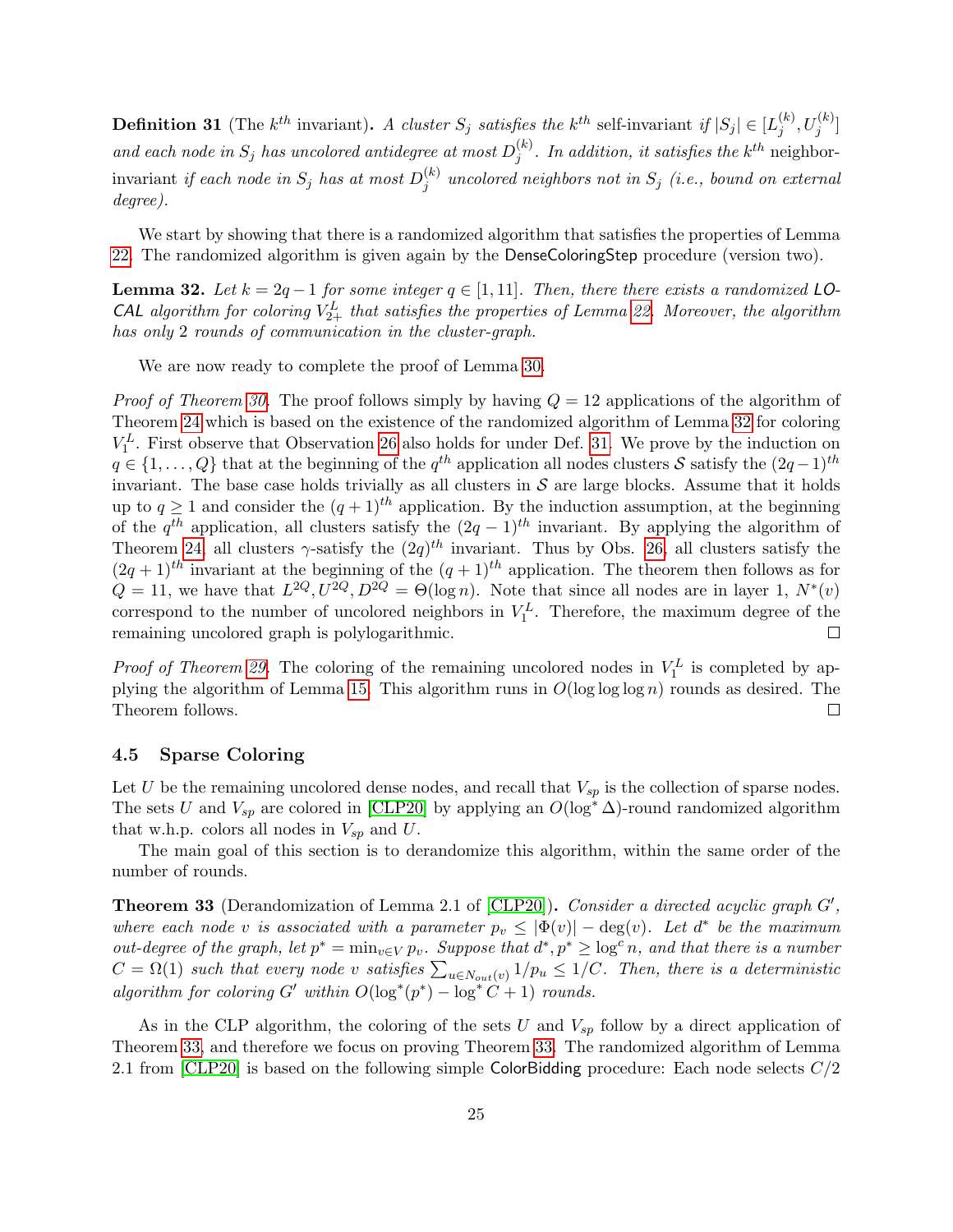colors from its available colors randomly. node  $v$  successfully colors itself if at least one of its selected colors is not in conflict with any other color selected by its neighbors in  $N_{out}(v)$ . It is then shown that each node gets colored with probability of  $exp(-\Omega(C))$ , and therefore the gap between the excess colors and the out-degree is increased by an  $exp(\Omega(C))$  factor. This exponential improvement in each application of the ColorBidding procedure leads to the desired round complexity of  $O(\log^*(p^*) - \log^* C + 1)$  rounds.

Our derandomization will be based on  $Q = O(\log^*(p^*) - \log^* C)$  iterations where at the beginning of each iteration  $k \in [1, Q]$ , all nodes v will be required to satisfy that  $\sum_{u \in N_{out}^k(v)} 1/p_u^k \leq 1/C^{(k)}$ . where  $N_{out}^k(v)$  is the current set of uncolored outgoing neighbors of v at the beginning of the  $k^{th}$ iteration, and for every u,  $p_u^k$  is the current number of u's excess colors (i.e., number of available colors in  $u$ 's palette minus its uncolored out-degree). From that point on, we denote the quantity  $con(u, k) = \sum_{u \in N_{out}^k(v)} 1/p_u^k$  by the *contention* of v in iteration k. We set the sequence of required contention bounds, as in the proof of Lemma 2.1 in [\[CLP20\]](#page-29-6). Initially,  $C^{(1)} = \{C, \sqrt{p^*}\}\$ , i.e., a sufficiently large constant as given by the statement of Theorem [33.](#page-24-3) For every  $k \in [2, Q]$ , define:

$$
C^{(k)} = \min\{\sqrt{p^*}, \frac{C^{(k-1)}}{(1+\lambda)exp(-C^{(k-1)}/6)}\}, \text{ and } Q = \min\{k \mid C^{(k)} = \sqrt{p^*}\},\
$$

where  $\lambda > 0$  is a sufficiently small constant.

**Definition 34** (The  $k^{th}$  Invariant). A node v satisfies the  $k^{th}$  invariant, if its contention is at most  $con(u, k) \leq 1/C^{(k)}$ .

In [\[CLP20\]](#page-29-6), it was shown that given that all the nodes satisfy the  $k^{th}$  invariant, by applying a single application of the ColorBidding procedure all nodes end up satisfying the  $(k+1)^{th}$  invariant, w.h.p.

<span id="page-25-0"></span>Lemma 35 (Slight restatement of Lemma 5.1 of [\[CLP20\]](#page-29-6)). Consider a partially colored graph in which every uncolored node has contention at most  $1/C$ , maximum uncolored out-degree  $d^* =$  $\Omega(\log^c n)$  and minimum slack  $p^* = \Omega(\log^c n)$ . Then after a single application of the ColorBidding procedure, every node remains uncolored with probability of at most  $2exp(-C/6)$ , and consequently, the contention of each uncolored node becomes at most  $2exp(-C/6)/C$  w.h.p.

<span id="page-25-1"></span>Lemma 36. *[Derandomization of Lemma [35\]](#page-25-0) Consider a partially colored digraph in which every* uncolored node satisfies the  $k^{th}$  invariant, have maximum uncolored out-degree  $d^* = \Omega(\log^c n)$  and a minimum slack  $p^* = \Omega(\log^c n)$ . Then, there is a  $O(1)$ -round deterministic MPC algorithm that extends the coloring, such that all the remaining uncolored nodes satisfy the  $(k+1)$ <sup>th</sup> invariant.

Proof. Throughout this proof, we only refer to the directed subgraph induced on the uncolored nodes. We say that a node u is happy if it satisfies the  $(k+1)^{th}$  invariant. By Lemma [35,](#page-25-0) there is a  $O(1)$ -round randomized local algorithm (given by the ColorBidding procedure) that makes every uncolored node u happy w.h.p. Also, this algorithm is nice.

The deterministic algorithm has  $Q = \lfloor 1/\alpha \rfloor$  phases, where each phase satisfies the  $(k + 1)^{th}$ invariant for roughly  $(1 - 1/n^{\alpha})$ -fraction of the yet unhappy nodes. Let  $V_q$  be the set of currently unhappy nodes at the beginning of phase  $q \in \{1, \ldots, Q\}$ , where initially  $V_1 = V$ . Note that the contention of every node  $v \in V_q$  is at most  $1/C^{(k)}$ , since all nodes initially satisfy the  $k^{th}$  invariant, and the contention cannot increase throughout the coloring procedure.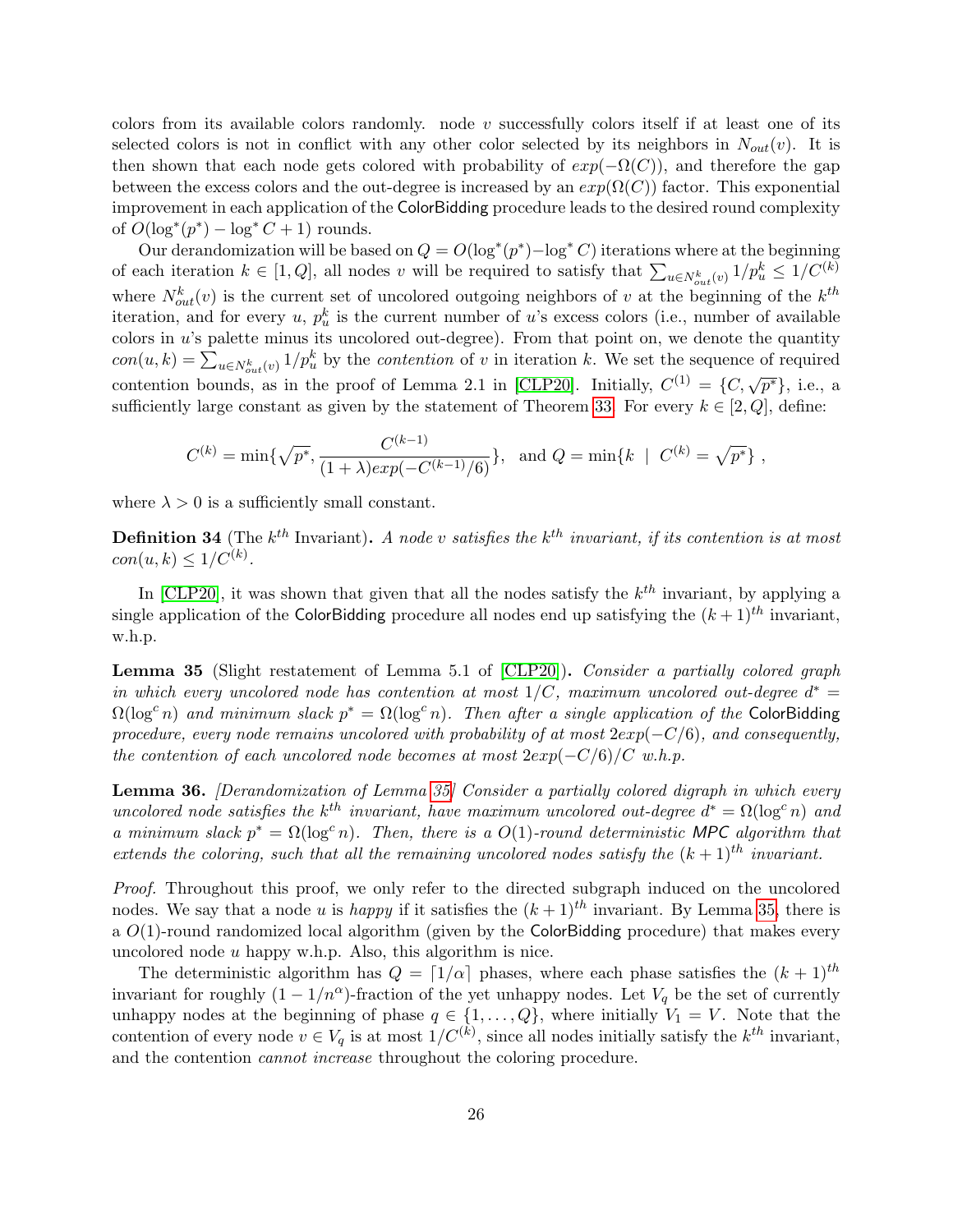We first claim that after running a single application of procedure ColorBidding on all remaining uncolored nodes, w.h.p. all nodes satisfy the  $(k+1)^{th}$  invariant. This follows immediately by the CLP analysis, and as we as the values on  $C^{(k)}$  and  $C^{(k+1)}$  in the exact same manner. The only useful property that we use here is the fact that the contention is not increasing, and therefore the re-application of the procedure on the yet-unhappy nodes has the same success guarantee as in the initial application (on all the nodes).

By using the PRG construction of Lemma [8,](#page-9-1) a random seed of length  $d = o(\log n)$  can be used to produce poly $(\Delta)$  pseudorandom coins that  $\epsilon$ -fool all the randomized poly $(\Delta)$ -time computations for  $\epsilon = 1/n^{\alpha}$ . Therefore, using d-length random seed to simulate a single application of the ColorBidding procedure, leads to at least  $(1 - 1/n^{\alpha})$  fraction of happy nodes. Then, by simulating the procedure on each possible seed locally, the machines can compute a  $d$ -length seed that match this expected value in  $O(1)$  rounds. This can be done by allocating a machine  $M_u$  for every unhappy and uncolored node u and collecting the 2-hop ball of u into  $M_u$ . This allows  $M_u$  to evaluate the happiness of u under every possible d-length seed. Hence, within  $O(1)$  deterministic rounds, we get a subset  $V'_q \subseteq V_q$  of happy nodes such  $|V'_q| \ge (1 - 1/n^{\alpha})|V_q|$ . The input to the next phase  $q + 1$ is given by  $V_q \setminus V'_q$ . We then have that after Q phases,  $V_Q = \emptyset$  and thus all nodes are happy and satisfy the  $(k+1)$ <sup>th</sup> invariant.  $\Box$ 

We are now ready to complete the proof of Theorem [33.](#page-24-3)

Proof of Theorem [33.](#page-24-3) The algorithm first repetitively applies the deterministic procedure of Lemma [36](#page-25-1) for  $Q = O(\log^*(p^*) - \log^* C + 1)$  applications. After these applications, we have that all nodes so for  $Q = O(\log(p)) - \log(C+1)$  applications. After these applications, we have that all hours<br>satisfy the  $Q^{th}$  invariant where  $C^{(Q)} = \Omega(\sqrt{p^*})$  and for each uncolored node v,  $con(u, Q) \le \Omega(1/p^*)$ .

By Lemma [35,](#page-25-0) given that each node v has contention at most D, the ColorBidding procedure colors v with probability of  $exp(-\Omega(D)) + exp(-\Omega(p^*))$ . Therefore for  $D = 1/\sqrt{p^*}$ , every node gets colored by the ColorBidding procedure, with high probability, since  $p^* \geq \log^c n$ . In our derandomization, we will employ  $O(1)$  repetitions of the pseudorandom implementation of the ColorBidding procedure. Each repetition colors  $1 - 1/n^{\alpha}$  fraction of the yet uncolored nodes. We again exploit the fact that contention of a node is non-decreasing. That is, any legal extension of the current coloring cannot increase the contention. We next describe this final step in more details.

The final step of the algorithm starts with all nodes having contention bounded by at most  $D = 1/\sqrt{p^*}$ . Using the PRG machinery, there is a randomized algorithm that uses a seed of length  $d = o(\log n)$  that colors every remaining node with probability of  $1 - 1/n^{\alpha}$ . By allocating a machine for each possible d-length seed, the machine can pick a seed that matches this expected value. The algorithm employs  $O(1/\alpha)$  iterations of that procedure. Since the contention of a node is nonincreasing, each iteration colors  $1 - 1/n^{\alpha}$  fraction of the nodes, and thus after  $O(1/\alpha)$  iterations all nodes are colored.  $\Box$ 

<span id="page-26-0"></span>Corollary 37. [Derandomization of Lemma 2.2 of [\[CLP20\]](#page-29-6)] Suppose  $|\Phi(v)| \geq (1+\rho)\Delta$  for each node v, and let  $\rho = \Omega(1)$  and  $\Delta \geq \log^c n$ . Then, there is a deterministic algorithm that takes  $O(\log^* \Delta - \log^* \rho + 1)$  time to color all nodes in  $O(1)$  number of rounds.

Proof. We apply the algorithm of Theorem [33](#page-24-3) with the following input. Orient the graph edges in an arbitrary manner, and set  $p_v = \rho \Delta$  for each v. Set  $C = \rho, p^* = \rho \cdot \Delta$  and  $d^* = \Delta$ . The time complexity is  $O(\log^*(p^*) - \log^*(C) + 1) = O(\log^* \Delta - \log^* p + 1)$  as desired.  $\Box$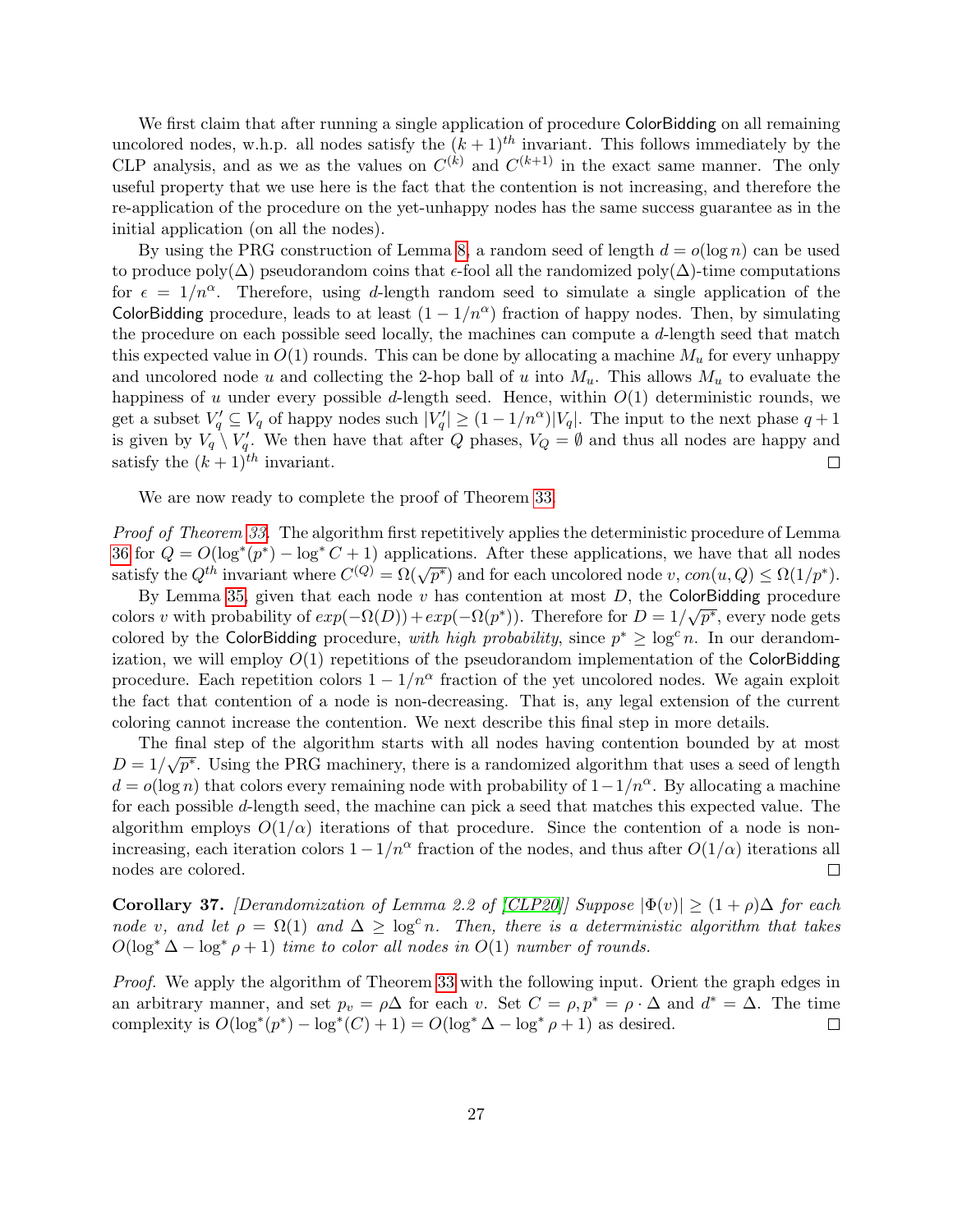<span id="page-27-2"></span>**Corollary 38** (Coloring remaining uncolored dense nodes). There is a  $O(\log^* \Delta)$ -round deterministic procedure for coloring the subset U of the remaining uncolored dense nodes.

Proof. We employ the sparse coloring procedure of Theorem [33](#page-24-3) in a similar manner to [\[CLP20\]](#page-29-6). Note that all layer-1 nodes are already colored by Theorem [19](#page-17-0) and Theorem [29.](#page-23-1) Let  $G'$  be a directed acyclic graph induced by  $U$  where all edges are oriented from the sparser to the denser endpoint. That is, for a layer-i node u and a layer-j node v, an edge  $\{u, v\}$  is oriented as  $(u, v)$  if  $i > j$  or if  $i = j$  and  $ID(u) > D(v)$ . By Theorems [18](#page-16-1) and [28,](#page-22-6) the outdegree of a layer-i node v in  $G'$  is at most  $\sum_{j=2}^{i} \epsilon_i^5 \Delta = O(\epsilon_{i-1}^{5/2} \Delta)$ . By Theorem [17,](#page-15-2)  $p_v = |\Phi(v)| - \deg(v) = \Omega(\epsilon_{i-1}^2 \Delta)$ . Therefore there is a constant  $C$  such that

$$
\sum_{u \in N_{out}(v)} 1/p_u \le \sum_{j=2}^i O\left(\frac{\epsilon_{j-1}^{5/2} \Delta}{\epsilon_{j-1}^2 \Delta}\right) < 1/C.
$$

In addition,  $p^* = \Omega(\Delta^{8/10})$ ,  $d^* = \Delta$  and  $C = \Omega(1)$ . The algorithm of Theorem [33](#page-24-3) colors G' within  $O(\log^* \Delta)$  number of rounds as required.  $\Box$ 

<span id="page-27-3"></span>**Corollary 39** (Coloring sparse nodes). There is a  $O(log^* \Delta)$ -round deterministic procedure for coloring the subset  $V_{sp}$  of sparse nodes.

*Proof.* Again we use the algorithm of Theorem [33](#page-24-3) with the following input. Let  $G''$  be any acyclic orientation of the graph induced by  $V_{sp}$ . (e.g., orienting an edge towards the endpoint of lower-ID). For every  $v \in V_{sp}$ , we have that  $p_v = |\Phi(v)| - \deg(v) \ge \gamma \cdot \Delta$  for some constant  $\gamma = O(\epsilon_{\ell}^2)$ . We therefore have that the contention of v is at most  $\sum_{u \in N_{out}(v)} (1/p_u) \leq 1/\gamma$ . Thus, the input to the algorithm of Theorem [33](#page-24-3) is given by  $C = 1/\gamma$  and  $p^*, d^* = \Theta(\Delta)$ . The algorithm of Theorem 33 then colors  $G''$  within  $O(\log^* \Delta)$  rounds.  $\Box$ 

We are now ready to complete the proof of Theorem [1.](#page-4-0)

*Proof of Theorem [1.](#page-4-0)* First assume that  $\Delta$  is polylogarithmic. In this case the coloring is completed in O(log log n) rounds by applying the algorithm of Lemma [15.](#page-14-2) Next assume that  $\Delta \geq \log^c n$ for which we provide the derandomization of the CLP algorithm. This algorithm partitions the nodes into dense and sparse nodes. The coloring of the dense nodes in layer 1 is computed within  $O(\log \log n)$  rounds by Theorem [19](#page-17-0) and Theorem [29.](#page-23-1) The coloring of the remaining dense nodes is completed by Cor. [38](#page-27-2) within  $O(\log^* \Delta)$  rounds. The coloring of the sparse nodes is completed by Cor. [39](#page-27-3) within  $O(\log^* \Delta)$  rounds. The theorem follows.  $\Box$ 

### References

- <span id="page-27-0"></span>[ANOY14] Alexandr Andoni, Aleksandar Nikolov, Krzysztof Onak, and Grigory Yaroslavtsev. Parallel algorithms for geometric graph problems. In Proceedings of the 46th Annual ACM Symposium on Theory of Computing (STOC), pages 574–583, 2014.
- <span id="page-27-1"></span>[ASW19] Sepehr Assadi, Xiaorui Sun, and Omri Weinstein. Massively parallel algorithms for finding well-connected components in sparse graphs. In *Proceedings of the 38th ACM* Symposium on Principles of Distributed Computing (PODC), pages 461–470, 2019.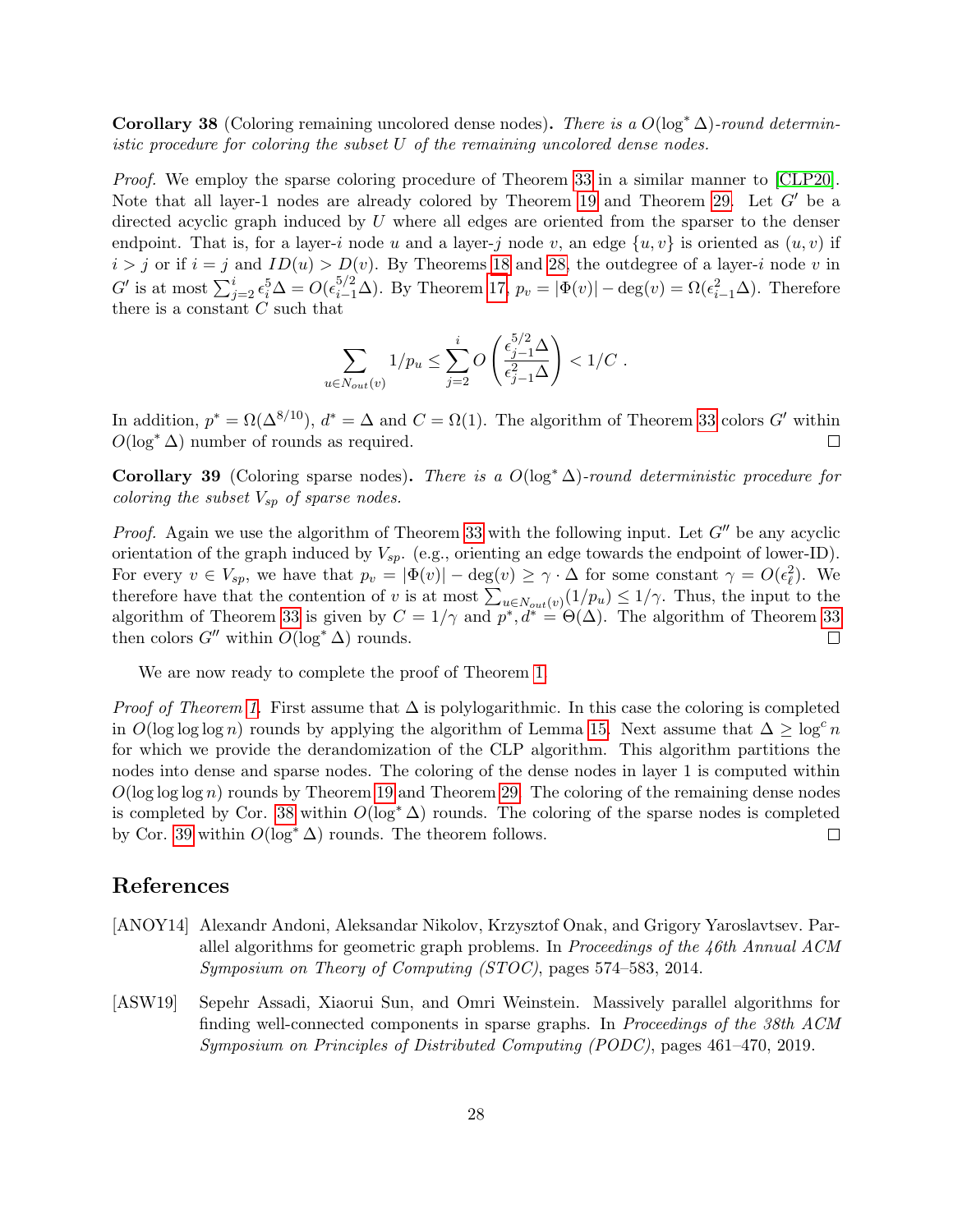- <span id="page-28-1"></span>[BBD+19] Soheil Behnezhad, Sebastian Brandt, Mahsa Derakhshan, Manuela Fischer, MohammadTaghi Hajiaghayi, Richard M. Karp, and Jara Uitto. Massively parallel computation of matching and MIS in sparse graphs. In *Proceedings of the 38th ACM Symposium* on Principles of Distributed Computing (PODC), pages 481–490, 2019. A preliminary version of a merge of CoRR abs/1807.06701 and CoRR abs/1807.05374.
- <span id="page-28-8"></span>[BDE<sup>+</sup>19] Soheil Behnezhad, Laxman Dhulipala, Hossein Esfandiari, Jakub Lacki, and Vahab S. Mirrokni. Near-optimal massively parallel graph connectivity. In *Proceedings of the 60th* IEEE Symposium on Foundations of Computer Science (FOCS), pages 1615–1636, 2019.
- <span id="page-28-5"></span>[BEPS16] Leonid Barenboim, Michael Elkin, Seth Pettie, and Johannes Schneider. The locality of distributed symmetry breaking. Journal of the ACM, 63(3):20:1–20:45, 2016.
- <span id="page-28-0"></span>[BKM20] Philipp Bamberger, Fabian Kuhn, and Yannic Maus. Efficient deterministic distributed coloring with small bandwidth. In Proceedings of the 39th  $ACM$  Symposium on Principles of Distributed Computing (PODC), pages 243–252, 2020.
- <span id="page-28-10"></span>[BR94] Mihir Bellare and John Rompel. Randomness-efficient oblivious sampling. In Proceedings of the 35th IEEE Symposium on Foundations of Computer Science (FOCS), pages 276–287, 1994.
- <span id="page-28-9"></span>[BRRY14] Mark Braverman, Anup Rao, Ran Raz, and Amir Yehudayoff. Pseudorandom generators for regular branching programs. SIAM Journal on Computing, 43(3):973–986, 2014.
- <span id="page-28-3"></span>[CDP20a] Artur Czumaj, Peter Davies, and Merav Parter. Graph sparsification for derandomizing massively parallel computation with low space. In Proceedings of the 32nd Annual ACM Symposium on Parallelism in Algorithms and Architectures (SPAA), pages 175–185, 2020.
- <span id="page-28-4"></span>[CDP20b] Artur Czumaj, Peter Davies, and Merav Parter. Simple, deterministic, constant-round coloring in the congested clique. In Proceedings of the 39th ACM Symposium on Principles of Distributed Computing (PODC), pages 309–318, 2020.
- <span id="page-28-7"></span>[CDP21] Artur Czumaj, Peter Davies, and Merav Parter. Component stability in low-space massively parallel computation. In Proceedings of the  $\mu$ 0th ACM Symposium on Principles of Distributed Computing (PODC), 2021.
- <span id="page-28-2"></span>[CFG+19] Yi-Jun Chang, Manuela Fischer, Mohsen Ghaffari, Jara Uitto, and Yufan Zheng. The complexity of  $(\Delta + 1)$  coloring in Congested Clique, massively parallel computation, and centralized local computation. In Proceedings of the 38th ACM Symposium on Principles of Distributed Computing (PODC), pages 471–480, 2019.
- <span id="page-28-6"></span>[CKP19] Yi-Jun Chang, Tsvi Kopelowitz, and Seth Pettie. An exponential separation between randomized and deterministic complexity in the LOCAL model. SIAM Journal on Computing, 48(1):122–143, 2019.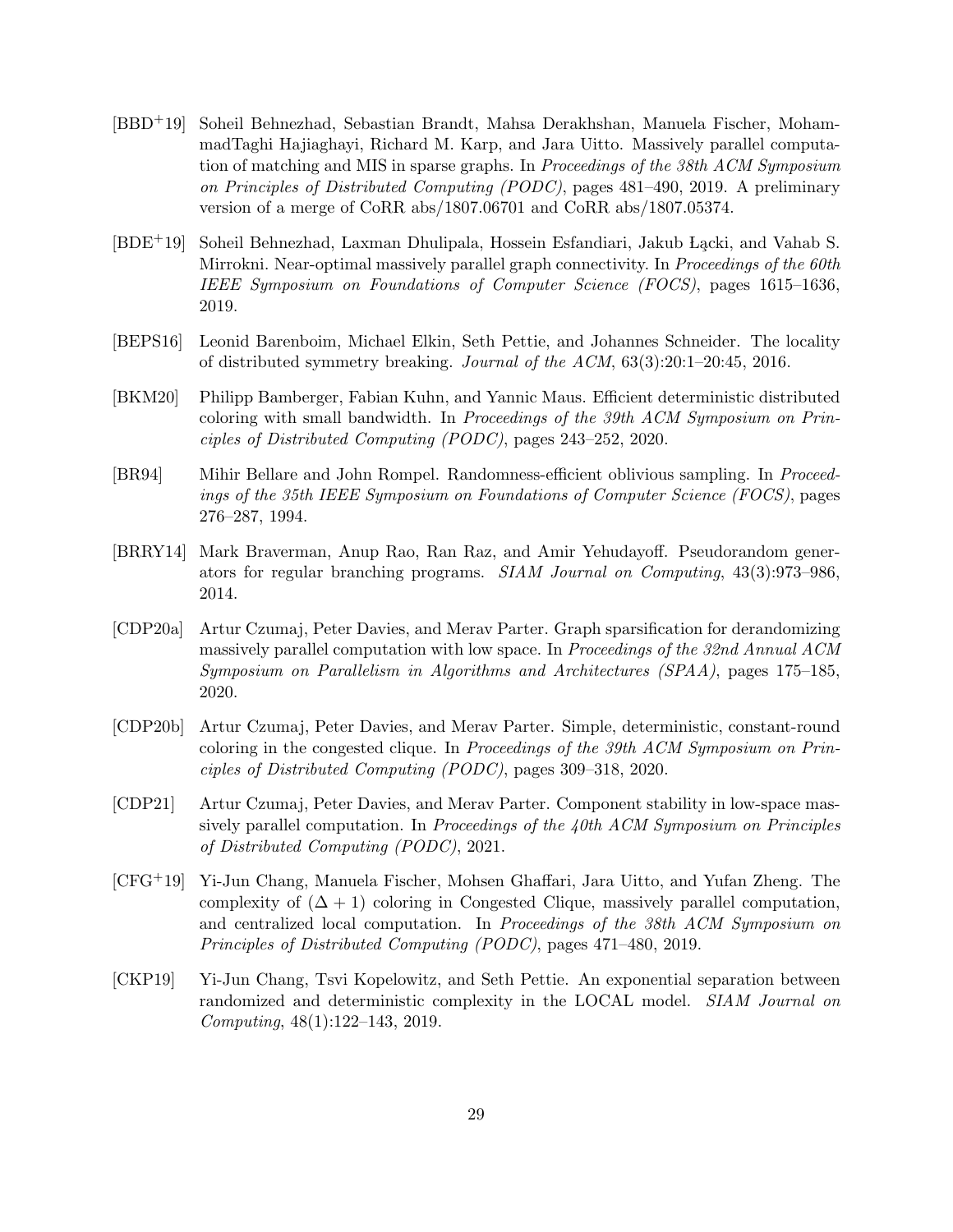- <span id="page-29-5"></span>[CLP18] Yi-Jun Chang, Wenzheng Li, and Seth Pettie. An optimal distributed  $(\Delta + 1)$ -coloring algorithm? In Proceedings of the 50th Annual ACM Symposium on Theory of Comput*ing (STOC)*, pages  $445-456$ , 2018.
- <span id="page-29-6"></span>[CLP20] Yi-Jun Chang, Wenzheng Li, and Seth Pettie. Distributed (∆+1)-coloring via ultrafast graph shattering. SIAM Journal on Computing, 49(3):497–539, 2020.
- <span id="page-29-9"></span>[CPS17] Keren Censor-Hillel, Merav Parter, and Gregory Schwartzman. Derandomizing local distributed algorithms under bandwidth restrictions. In Proceedings of the 31st International Symposium on Distributed Computing (DISC), pages 11:1–11:16, 2017.
- <span id="page-29-11"></span>[DETT10] Anindya De, Omid Etesami, Luca Trevisan, and Madhur Tulsiani. Improved pseudorandom generators for depth 2 circuits. In *Proceedings of the 13th International* Conference on Approximation Algorithms for Combinatorial Optimization Problems (APPROX) and of the 10th the International Conference on Randomization and Computation (RANDOM), pages  $504-517$ , 2010.
- <span id="page-29-1"></span>[GGJ20] Mohsen Ghaffari, Christoph Grunau, and Ce Jin. Improved MPC algorithms for MIS, matching, and coloring on trees and beyond. In *Proceedings of the 34th International* Symposium on Distributed Computing (DISC), volume 179, pages 34:1–34:18, 2020.
- <span id="page-29-0"></span>[GGK<sup>+</sup>18] Mohsen Ghaffari, Themis Gouleakis, Christian Konrad, Slobodan Mitrović, and Ronitt Rubinfeld. Improved massively parallel computation algorithms for MIS, matching, and vertex cover. In Proceedings of the 37th ACM Symposium on Principles of Distributed Computing (PODC), pages 129–138, 2018.
- <span id="page-29-2"></span>[GJN20] Mohsen Ghaffari, Ce Jin, and Daan Nilis. A massively parallel algorithm for minimum weight vertex cover. In Proceedings of the 32nd Annual ACM Symposium on Parallelism in Algorithms and Architectures (SPAA), pages 259–268, 2020.
- <span id="page-29-7"></span>[GK20] Mohsen Ghaffari and Fabian Kuhn. Deterministic distributed vertex coloring: Simpler, faster, and without network decomposition.  $CoRR$ , abs/2011.04511, 2020.
- <span id="page-29-3"></span>[GKU19] Mohsen Ghaffari, Fabian Kuhn, and Jara Uitto. Conditional hardness results for massively parallel computation from distributed lower bounds. In *Proceedings of the 60th* IEEE Symposium on Foundations of Computer Science (FOCS), pages 1650–1663, 2019.
- <span id="page-29-10"></span>[GMR+12] Parikshit Gopalan, Raghu Meka, Omer Reingold, Luca Trevisan, and Salil P. Vadhan. Better pseudorandom generators from milder pseudorandom restrictions. In Proceedings of the 53rd IEEE Symposium on Foundations of Computer Science (FOCS), pages 120– 129, 2012.
- <span id="page-29-8"></span>[GNT20] Mohsen Ghaffari, Krzysztof Nowicki, and Mikkel Thorup. Faster algorithms for edge connectivity via random 2-out contractions. In Proceedings of the 2020 Annual ACM-SIAM Symposium on Discrete Algorithms (SODA), pages 1260–1279, 2020.
- <span id="page-29-4"></span>[GSZ11] Michael T. Goodrich, Nodari Sitchinava, and Qin Zhang. Sorting, searching, and simulation in the MapReduce framework. In Proceedings of the 22nd International Symposium on Algorithms and Computation (ISAAC), pages 374–383, 2011.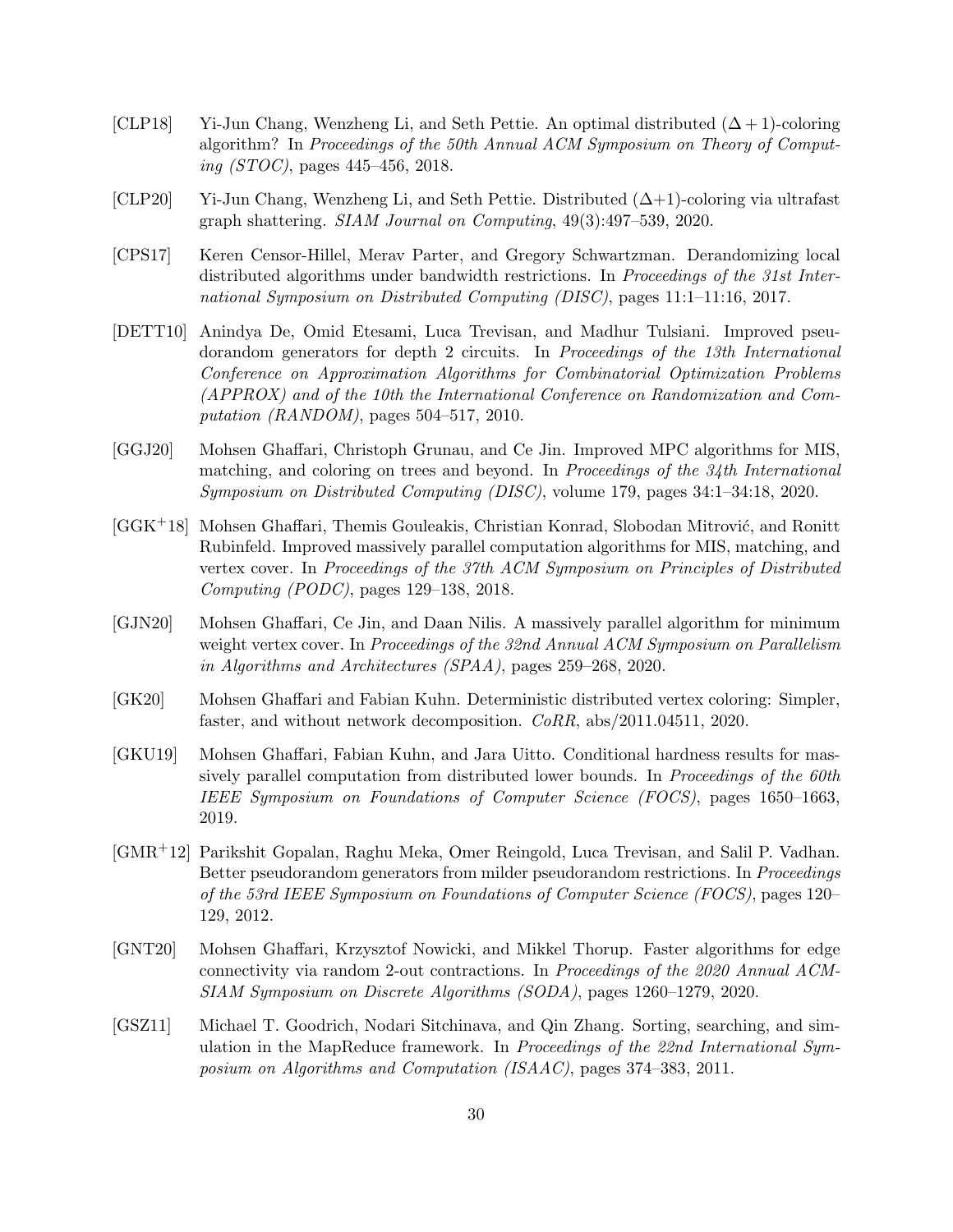- <span id="page-30-1"></span>[GU19] Mohsen Ghaffari and Jara Uitto. Sparsifying distributed algorithms with ramifications in massively parallel computation and centralized local computation. In Proceedings of the 30th Annual ACM-SIAM Symposium on Discrete Algorithms (SODA), pages 1636–1653, 2019.
- <span id="page-30-5"></span>[HSS16] David G. Harris, Johannes Schneider, and Hsin-Hao Su. Distributed  $(\Delta+1)$ -coloring in sublogarithmic rounds. In Proceedings of the 48th Annual ACM Symposium on Theory of Computing (STOC), pages 465–478, 2016.
- <span id="page-30-2"></span>[KPP20] Kishore Kothapalli, Shreyas Pai, and Sriram V. Pemmaraju. Sample-and-gather: Fast ruling set algorithms in the low-memory MPC model. In *Proceedings of the 40th IARCS* Annual Conference on Foundations of Software Technology and Theoretical Computer Science (FSTTCS), pages 28:1–28:18, 2020.
- <span id="page-30-0"></span>[KSV10] Howard J. Karloff, Siddharth Suri, and Sergei Vassilvitskii. A model of computation for MapReduce. In Proceedings of the 21st Annual ACM-SIAM Symposium on Discrete Algorithms (SODA), pages 938–948, 2010.
- <span id="page-30-12"></span>[Kuh09] Fabian Kuhn. Weak graph colorings: Distributed algorithms and applications. In Proceedings of the 21st Annual ACM Symposium on Parallelism in Algorithms and Architectures (SPAA), pages 138–144, 2009.
- <span id="page-30-3"></span>[Lin92] Nathan Linial. Locality in distributed graph algorithms. SIAM Journal on Computing, 21(1):193–201, February 1992.
- <span id="page-30-7"></span>[LPPP03] Zvi Lotker, Elan Pavlov, Boaz Patt-Shamir, and David Peleg. MST construction in  $O(\log \log n)$  communication rounds. In *Proceedings of the 15th Annual ACM Symposium* on Parallelism in Algorithms and Architectures (SPAA), pages 94–100, 2003.
- <span id="page-30-6"></span>[LPPP05] Zvi Lotker, Boaz Patt-Shamir, Elan Pavlov, and David Peleg. Minimum-weight spanning tree construction in  $O(\log \log n)$  communication rounds. SIAM Journal on Computing, 35(1):120–131, 2005.
- <span id="page-30-4"></span>[Lub86] Michael Luby. A simple parallel algorithm for the maximal independent set problem. SIAM Journal on Computing, 15(4):1036–1053, 1986.
- <span id="page-30-9"></span>[Lub93] Michael Luby. Removing randomness in parallel computation without a processor penalty. Journal of Computer and System Sciences, 47(2):250–286, 1993.
- <span id="page-30-11"></span>[MRT19] Raghu Meka, Omer Reingold, and Avishay Tal. Pseudorandom generators for width-3 branching programs. In Proceedings of the 51st Annual ACM Symposium on Theory of Computing (STOC), pages 626–637, 2019.
- <span id="page-30-10"></span>[NW88] Noam Nisan and Avi Wigderson. Hardness vs. randomness (extended abstract). In Proceedings of the 29th IEEE Symposium on Foundations of Computer Science (FOCS), pages 2–11, 1988.
- <span id="page-30-8"></span>[Ona18] Krzysztof Onak. Round compression for parallel graph algorithms in strongly sublinear space. CoRR abs/1807.08745, 2018.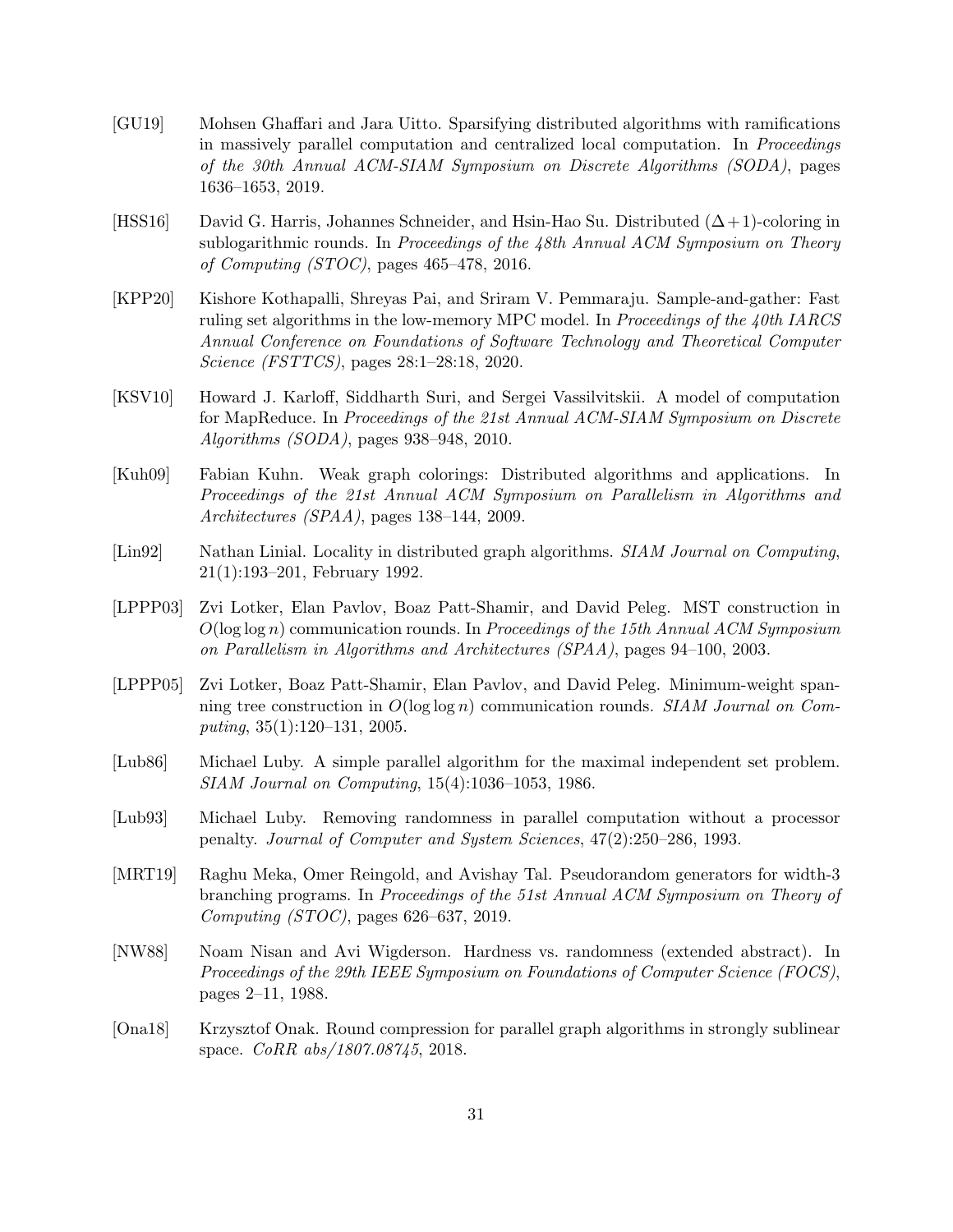- <span id="page-31-1"></span>[Par18] Merav Parter.  $(\Delta + 1)$  coloring in the Congested Clique model. In Proceedings of the 45th Annual International Colloquium on Automata, Languages and Programming (ICALP), pages 160:1–160:14, 2018.
- <span id="page-31-2"></span>[PS18] Merav Parter and Hsin-Hao Su. Randomized (∆ + 1)-coloring in O(log<sup>∗</sup> ∆) Congested Clique rounds. In Proceedings of the 32nd International Symposium on Distributed Computing (DISC), pages 39:1–39:18, 2018.
- <span id="page-31-0"></span>[RG20] Václav Rozhoň and Mohsen Ghaffari. Polylogarithmic-time deterministic network decomposition and distributed derandomization. In Proceedings of the 52nd Annual ACM Symposium on Theory of Computing (STOC), pages 350–363, 2020.
- <span id="page-31-3"></span>[Vad12] Salil P. Vadhan. Pseudorandomness. Foundations and Trends in Theoretical Computer Science, 7(1-3):1–336, 2012.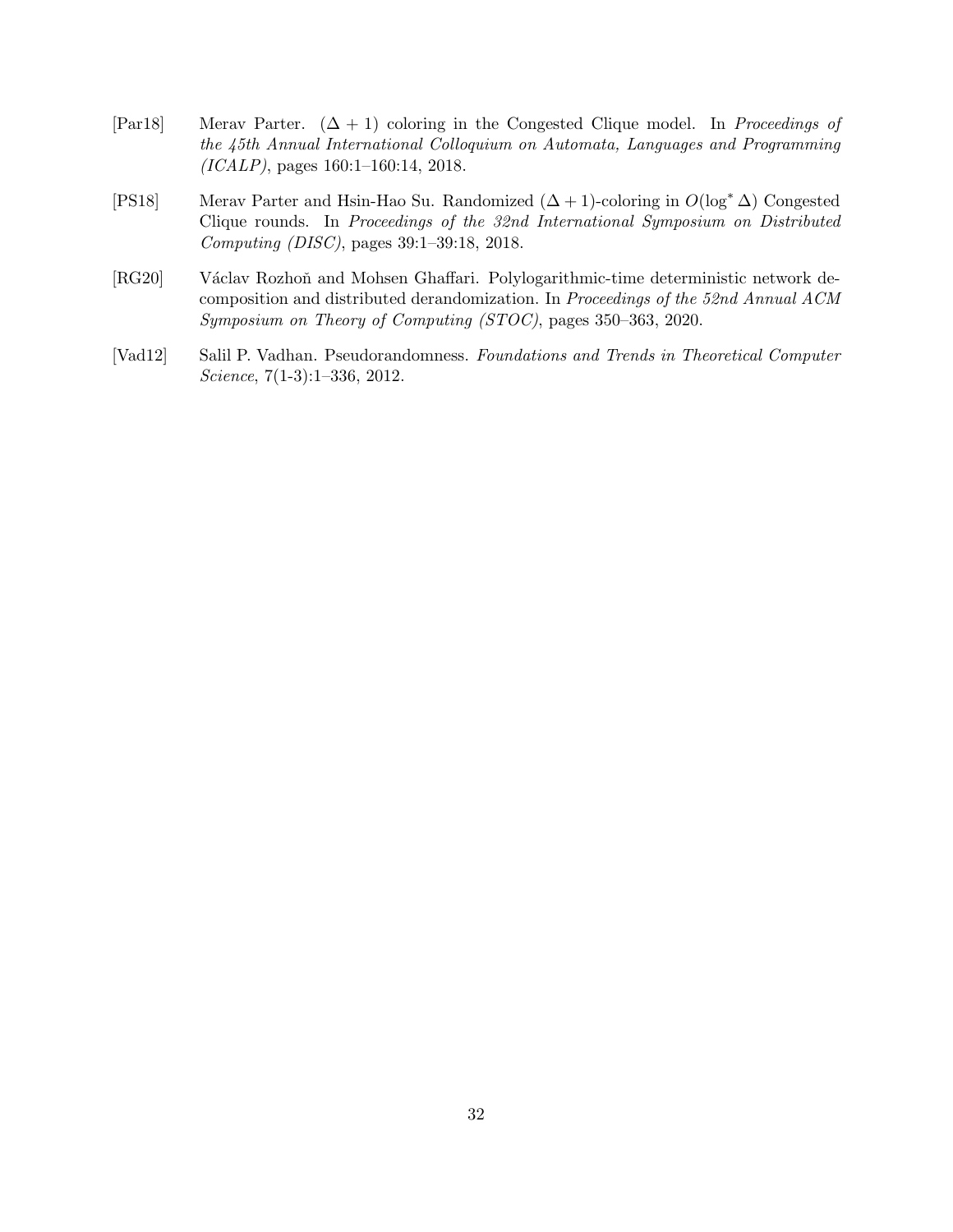## <span id="page-32-0"></span>A Pseudocode for CLP Procedures

For completeness, we provide the psuedocode for coloring procedures from [\[CLP20\]](#page-29-6) that are used in our algorithm as well. Define  $N^*(v) = \{u \in N(v) \mid ID(u) < ID(v)\}.$ 

OneShotColoring. Each uncolored vertex  $v$  decided to participates independently with probability p. Each participating vertex v selects a color  $c(v)$  from its palette  $\Psi(v)$  uniformly at random. A participating vertex v successfully colors itself if  $c(v)$  is not chosen by any vertex in  $N^*(v)$ .

DenseColoringStep (version 1).

1. Let  $\pi : \{1, \ldots, |S_j|\} \to S_j$  be the unique permutation that lists the vertices of  $S_j$  in increasing order by layer number, breaking ties (within the same layer) by IDS. For q from 1 to  $|S_i|$ , the vertex  $\pi(q)$  selects a color  $c(\pi(q))$  uniformly at random from

 $\Phi(\pi(q)) \setminus \{c(\pi(q')) \mid q' < q \text{ and } \{\pi(q), \pi(q')\} \in E(G)\}\.$ 

2. Each  $v \in S_j$  permanently colors itself  $c(v)$  if  $c(v)$  is not selected by any vertices in  $N_{out}(v)$ .

DenseColoringStep (version 2).

1. Each cluster  $S_j$  selects  $(1 - \delta_j)|S_j|$  vertices uniformly at random and generates a permutation  $\pi$  of those vertices uniformly at random. The vertex  $\pi(q)$  selects a color  $c(\pi(q))$ uniformly at random from

 $\Phi(\pi(q)) \setminus \{c(\pi(q')) \mid q' < q \text{ and } \{\pi(q), \pi(q')\} \in E(G)\}\.$ 

2. Each  $v \in S_j$  permanently colors itself  $c(v)$  if  $c(v)$  is not selected by any vertices in  $N_{out}(v)$ .

In the ColorBidding procedure each vertex v is associated with a parameter  $p_v \geq |\Psi(v)| - N_{out}(v)$ and  $p^* = \min_v p_v$ . Let C be a constant satisfying that  $\sum_{u \in N_{out}(v)} 1/p_u \leq 1/C$ . All vertices agree on the value C.

ColorBidding. Each color  $c \in \Psi(v)$  is added to  $S_v$  with probability  $C/2p_v$  independently. If there exists a color  $c^* \in S_v$  that is not selected by any of the vertices in  $N_{out}(v)$ , v colors itself  $c^*$ .

#### <span id="page-32-1"></span>A.1 Complete Analysis for Sec. [3](#page-12-0) (Proof of Lemma [14\)](#page-12-1)

We consider what happens for a particular fixed node  $v$  during one recursive call to  $LowSPACEPAR-$ TITION(G). Let  $d(v)$  and  $p(v)$  denote the degree of v within its bin, and the size of its palette respectively. Let  $d'(v)$  be v's new degree within its newly partitioned bin, and let  $p'(v)$  be its new palette size: the number of colors in v's old palette mapped to its new bin if  $h_1(v) = n^{\zeta}$ , and  $p(v) - (d(v) - d'(v))$  otherwise. This latter expression comes from the fact that v's new palette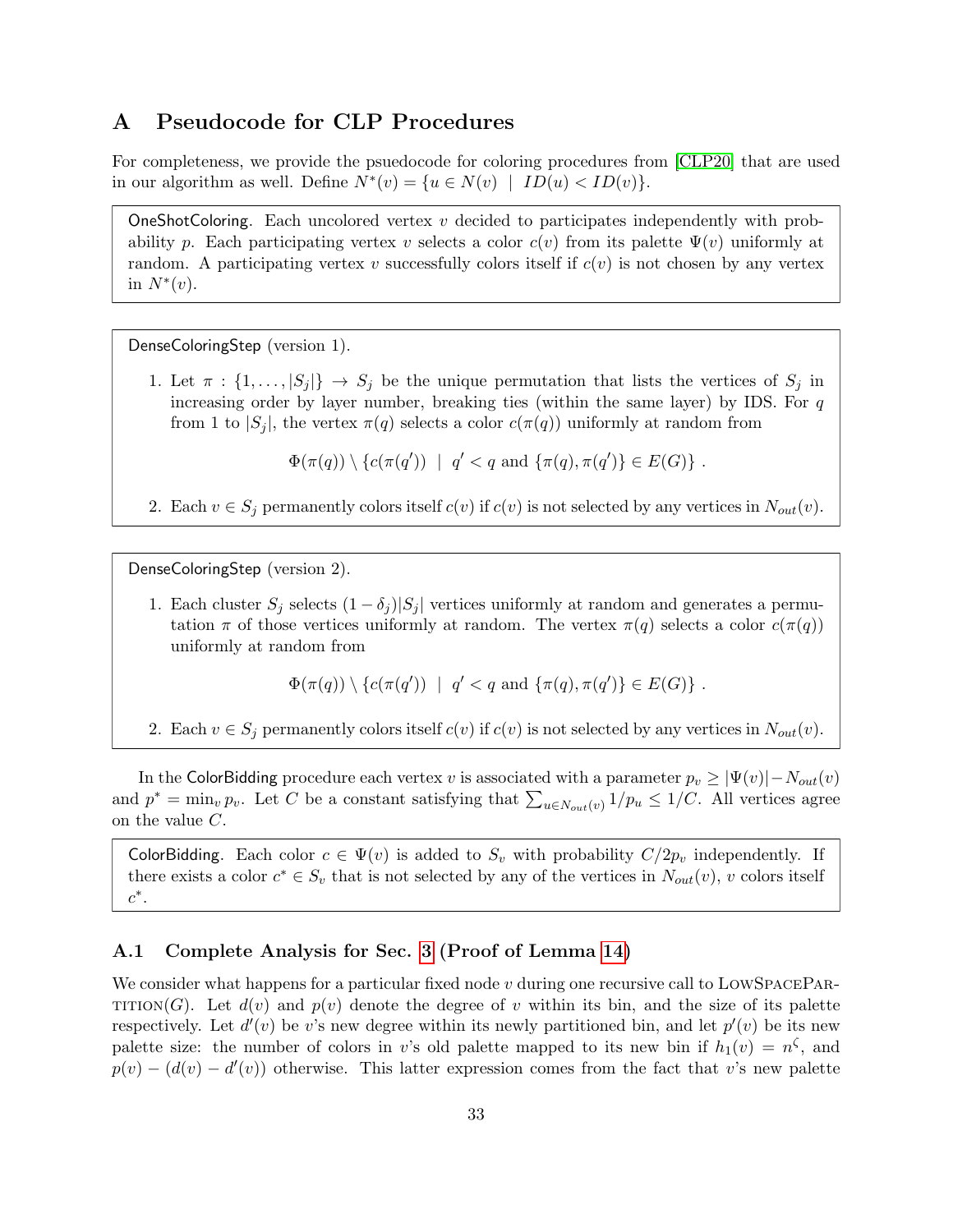consists of its old palette ( $p(v)$  colors) with colors used by neighbors not in bin  $n^{\zeta}$  removed (at most  $d(v) - d'(v)$  colors).

We would like to define *good* nodes whose behavior does not differ too much from what we would expect from a random partition (and *bad* nodes for whom the opposite is true). However, one of the restrictions of the low-space regime is that we cannot store a node's palette, or all of its adjacent edges, on a single machine, and therefore machines could not determine locally whether a node is good or bad. So, we will instead divide nodes' neighbors and palettes into smaller sets which do fit onto single machines, and define a notion of a *machine* being good.

Specifically, for each node v, we will create a set  $M_N^v$  of machines which will be responsible for v's neighbors. We partition v's neighbor set among machines in  $M_N^v$ , with each machine receiving  $n^{22\zeta}$  neighbors (except possibly one machine which receives the remainder).

Similarly, for each node  $v \notin G_{n^{\zeta}}$ , we create a set  $M_C^v$  of machines responsible for the colors in its palette, and partition the palette among the machines, with each machine (other than one for the remainder) receiving  $n^{22\zeta}$  colors.

For consistency of notation, for a machine  $x \in M_N^v$ , we define  $d(x)$  to be the number of neighbors it receives, and  $d'(x)$  to be the number of such neighbors which are hashed to the same bin as v. Similarly, for a machine  $x \in M_C^v$  holding colors for a node v, we define  $p(x)$  to be the number of colors received, and  $p'(x)$  to be the number of such colors hashed by  $h_2$  to the same bin as v.

### <span id="page-33-2"></span>Definition 40 (Good and bad machines).

- A machine  $x \in M_N^v$  is good if  $|d'(x) \frac{d(x)}{n^{\zeta}}\rangle$  $\frac{l(x)}{n^{\zeta}} \leq n^{11\zeta}.$
- A machine  $x \in M_C^v$  is good if  $|p'(x) \frac{p(x)}{n^{\zeta}-1}$  $\frac{p(x)}{n^{\zeta}-1}$  |  $\leq n^{11\zeta}$ .
- Machines are bad if they are not good.

Our next step is to show that, under a random choice of hash functions during partitioning, with high probability there are no bad machines. We make use of the *concentration bound* for sums of bounded-independence variables:

<span id="page-33-0"></span>**Lemma 41** (Lemma 2.3 of [\[BR94\]](#page-28-10)). Let  $c \geq 4$  be an even integer. Suppose  $Z_1, \ldots, Z_t$  are c-wise independent random variables taking values in [0,1]. Let  $Z = Z_1 + \cdots + Z_t$  and  $\mu = \mathbf{E}[Z]$ , and let  $\lambda > 0$ . Then,

$$
\Pr\left[|Z-\mu|\geq\lambda\right]\leq 8\left(\frac{c\mu+c^2}{\lambda^2}\right)^{c/2}.
$$

#### A.2 Good and Bad Machines for Random Hash Functions

We apply the bounded-independence concentration bound to show that node degrees and palette sizes within bins to not differ too much from their expectation:

<span id="page-33-1"></span>**Lemma 42.** For each machine  $x \in M_N^v$ ,  $|d'(x) - \frac{d(x)}{n^{\zeta}}\rangle$  $\frac{l(x)}{n^{\zeta}} \leq n^{11\zeta}$  with probability at least  $1 - n^{-2}$ .

*Proof.* We apply Lemma [41](#page-33-0) with  $Z_1, \ldots, Z_{d(x)}$  as indicator random variables for the events that each neighbor held is hashed to v's bin. These variables are c-wise independent and each have expectation  $n^{-\zeta}$ . Since we assume c to be a sufficiently high constant, by Lemma [41,](#page-33-0) we obtain

$$
\Pr\left[|Z-d(x)n^{-\zeta}| \ge n^{11\zeta}\right] \le 8\left(\frac{cd(x)n^{-\zeta}+c^2}{n^{22\zeta}}\right)^{c/2} \le 8\left(cn^{-\zeta}+c^2n^{-22\zeta}\right)^{c/2} \le n^{-2}.
$$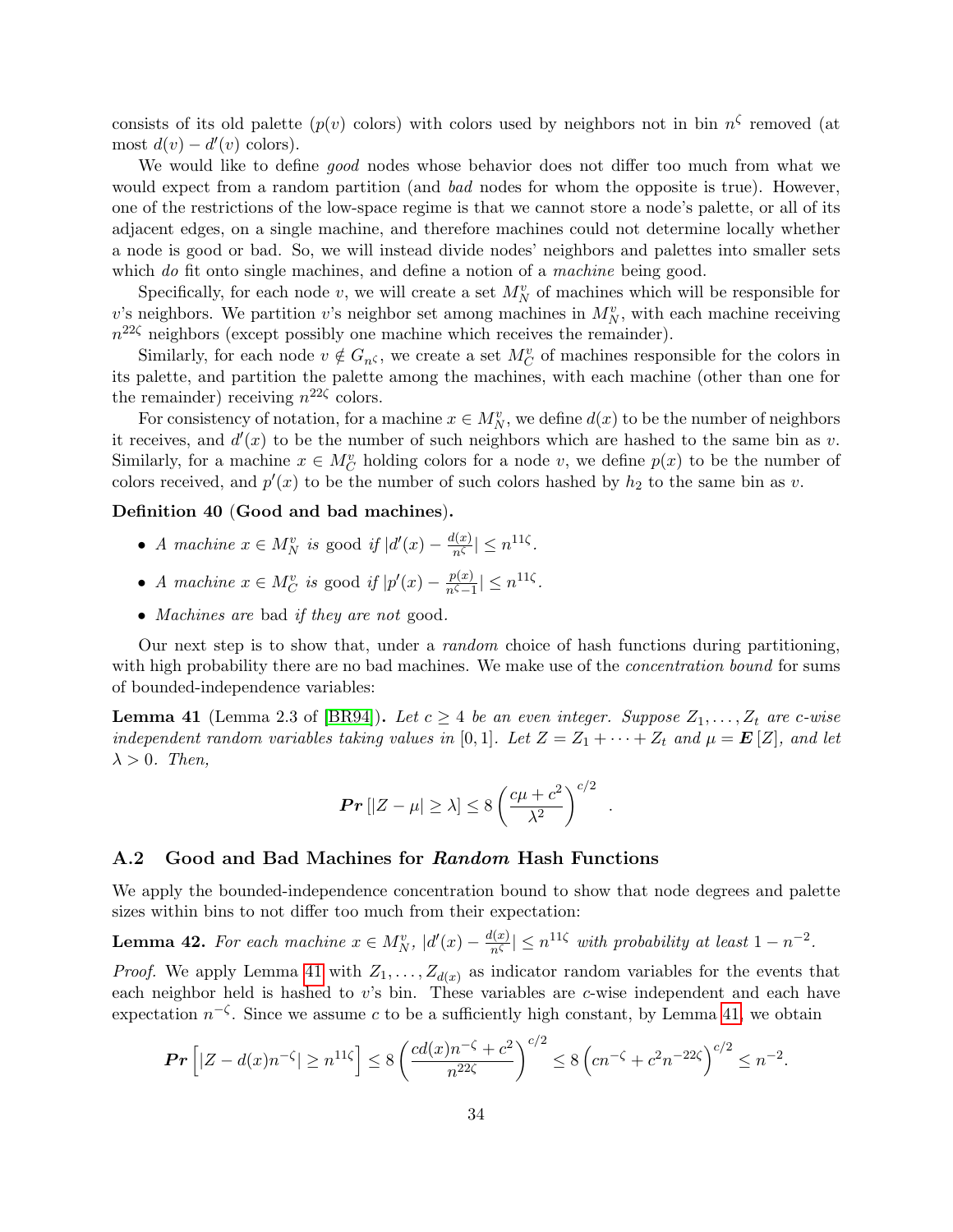<span id="page-34-0"></span>**Lemma 43.** For each machine  $x \in M_C^v$ ,  $|p'(x) - \frac{p(x)}{n^{\zeta} - 1}|$  $\frac{p(x)}{p(x-1)} \leq n^{11\zeta}$  with probability at least  $1 - n^{-2}$ .

*Proof.* We apply Lemma [41,](#page-33-0) with  $Z_1, \ldots, Z_{p(x)}$  as indicator random variables for the events that each color held is hashed to v's bin. These variables are c-wise independent and each have expectation  $\frac{1}{n^{\zeta}-1}$ . Since we assume c to be a sufficiently high constant, by Lemma [41,](#page-33-0) we obtain

$$
\Pr\left[|Z - \frac{p(x)}{n^{\zeta} - 1}| \ge n^{11\zeta}\right] \le 8\left(\frac{c\frac{p(x)}{n^{\zeta} - 1} + c^2}{n^{22\zeta}}\right)^{c/2} \le 8\left(\frac{c}{n^{\zeta} - 1} + c^2 n^{-22\zeta}\right)^{c/2} \le n^{-2}.
$$

We will now define a cost function for pairs of hash functions that we would like to minimize. This time our cost function is simpler, since we can weight all of our bad events equally, and with high probability none of them occur.

We define the *cost* function  $q(h_1, h_2)$  of a pair of hash functions  $h_1 \in \mathcal{H}_1$  and  $h_2 \in \mathcal{H}_2$ , as follows:

$$
q(h_1, h_2) = |\{\text{bad machines under } h_1, h_2\}| \tag{4}
$$

We can then bound the cost of random hash function pairs:

**Lemma 44.** The expected cost of a random hash function pair from  $\mathcal{H}_1 \times \mathcal{H}_2$  is less than 1.

*Proof.* By Lemma [42](#page-33-1) and Lemma [43,](#page-34-0) any machine is bad with probability at most  $n^{-2}$ . The number of machines we require is  $O(n + \frac{m}{n^{22\zeta}}) = o(n^2)$ . Therefore,

$$
\boldsymbol{E}[q(h_1, h_2)] = \boldsymbol{E}[|\{\text{bad machines}\}]| \leq n^{-2} \cdot o(n^2) < 1.
$$

 $\Box$ 

Applying the method of conditional expectations therefore gives the following:

<span id="page-34-1"></span>**Lemma 45.** In  $O(1)$  MPC rounds with  $O(n^{22\zeta})$  local space per machine and  $O(m+n)$  total space, one can select hash functions  $h_1 \in H_1$ ,  $h_2 \in H_2$  such that in a single call to LOWSPACEPARTITION,

- for any node v,  $\left| d'(v) \frac{d(v)}{v} \right|$  $\frac{d(v)}{n^{\zeta}} \leq d(v)n^{-11\zeta} + n^{11\zeta}, \text{ and}$
- for any node  $v \notin G_{n\zeta}$ ,  $|p'(v) \frac{p(v)}{n\zeta \zeta}$  $\frac{p(v)}{n^{\zeta}-1}$ |  $\leq p(v)n^{-11\zeta} + n^{11\zeta}$ .

*Proof.* By the method of conditional expectations (using, as local functions  $q_x$ , the indicator variables for the event that machine x is bad), we can select a hash function pair  $h_1, h_2$  with cost  $q(h_1, h_2)$  < 1; since cost must be a integer, this means that  $q(h_1, h_2) = 0$ , i.e. all machines are good.

By Lemma [40,](#page-33-2) for any node  $v$ , we therefore have:

$$
|d'(v) - \frac{d(v)}{n^{\zeta}}| = \sum_{x \in M_N^v} |d'(x) - \frac{d(x)}{n^{\zeta}}| \le \sum_{x \in M_N^v} n^{11\zeta} \le \left(\frac{d(v)}{n^{22\zeta}} + 1\right) n^{11\zeta} \le d(v)n^{-11\zeta} + n^{11\zeta}.
$$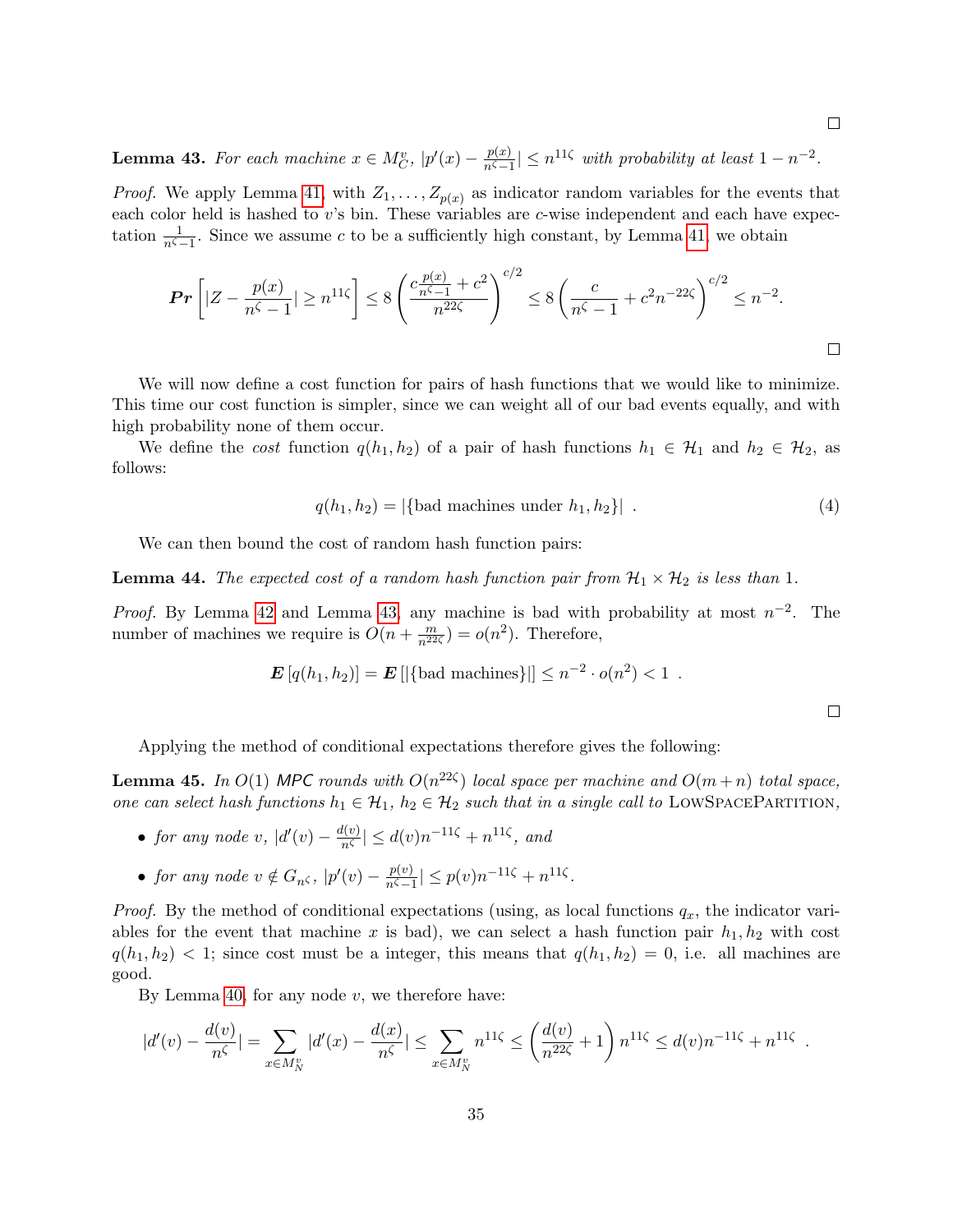This satisfies the first part of the lemma. Similarly, for any node  $v \notin G_{n^{\zeta}}$ , we also have:

$$
|p'(v) - \frac{p(v)}{n^{\zeta} - 1}| = \sum_{x \in M_N^v} |p'(x) - \frac{p(x)}{n^{\zeta}}| \le \sum_{x \in M_N^v} n^{11\zeta} \le \left(\frac{p(v)}{n^{22\zeta}} + 1\right) n^{11\zeta} \le p(v)n^{-11\zeta} + n^{11\zeta}.
$$

We can therefore show that whenever we call LOWSPACEPARTITION, we maintain our invariant that all nodes have sufficient colors, i.e.  $p'(v) > d'(v)$ .

<span id="page-35-0"></span>**Lemma 46.** Assume that at the start of our LOWSPACEPARTITION(G) call, all nodes v in G have  $p(v) > d(v)$ . Then, after the call, we have:

$$
d'(v) < d(v)n^{-\zeta} + d(v)n^{-11\zeta} + n^{11\zeta}.
$$

If, additionally,  $p(v) \geq n^{22\zeta}$ , then:

$$
p'(v) > d'(v),
$$
  
 
$$
p'(v) > p(v)n^{-\zeta} - 2p(v)n^{-11\zeta}.
$$

Proof. The first inequality is immediate by Lemma [45.](#page-34-1)

For the second, if  $v \notin G_{n^{\zeta}}$ , we have

$$
p'(v) \ge \frac{p(v)}{n^{\zeta} - 1} - p(v)n^{-11\zeta} - n^{11\zeta}
$$
  
\n
$$
\ge p(v)(n^{-\zeta} + n^{-2\zeta}) - p(v)n^{-11\zeta} - n^{11\zeta}
$$
  
\n
$$
\ge p(v)(n^{-\zeta} + n^{-3\zeta})
$$
  
\n
$$
> d(v)n^{-\zeta} + 2d(v)n^{-11\zeta} \ge d'(v).
$$

Otherwise, if  $v \in G_{n}$ ,  $p'(v) > d'(v)$  follows since colors are only removed from v's palette when used by its neighbors.

For the third inequality, if  $v \notin G_{n\zeta}$ , then from the above calculations we have

$$
p'(v) \ge p(v)(n^{-\zeta} + n^{-3\zeta}) > p(v)n^{-\zeta} - p(v)n^{-11\zeta} .
$$

Otherwise, if  $v \in G_{n\zeta}$ , then:

$$
p'(v) \ge p(v) - (d(v) - d'(v))
$$
  
\n
$$
\ge p(v) - d(v) + (d(v)n^{-\zeta} - d(v)n^{-11\zeta} - n^{11\zeta})
$$
  
\n
$$
> p(v) - p(v) + p(v)n^{-\zeta} - p(v)n^{-11\zeta} - n^{11\zeta}
$$
  
\n
$$
\ge p(v)n^{-\zeta} - 2p(v)n^{-11\zeta}.
$$

We now analyze what happens after  $\frac{\log_n \Delta}{\zeta} - 23$  recursion levels:

 $\Box$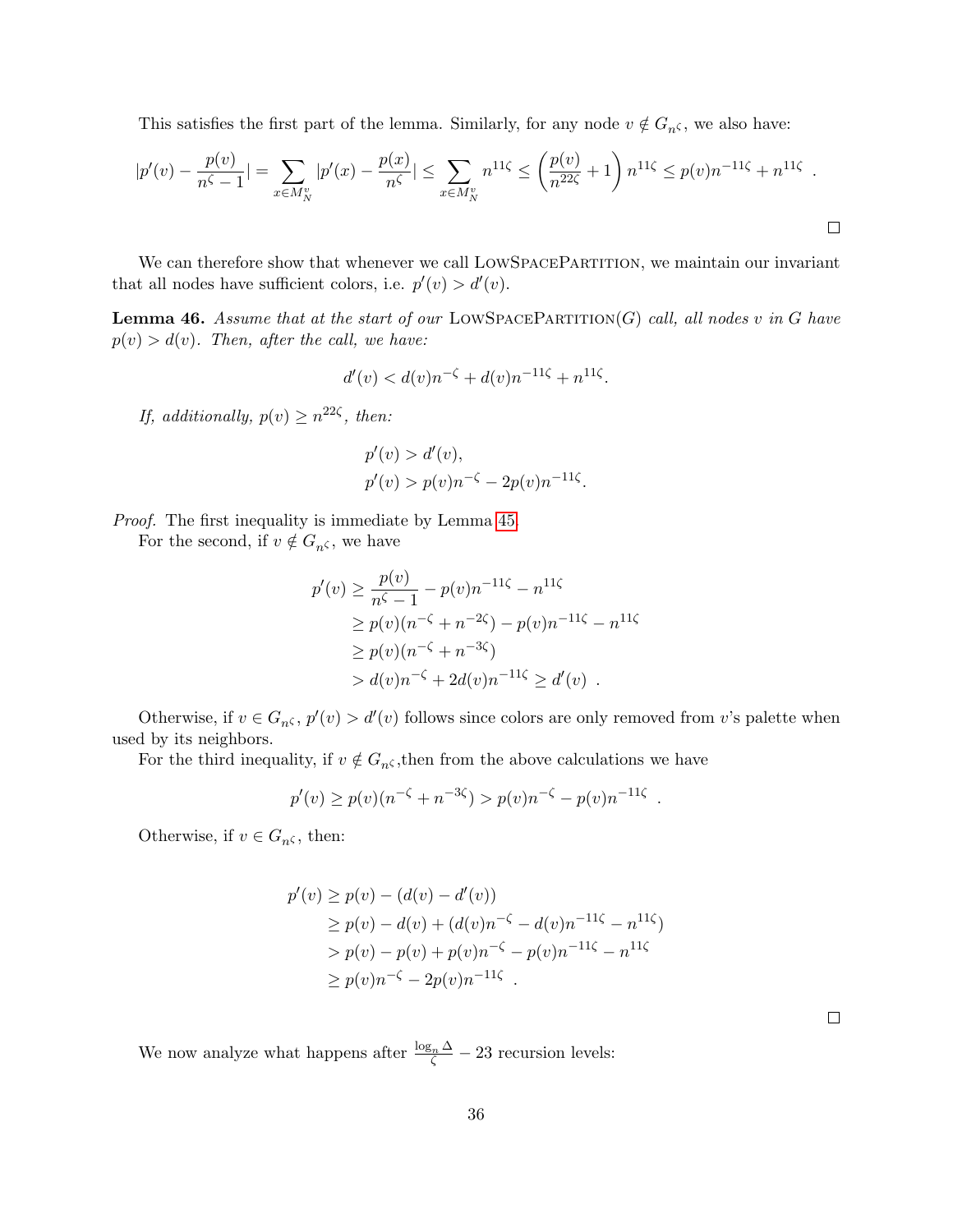**Lemma 47.** For a node v, let  $p^*(v)$  and  $d^*(v)$  be the palette size and degree of v, within its bin, after a depth of  $\frac{\log_n \Delta}{\zeta} - 23$  recursive calls. Then,

$$
p^*(v) \ge n^{23\zeta} - O(n^{13\zeta}),
$$
  
\n
$$
p^*(v) > d^*(v),
$$
  
\n
$$
d^*(v) < n^{23\zeta} + O(n^{13\zeta}).
$$

*Proof.* Let  $j := \frac{\log_n \Delta}{\zeta} - 23$ , let  $d_i$  denote the degree of v after i recursive calls, and  $p_i$  denote the palette size. We have  $d_0 \leq \Delta$ , and  $p_0 = \Delta + 1$ . From Lemma [46](#page-35-0) we see that we always preserve that every node has more colors in its palette than neighbors.

We first show by induction that for all  $i \leq j$ ,  $p_i > \Delta n^{-i\zeta} - 2i\Delta n^{-(i+10)\zeta}$ . This is clearly true for  $i = 0$ , since  $p_i > \Delta$ . Assuming the inductive hypothesis for i, if  $p_i \geq n^{22\zeta}$ , then by Lemma [46](#page-35-0) we have

$$
p_{i+1} > p_i n^{-\zeta} - 2p_i n^{-11\zeta}
$$
  
>  $\left(\Delta n^{-i\zeta} - 2i\Delta n^{-(i+10)\zeta}\right) n^{-\zeta} - 2\left(\Delta n^{-i\zeta} - 2i\Delta n^{-(i+10)\zeta}\right) n^{-11\zeta}$   
=  $\Delta \left(n^{-(i+1)\zeta} - (2i+2)n^{-(i+11)\zeta} + 4in^{-(i+21)\zeta}\right)$   
>  $\Delta n^{-(i+1)\zeta} - 2(i+1)\Delta n^{-(i+1)+10)\zeta}$ .

So,

$$
p^*(v) \ge \max\{n^{22\zeta}, \Delta n^{-j\zeta} - 2j\Delta n^{-(j+10)\zeta}\}\
$$
  
 
$$
\ge \max\{n^{22\zeta}, \Delta n^{23\zeta - \log_n \Delta} - 2j\Delta n^{13\zeta - \log_n \Delta}\}\
$$
  
 
$$
\ge n^{23\zeta} - 2jn^{13\zeta} = n^{23\zeta} - O(n^{13\zeta}).
$$

Similarly, we show by induction that for all  $i \leq j$ ,  $d_i < \Delta n^{-i\zeta} + 2i\Delta n^{-(i+10)\zeta} + 2n^{11\zeta}$ . This is clearly true for  $i = 0$ , since  $p_i > \Delta$ . Assuming the inductive hypothesis for i, then by Lemma [46](#page-35-0) we have

$$
d_{i+1} < d_i n^{-\zeta} + d_i n^{-11\zeta} + n^{11\zeta}
$$
  

$$
< \left(\Delta n^{-i\zeta} + 2i\Delta n^{-(i+10)\zeta} + 2n^{11\zeta}\right) (n^{-\zeta} + n^{-11\zeta}) + n^{11\zeta}
$$
  

$$
= \Delta n^{-(i+1)\zeta} + (2i+1)\Delta n^{-(i+11)\zeta} + 2i\Delta n^{-(i+21)\zeta} + 2n^{11\zeta} (n^{-\zeta} + n^{-11\zeta}) + n^{11\zeta}
$$
  

$$
< \Delta n^{-(i+1)\zeta} + 2(i+1)\Delta n^{-(i+11)\zeta} + 2n^{11\zeta} .
$$

So,

$$
d^*(v) < \Delta n^{-j\zeta} + 2j\Delta n^{-(j+10)\zeta} + 2n^{11\zeta}
$$
\n
$$
= \Delta n^{23\zeta - \log_n \Delta} + 2j\Delta n^{13\zeta - \log_n \Delta} + 2n^{11\zeta}
$$
\n
$$
= n^{23\zeta} + 2jn^{13\zeta} + 2n^{11\zeta} = n^{23\zeta} + O(n^{13\zeta}).
$$

Finally,  $p_i > d_i$  is preserved at every step i, so  $p^*(v) > d^*(v)$ .

 $\Box$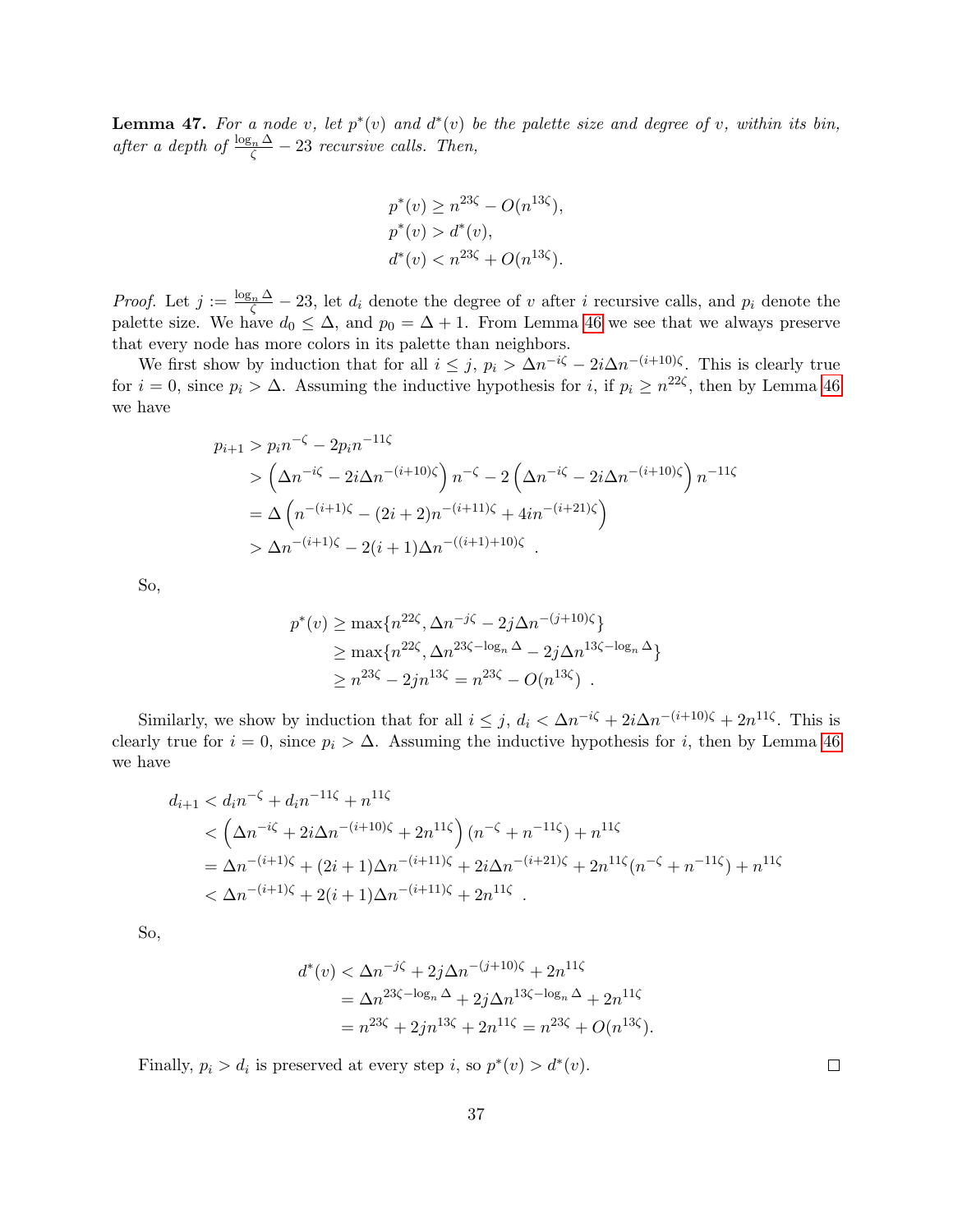These are the final instances to which we can apply the algorithm assumed by Lemma [14](#page-12-1) to prove the result:

*Proof of Lemma [14.](#page-12-1)* Setting  $\bar{\Delta} = n^{23\zeta} + O(n^{13.1\zeta})$ , we have reached, in  $O(1)$  low-space MPC rounds, a collection of instances where all nodes v have degree  $d^*(v) \leq \overline{\Delta}$  and palette size at least  $\max\{d^*(v)+1, n^{23\zeta}-O(n^{13\zeta})\}\geq \max\{\deg(v)+1, \bar{\Delta}-\bar{\Delta}^{0.6}.\}\$  Furthermore, these instances are organized into  $O(1)$  groups with fully-disjoint palettes (which can be solved concurrently). So, applying the assumed  $O(\log \log \log n)$ -round algorithm to each group in turn, we solve  $(\Delta + 1)$  list coloring on the original input graph in  $O(\log \log n)$  rounds.  $\Box$ 

### <span id="page-37-0"></span>B Generating Initial Slack: Proof of Theorem [17](#page-15-2)

To prove Theorem [17,](#page-15-2) we will partition nodes into groups in such a way that we ensure that the local sparsity property is maintained *within each group*. We will then apply the PRG to directly derandomize Lemma [16](#page-15-1) within each group.

Recall that, since we performed Linial's coloring algorithm, we can assume nodes have IDs in  $[poly(\Delta)],$  such that no two nodes within t hops share the same ID, for some constant t. Our first step is to partition nodes to 4C groups, for sufficiently large constant C, using a  $4z$ -wise independent hash function  $h : [poly(\Delta)] \to [4C]$  for some sufficiently large  $z = \Theta(\log n / \log \Delta)$ . By Lemma [13,](#page-12-2) families H of such functions exist of size  $n^{O(1)}$ , i.e. any function from the family can be specified with an  $O(\log n)$ -bit seed.

Fix a particular node v and a group  $i \in [4C]$  to consider, and let  $\epsilon$  be the highest value such that v is  $\epsilon$ -sparse. We make the following definition to distinguish between two separate cases in the analysis:

#### **Definition 48.** We call v type-1 if  $\deg(v) \leq (1 - \frac{\epsilon}{2})$  $\frac{\epsilon}{2}$ ) $\Delta$ , and type-2 otherwise.

Type-1 nodes already have sufficient slack, and we aim to ensure that that their uncolored degree remains sufficiently high, while for type-2 nodes, we also aim to preserve sufficient antiedges between v's neighbors (i.e., pairs of v's neighbors without an edge between them) in the group, in order to create slack. We define some notation for quantities we wish to control:

**Definition 49.** For fixed node v, group i, and hash function  $h$ , let

- $d_i$  denote the number of v's neighbors hashed to group i,
- Let  $\Psi$  denote the set of non- $\epsilon$ -friend neighbors of v (before hashing), and  $\psi$  its size,
- $\Psi_i$  denote the set of neighbors of v hashed to group i, which have at least  $\frac{\epsilon \Delta}{96 C^2}$  anti-edges to other neighbor of v in group i, and  $\psi_i$  its size.

We show a lemma controlling the number of  $v$ 's neighbors hashed to group i. This will provide the property we need for type-1 nodes, but will also be useful for type-2 nodes.

**Lemma 50.** For any node v and group i,  $|d_i - \frac{\deg(v)}{4C}|$  $\frac{\deg(v)}{4C}$  |  $\leq$  deg $(v)^{0.5} \Delta^{0.01}$  with probability at least  $1-n^{-4}$ , under a random hash function  $h \in \mathcal{H}$ .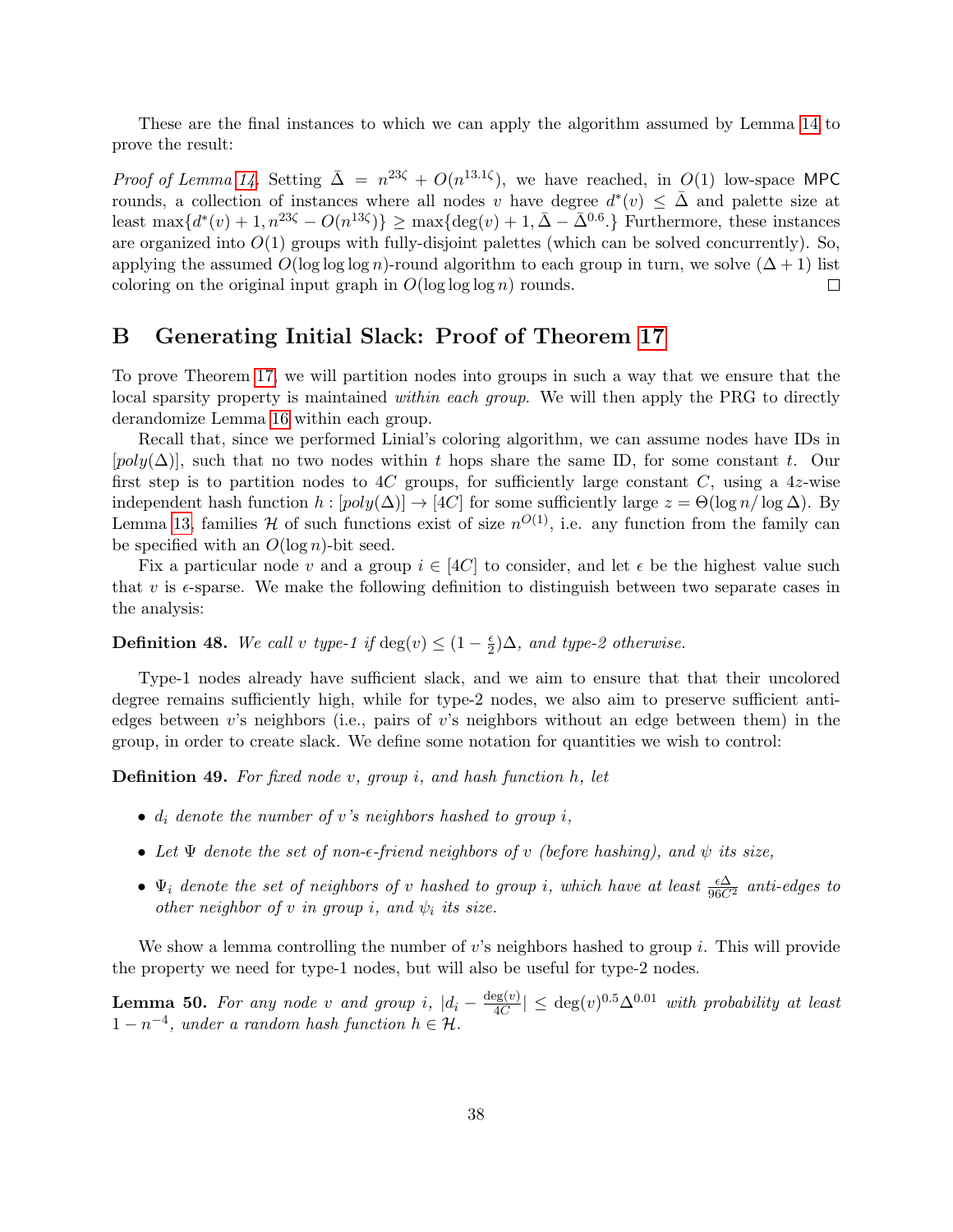*Proof.* We apply Lemma [41](#page-33-0) with  $Z_1, \ldots, Z_{\text{deg}(v)}$  as indicator random variables for the events that each neighbor of  $v$  is hashed to group  $i$ . These variables are 4z-wise independent and each have expectation  $\frac{1}{4C}$ . Since we assume  $z = \Theta(\log n / \log \Delta)$  with sufficiently large constant factor, by Lemma [41,](#page-33-0) and  $\Delta \geq \log^c n$  for sufficiently c, we obtain

$$
\begin{aligned} \Pr\left[|d_i - \frac{\deg(v)}{4C}| \ge \deg(v)^{0.5} \Delta^{0.01}\right] &\le 8 \left(\frac{\frac{4z \deg(v)}{4C} + 16z^2}{\deg(v)\Delta^{0.02}}\right)^{2z} \\ &\le 8 \left(zC^{-1} \Delta^{-0.02} + 16z^2 \Delta^{-0.02}\right)^{2z} \\ &\le n^{-c} \end{aligned}
$$

 $\Box$ 

We now show the property we need about type-2 nodes. Our aim is to bound the number of non-friend-neighbors of  $v$ , hashed to group  $i$ , that are still non-friends (under a different parameter  $\epsilon'$ ) when restricting to group i (i.e. they have sufficient anti-edges to other neighbors of v also in  $group i).$ 

To do so, we study the behavior of a proxy set S of anti-edges in  $v$ 's neighborhood. Note that each non- $\epsilon$ -friend of v has at least deg(v) –  $(1 - \epsilon)\Delta$  anti-edges to other neighbors of v by definition; for type-2 node v this is at least  $\frac{e}{2}\Delta$ . We construct S as follows: each non-friend neighbor of v 'nominates' exactly  $\frac{\epsilon}{2}\Delta$  adjacent anti-edges (to other neighbors of v) to add to S (choosing arbitrarily if it has more than  $\epsilon\Delta$  such anti-edges). The size of S is then between  $\frac{\epsilon\psi}{4}\Delta$  and  $\frac{\epsilon\psi}{2}\Delta$ , since anti-edges can be nominated by both of their endpoints. We then let  $S_i$  denote the subset of  $S$  containing anti-edges which have both endpoints hashed to group  $i$ .

We consider the size of  $S_i$ . For each  $s \in S$ , let  $Z_s$  be the indicator variable for event that both endpoints of s hash to group i. Then, the sum Z of these variables is  $|S_i|$ , and its expectation  $\mu$  is  $\frac{S}{(4C)^2}$ . We do not, however, have bounded independence between the variables  $Z_s$ , since if anti-edges s and s' share an endpoint,  $Z_s$  and  $Z_{s'}$  are dependent. So, we must show the following concentration bound manually:

Lemma 51.  $\bm{Pr}\left[|Z-\mu|\geq \Delta^{1.6}\right]\leq n^{-4}$ 

Proof.

$$
\boldsymbol{E}\left[|Z-\mu|^{2z}\right] = \boldsymbol{E}\left[\left(\sum_{s\in S} Z_s - (4C)^{-2}\right)^{2z}\right] = \sum_{(s_1,...,s_c)\in S^c} \boldsymbol{E}\left[\prod_{i=1}^c (Z_{s_i} - (4C)^{-2})\right].
$$

Consider a particular tuple  $(s_1, \ldots, s_{2z}) \in S^c$  of anti-edges. If there is some anti-edge  $s_j$  that does not share any endpoints with any other  $s_{j'}$ , then by independence (the 2z anti-edges in the tuple have at most total 4z endpoints, and these are hashed independently),

$$
\mathbf{E}\left[\prod_{i=1}^{2z}(Z_{s_i}-(4C)^{-2})\right] = \mathbf{E}\left[\prod_{\substack{i=1,\\i\neq j}}^{2z}(Z_{s_i}-(4C)^{-2})\right] \cdot \mathbf{E}\left[(Z_{s_i}-(4C)^{-2})\right]
$$

$$
= \mathbf{E}\left[\prod_{\substack{i=1\\i\neq j}}^{2z}(Z_{s_i}-(4C)^{-2})\right] \cdot 0 = 0.
$$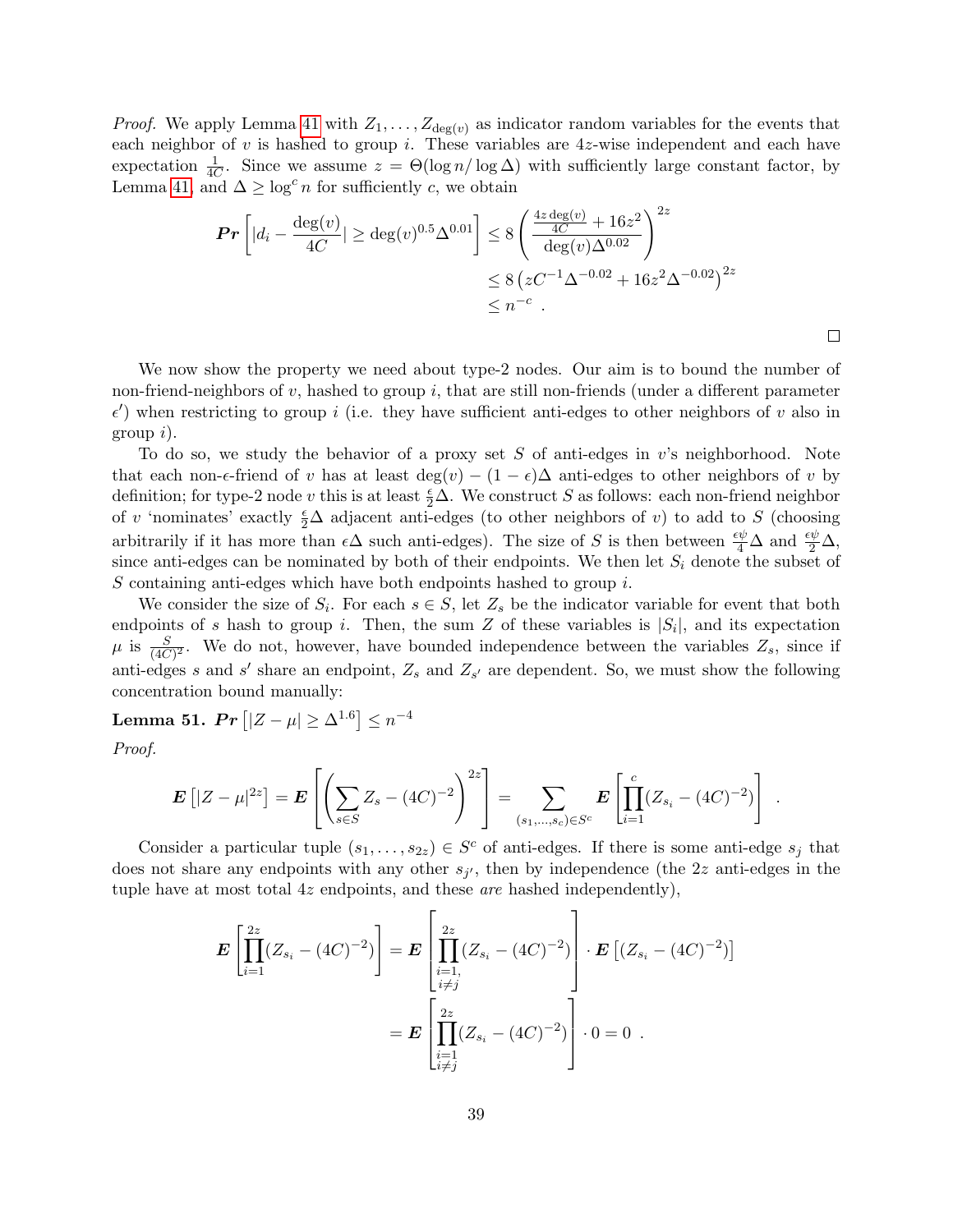So, we need only consider tuples where all anti-edges share an endpoint with at least one other. The set of endpoints of anti-edges in such tuples is of size at most  $3z$  (maximized when the antiedges are in pairs sharing an endpoint, and are otherwise disjoint). There are at most  $\Delta^{3z}$  such sets, and each admits at most  $\binom{3z}{2}$  $\left[2\sum_{i=2}^{3z} \right]^{2z} \leq (3z)^{4z}$  tuples. We have  $\mathbf{E}\left[\prod_{i=1}^{2z} (Z_{s_i} - (4C)^{-2})\right] \leq 1$ , so each such tuple contributes at most 1 to the sum. So,  $\mathbf{E}\left[|Z-\mu|^{2z}\right] \leq \Delta^{3z} (3z)^{4z}$ .

Then, by Markov's inequality,

$$
Pr\left[|Z-\mu|\ge\Delta^{1.6}\right]\le Pr\left[(Z-\mu)^{2z}\ge\Delta^{3.2z}\right]\le\frac{E\left[(Z-\mu)^{2z}\right]}{\Delta^{3.2z}}\le\Delta^{-0.2z}(3z)^{4z}\le n^{-4}.
$$

In this case,  $S_i \geq \frac{|S_v|}{(4C)}$  $\frac{|S_v|}{(4C)^2} - \Delta^{1.6} \ge \frac{\psi \epsilon \Delta}{64C^2} - \Delta^{1.6}$ . We use this to obtain a bound on  $\psi_i$ :

Each anti-edge in  $S_i$  is between a non- $\epsilon$ -friend of v and another neighbor of v. Since there are  $\psi$  non- $\epsilon$ -friends of v, at most  $\frac{\psi \epsilon \Delta}{96C^2}$  anti-edges can have been nominated by those not in  $\Psi_i$ . The remaining  $\frac{\psi \epsilon \Delta}{192C^2}$  anti-edges in  $S_i$  must therefore be contributed by non- $\epsilon$ -friends of v in  $\Psi_i$ . Since each such non- $\epsilon$ -friend of v nominates  $\frac{\epsilon}{2}\Delta$  anti-edges, we have  $\psi_i \geq \frac{\psi}{96C^2}$ .

<span id="page-39-0"></span>**Lemma 52.** In  $O(1)$  rounds, we can partition nodes into 4C groups such that for each node v and each group i,

$$
|d_i - \frac{\deg(v)}{4C}| \le \deg(v)^{0.5} \Delta^{0.01}.
$$

Furthermore, if v is type-2.

$$
\psi_i \ge \frac{\psi}{96C^2}.
$$

*Proof.* Both of these conditions hold with high probability in n under a uniformly random hash function from  $H$ , and can be checked for a node v by storing only its neighborhood, which fits on a machine. The hash functions can be specified using  $O(\log n)$  bits. Therefore, we can apply the method of conditional expectations to fix a hash function satisfying the properties for all nodes, in  $O(1)$  low-space MPC rounds.  $\Box$ 

We now have the following properties:

Lemma 53. After partitioning into 4C groups,

- the maximum degree in each group is at most  $\Delta' := \frac{\Delta}{4C} + \Delta^{0.51}$ ,
- any node v with  $deg(v) \geq 0.9\Delta$  has  $d_i \geq (5/6)\Delta'$  for each group i, and
- any type-2 node v that was  $\epsilon$ -sparse is  $\epsilon' := \frac{\epsilon}{400C^2}$ -sparse in each group.

*Proof.* The first point follows since, by Lemma [52,](#page-39-0) for each node v and group i we have  $d_i \leq$  $\frac{\deg(v)}{4C} + \deg(v)^{0.5} \Delta^{0.01} \leq \frac{\Delta}{4C} + \Delta^{0.51}$ . The second follows since, if  $\deg(v) \geq 0.9\Delta$ , then

$$
d_i \ge \frac{\deg(v)}{4C} - \deg(v)^{0.5} \Delta^{0.01} \ge \frac{0.9 \Delta}{4C} - \Delta^{0.51} \ge \frac{(5/6)\Delta}{4C} + (5/6)\Delta^{0.51} = (5/6)\Delta'
$$

.

For the third point, by Lemma [52](#page-39-0) v has at least  $\frac{\psi}{96C^2} \ge \frac{\epsilon \Delta}{96C^2}$  neighbors in group i who have at least  $\frac{\epsilon\Delta}{96C^2}$  anti-edges to other neighbors of v in group i, i.e. v is  $\frac{\epsilon}{96C^2}$ -sparse upon restricting to group i.  $\Box$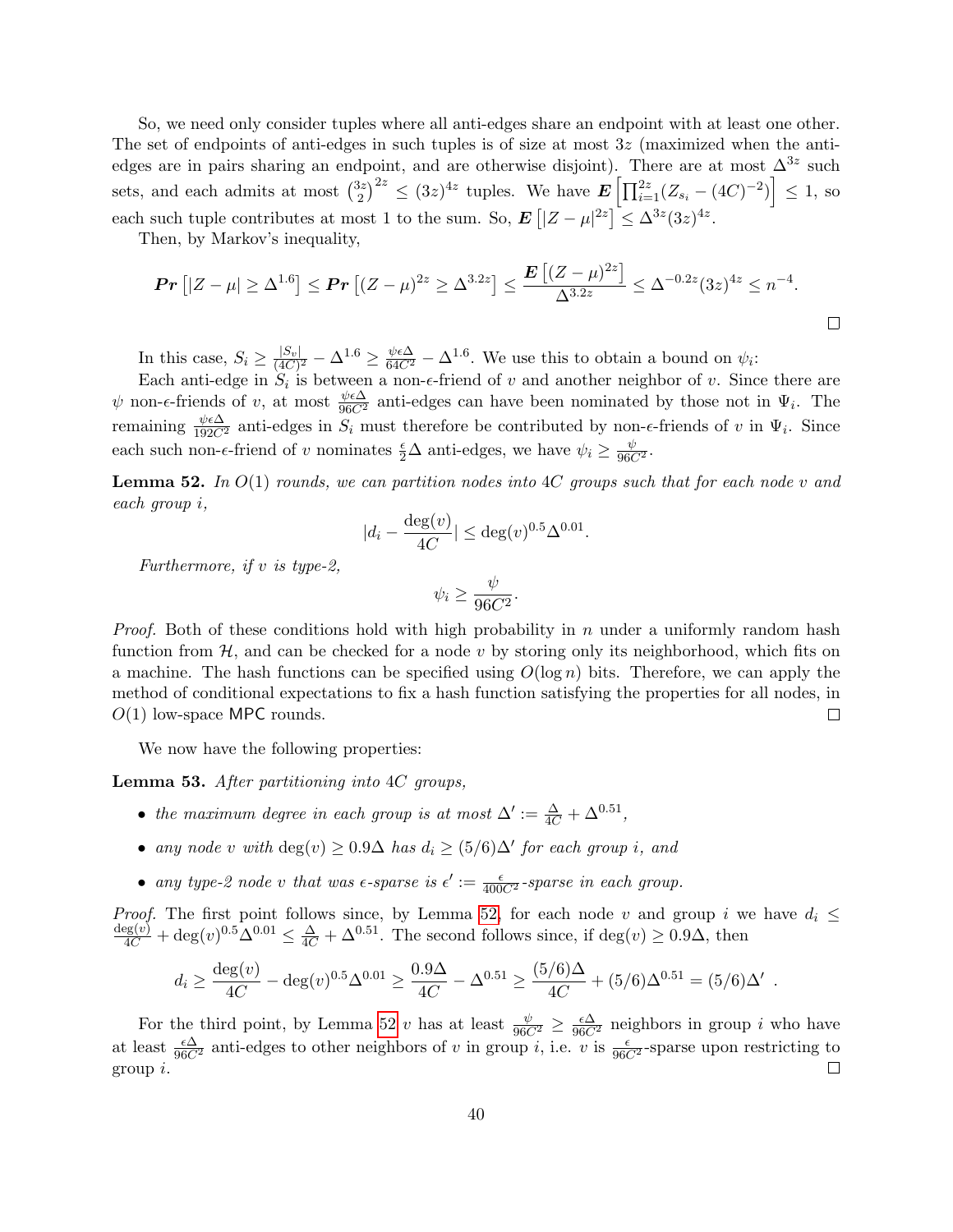Now, we simply apply the PRG to derandomize the coloring procedure of Lemma [16](#page-15-1) within each of the first  $C$  groups in turn, updating node palettes after each. We will deem a node  $v$  happy if it indeed receives  $\Omega(\epsilon^2 \Delta)$  excess colors. For nodes which originally had deg $(v) \geq 0.9\Delta$  and so now have  $d_i \ge (5/6)\Delta'$  for each i, this occurs with probability  $1 - 1/n^c$  in each group by Lemma [16](#page-15-1) (since  $\epsilon' = \Theta(\epsilon)$ ). <sup>[11](#page-40-1)</sup> (Nodes with deg(v) < 0.9 $\Delta$  already had  $\Omega(\Delta) = \Omega(\epsilon^2 \Delta)$  excess colors.) This is a property that can be verified for a node v by seeing only v's 1-hop neighborhood and performing a  $poly(\Delta)$ -time local computation. By Claim [9,](#page-9-2) our PRG derandomization will make all but a  $n^{-\alpha}$ -fraction of nodes happy, for some sufficiently small constant  $\alpha$ . In subsequent groups after the first, we consider only the nodes who are not already happy, and so reduce the amount of unhappy nodes by an  $n^{\alpha}$  factor per group. After  $1/\alpha$  groups we no longer have any unhappy nodes; we therefore set  $C = 1/\alpha$ .

Since all nodes now have the required excess colors, we have satisfied the second condition of Theorem [17.](#page-15-2) To see that we also satisfy the first, note that we leave the last 3C groups uncolored. For each node v, the number of v's neighbors in these  $3C$  groups is at least

$$
3C\left(\frac{\deg(v)}{4C} - \deg(v)^{0.5}\Delta^{0.01}\right) \ge \frac{3}{4}\deg(v) - 3C\Delta^{0.51} ,
$$

by Lemma [52.](#page-39-0)

So, when  $\deg(v) \ge (5/6)\Delta$ , v has at least  $\frac{3}{4}\deg(v) - 3C\Delta^{0.51} \ge 0.625\Delta - 3C\Delta^{0.51} > \Delta/2$ uncolored neighbors. We have therefore proven Theorem [17.](#page-15-2)

## <span id="page-40-0"></span>C Missing Proofs for the CLP Derandomization

Proof of Lemma [27.](#page-22-2) The randomized algorithm is given by a single application of the DenseColoringStep procedure to the nodes in  $\mathcal{S}'$ . The main difference to the CLP analysis is that we apply the LOCAL procedure only on the nodes in the clusters of  $\mathcal{S}'$ . Indeed this algorithm runs in 2 rounds over the cluster graph. At the high level, since the bounds  $U_i^{(k)}$  $J_j^{(k)}, L_j^{(k)}, D_j^{(k)}$  are at least poly-logarithmic for every cluster  $S_j$  and every  $k \in [1, O(1)]$ , the invariants hold w.h.p. using the same argument as in the proof of Lemma 4.4 in [\[CLP20\]](#page-29-6).

To be more specific consider first a cluster  $S_j \in \mathcal{S} \setminus \mathcal{S}'$ . Recall that the cluster  $S_j$  r-satisfies the  $(k+1) = 2q$  invariant w.r.t its neighbors in  $S \setminus S'$ . We start by bounding the number of uncolored layer-i neighbors in S' of each node  $v \in S_j$ . Fix  $i \in [2, \ell]$  and a node  $v \in S_j$ . Let  $x_i(v)$  be the number of uncolored-i neighbors of v in  $\mathcal{S}'$ , and let  $d_i(v)$  be the number of external neighbors of v in  $\mathcal{S}',$  before applying the DenseColoringStep procedure. If  $x_i(v) \leq \log^3 n$ , then since  $\epsilon_i^5 \Delta \geq \log^3 n$ the claim already holds. Otherwise, by the proof of Lemma 4.4 in [\[CLP20\]](#page-29-6), w.h.p., the number of uncolored-i neighbors of v after applying the procedure on  $\mathcal{S}'$  is reduced to  $t(2q, i)$  (see Eq. [2\)](#page-22-7). Altogether, we get that w.h.p. the number of uncolored-i neighbors of each node  $v \in S_i$  in the nodes of S' is at most  $t(2q, i)$ . Since by the assumption, v has at most  $r \cdot t(2q, i)$  uncolored layer-i neighbors in  $S \ S'$ , it has in total  $(r+1)t(2q, i)$  uncolored layer-i neighbors w.h.p. The bound on the external degree in the clusters of  $\mathcal{S}'$  is obtained in an analogous manner. Let  $d(v)$  be the number of v's uncolored neighbors in the clusters of  $S'$  before applying the DenseColoringStep procedure. In the case where  $d(v) \leq \log^3 n$ , the claim holds immediately. Assume then that  $d(v) \geq \log^3 n$ .

<span id="page-40-1"></span><sup>&</sup>lt;sup>11</sup>The instances we are applying to here are not actually  $\Delta'$ -list coloring instances, but instances in which each node v has palette size at least max $\{\deg(v) + 1, \Delta' - (\Delta')^{0.6}\}$ ; as shown in [\[Par18\]](#page-31-1) (see Lemma [54\)](#page-41-0), the analysis of CLP still holds in this case).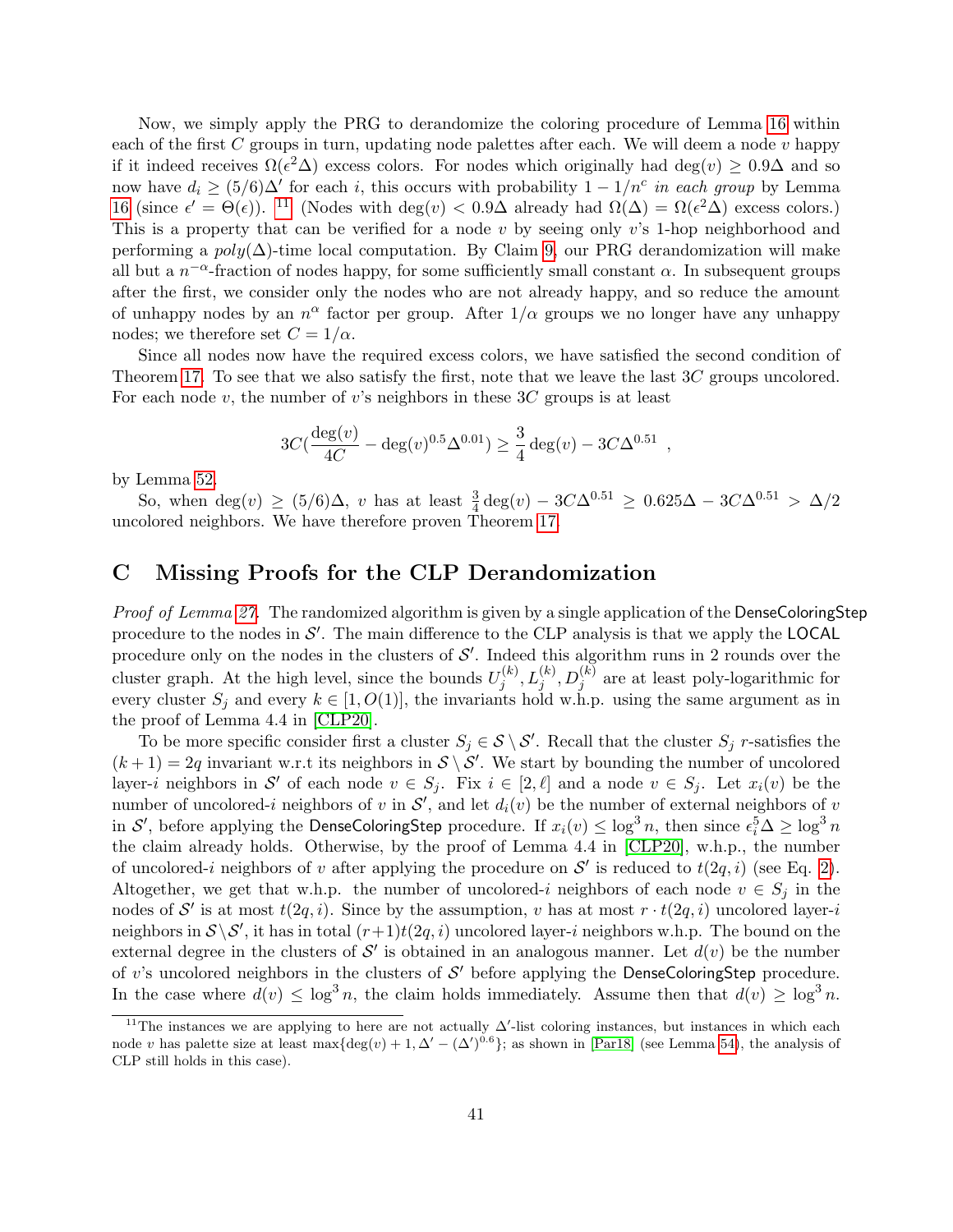Then by by applying Lemma [20](#page-19-0) taking T to be the  $d(v)$  neighbors of v in  $\mathcal{S}'$ , we get that w.h.p. the number of remaining uncolored neighbors in  $\mathcal{S}'$  after applying procedure DenseColoringStep is at most  $\beta d(v) \cdot \delta_{*,i}^{(2q-1)} \leq D_j^{(2q)}$  $j^{(2q)}$ , for some large constant  $\beta > 0$ . This holds since all the external uncolored neighbors in  $N^*(v)$  are in layer-a for  $a \leq i$ , and as  $\delta_{*,i}^{(2q-1)} \geq \delta_{*,a}^{(2q-1)}$  for every  $a \leq i$ . Combining with the neighbors of v in the clusters of  $S \ S \ S'$ , we get that v has at most  $(r+1) \cdot D_i^{(2q)}$ j external uncolored neighbors. This completes the requirements for all the clusters in  $S \setminus S'$ .

Next, consider a cluster  $S_j \in \mathcal{S}'$ . We first consider the neighbor-invariant. By the assumption, each  $v \in S_j$  has at most  $r \cdot t(2q, i)$  uncolored layer-i neighbors and at most  $r \cdot D_i^{(2q)}$  $j^{(2q)}$  external neighbors in the clusters of  $S \setminus S'$ . It is therefore sufficient to show that after applying the DenseColoringStep procedure on the nodes of S' w.h.p. v has at most  $t(2q, i)$  uncolored layer-i neighbors and at most  $D_i^{(2q)}$  $j^{(2q)}$  external neighbors in the clusters of  $\mathcal{S}'$ . The argument works by applying Lemma [20](#page-19-0) taking  $T$  to be the uncolored layer-i neighbors of v, and then by taking T to be the external degree of v in S' (respectively). We get that w.h.p.  $S_j$   $(r+1)$  satisfies the  $(2q)^{th}$  neighbor-invariant.

Finally, it remains to show that  $S_j$  satisfies the  $(2q)^{th}$  self-invariant. For the bound on the antidegree, consider  $v \in S_j$  and apply Lemma [20](#page-19-0) with T being the anti-neighbors of v. The bounds on the upper and the lower bound on the uncolored part of  $S_j$  follows exactly as in [\[CLP20\]](#page-29-6) (as this depends only on the randomness of the nodes in  $S_i$ ).  $\Box$ 

Proof of Lemma [32.](#page-24-1) The randomized algorithm is given by the DenseColoringStep procedure (version two), by applying the algorithm only to the nodes in the clusters of S. For  $q \in [1, 9]$ , the proof follows in an almost identical manner to the proof of Lemma [32.](#page-24-1) We therefore need to consider  $q \in \{10, 11\}$  (for which Lemma 4.5 of [\[CLP20\]](#page-29-6) provides a special treatment). Following [\[CLP20\]](#page-29-6), for  $q = 10$ , the non-default shrinking rate is  $\delta^{(2q-1)} = \Delta^{-1/20}$ . However it still holds that  $U^{(2q)} = \Theta(\delta^{(2q-1)} \cdot U^{(2q-1)})$  and similarly that  $L^{(2q)} = \Theta(\delta^{(2q-1)} \cdot L^{(2q-1)})$ . We have that  $U^{(2q)} = \Theta(\Delta^{1/20} \cdot \log^{18} \Delta)$  and  $L^{(2q)} = \Theta(\Delta^{1/20} \cdot \log^{17} \Delta)$ . To obtain high probability guarantee, the bound on the external and antidegrees is set to  $D^{(2q)} = \Theta(\log n)$ . In a similar manner, for  $q = 11$ , the shrinking rate is again set to  $\delta^{(2q-1)} = \Theta(\Delta^{-1/20} \log^{5c} n)$  and the bounds on the cluster size follow the default equation of  $U^{(2q)} = \Theta(\delta^{(2q-1)} \cdot U^{(2q-1)})$  and  $L^{(2q)} = \Theta(\delta^{(2q-1)} \cdot L^{(2q-1)})$ . Thus,  $U^{(2q)} = \log^{5c} n$  and  $L^{(2q)} = \log^{5c} n / \log \Delta$ . Again,  $D^{(2q)}$  is set to be  $O(\log n)$ . Altogether, since all the bounds are at least logarithmic, by applying Lemma [20](#page-19-0) on sets of logarithmic size, the requirements holds w.h.p. as in the proof of Lemma [27.](#page-22-2)  $\Box$ 

#### <span id="page-41-1"></span>C.1 Handling Smaller and Unequal Palettes

The following lemma from [\[Par18\]](#page-31-1) claims that having (possibly unequal palettes) each of  $|\Phi(v)| \ge$ max $\{\text{deg}_{G}(v) + 1, \Delta - \Delta^{3/5}\}\$  has only a minor impact on the CLP algorithm.

<span id="page-41-0"></span>**Lemma 54.** [\[Par18\]](#page-31-1) Let G be an n-node graph with maximum degree  $\Delta$ , and suppose that each node v has a palette  $\Phi(v)$  that satisfies  $|\Phi(v)| \ge \max\{\deg_G(v) + 1, \Delta - \Delta^{3/5}\}\$ . Then the CLP algorithm can be slightly modified to compute list coloring for G within  $O(\log^* \Delta)$  pre-shattering randomized steps and  $Det_d$ (poly logn) post-shattering deterministic steps, where  $Det_d(n')$  is the deterministic LOCAL complexity of solving the  $(\text{deg}+1)$  list coloring problem on n'-node graphs.

We briefly outline the proof of  $[Par18]$ . Essentially, the randomized procedures (and thus also their derandomization) remain the same but the bounds on desired antidegrees etc. are effacted by a constant factor.